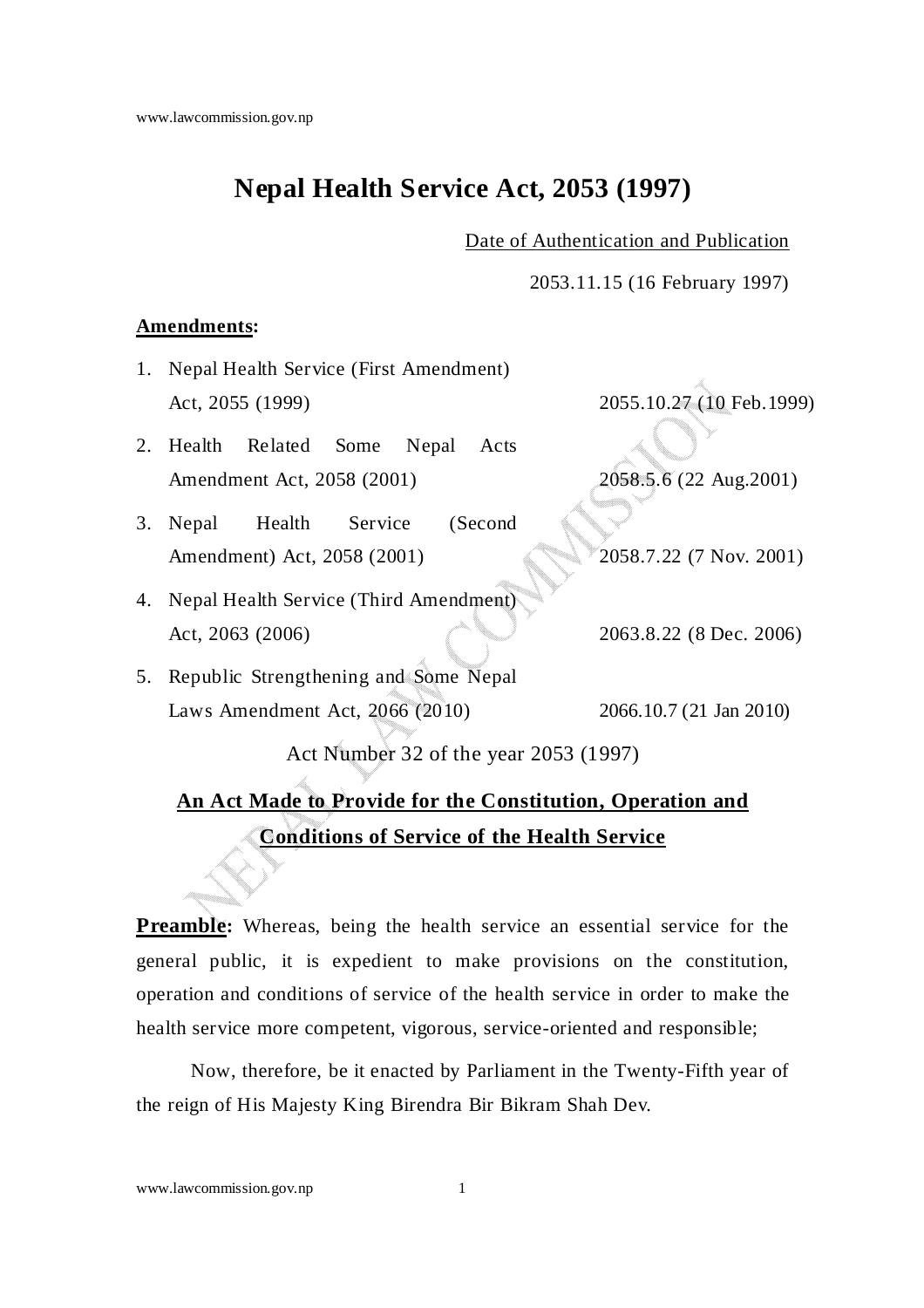### **Chapter-1**

#### **Preliminary**

**1.** Short title and commencement: (1) This Act may be called as " Nepal Health Service Act, 2053 (1997)".

(2) This Act shall come into force on the  $91<sup>st</sup>$  day after the date on which His Majesty grants royal assent.

- **2. Definitions**: Unless the subject or the context otherwise requires, in this Act,-
	- (a) "health service" means the Nepal health service constituted pursuant to Section 3;
	- (b) "employee" means any person who is holding a post of the health service;
	- (c) "integrated medical officer" means a person who, having acquired master's degree on Auyrved and *Aellopathic* from a recognized educational institute, is holding a post of the health service, after getting his/her name registered in the *Ayurved* Medical Council, and this term includes a person whose name is registered after the formation of the *Ayurved* Medical Council where the Council was not yet formed at the time of commencement of this Act;
	- (d) "Authority" means any official with powers to make appointments pursuant to Section 11;
	- (e) "family" means the husband, wife, son, unmarried daughter, adopted son, unmarried adopted daughter, father, mother or step mother living together with an employee and whom he/she himself/herself has to maintain and subsist, and this term also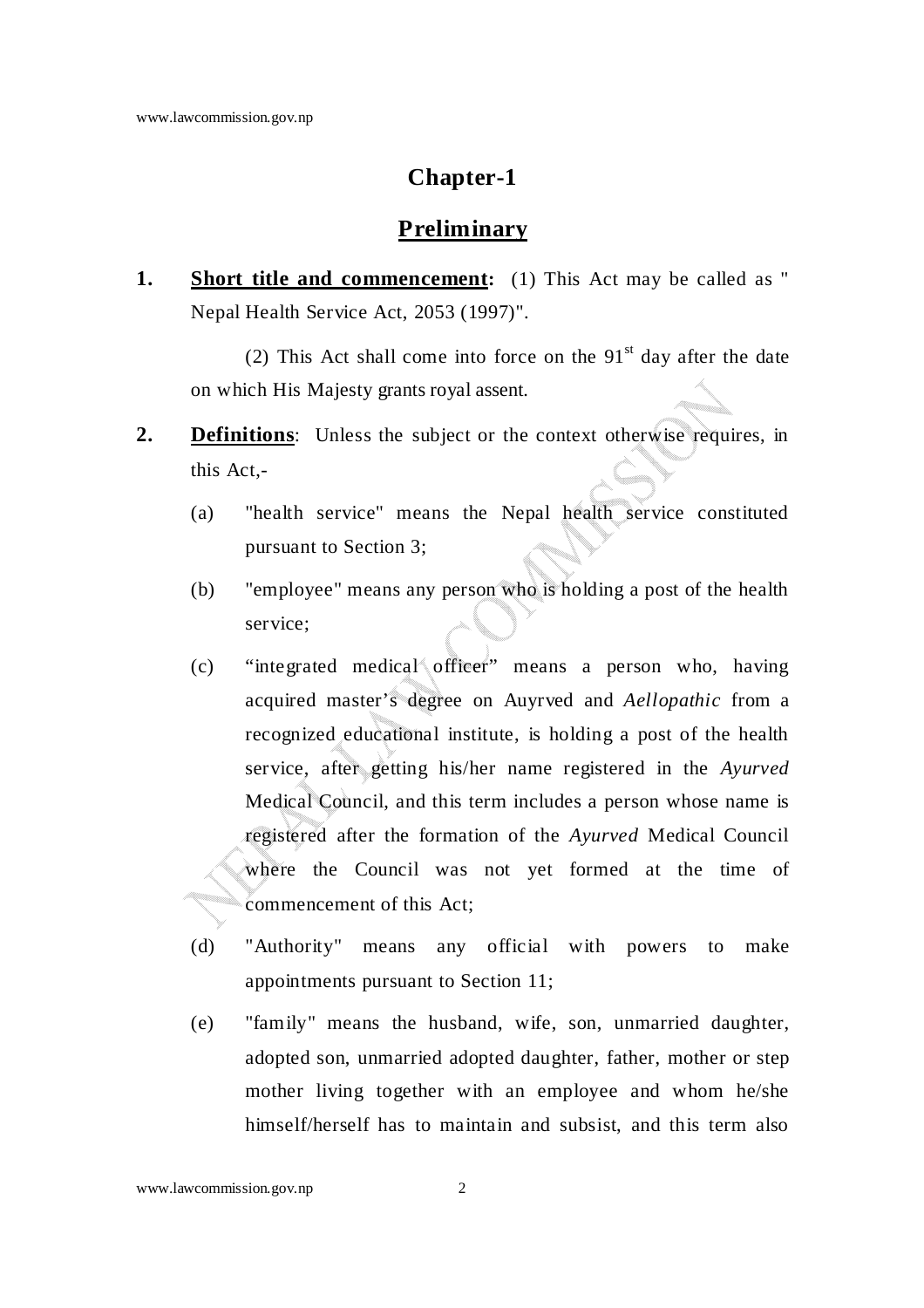includes his or her grandfather, grandmother in the case of a male and unmarried female employee, and her mother-in-law, father-in-law, in the case of a  $\frac{married}{}^{2}$  female employee;

- (f) "Head of Department" means the prescribed official;
- (g) "Chief of Office" means the head employee of the prescribed office;
- (h) "permanent post" means a post of the health service which is pensionable and of which term is not specified;
- (i) "expert post" means a post which has functions, duties and responsibilities of special nature and requires special qualifications;
- (j) "Ministry" means the Ministry of Health of the Government of Nepal; and
- (k) "Prescribed" or "as prescribed" means prescribed or as prescribed in the rules framed under this Act.

## **Chapter-2**

## **Constitution of health service**

- **3. Constitution of health service:** A service named Nepal Health Service is hereby constituted.
- **4.3 Class and class adjustment:** (1) There shall be the following classes in the health service:

www.lawcommission.gov.np 3

 $\overline{a}$ 1 Amended by Nepal Health Service (Third Amendment) Act, 2063.

<sup>2</sup> Inserted by Nepal Health Service (Third Amendment) Act, 2063.

<sup>3</sup> Amended by Nepal Health Service (Third Amendment) Act, 2063.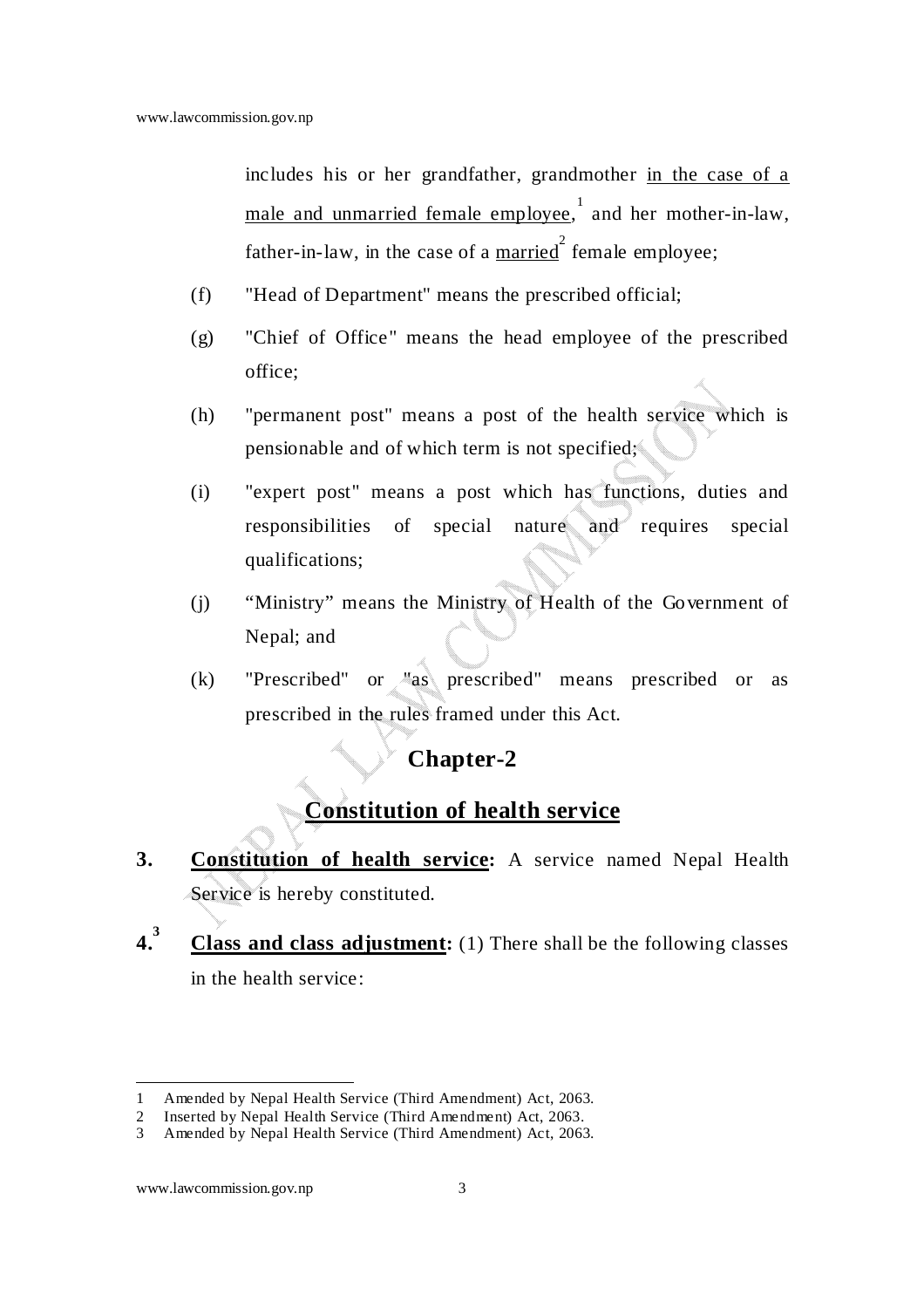www.lawcommission.gov.np

| <b>Officer</b> | <b>Assistant</b> |
|----------------|------------------|
| Twelfth        | Fifth            |
| Eleventh       | Fourth           |
| Tenth          | Third            |
| Ninth          |                  |
| Eighth         |                  |
| Seventh        |                  |
| Sixth          |                  |
|                |                  |

(2) Notwithstanding anything contained in Sub-section (1), if the third class does not have any employee, that class shall lapse.

(3) The employees serving in the first and second classes of the Nepal health service at the time of commencement of this Section shall be adjusted to the third class.

 (4) The non-gazette third class employees appointed pursuant to the Civil Service Act, 2049 (1993) prior to 14 *Jestha* 2054 shall be adjusted to the fourth class.

**5. Posts of service:** (1) There shall be technical posts including the expert posts in different classes of the health service. The titles of such posts shall be as prescribed.

(2) The Government of Nepal shall prepare the job description of each level of the health service. Such job description shall clearly specify, *inter alia,* the functions, duties, responsibilities and powers of the concerned post.

**6.** Medical systems under the health service: (1) There shall be the following medical systems in the health service: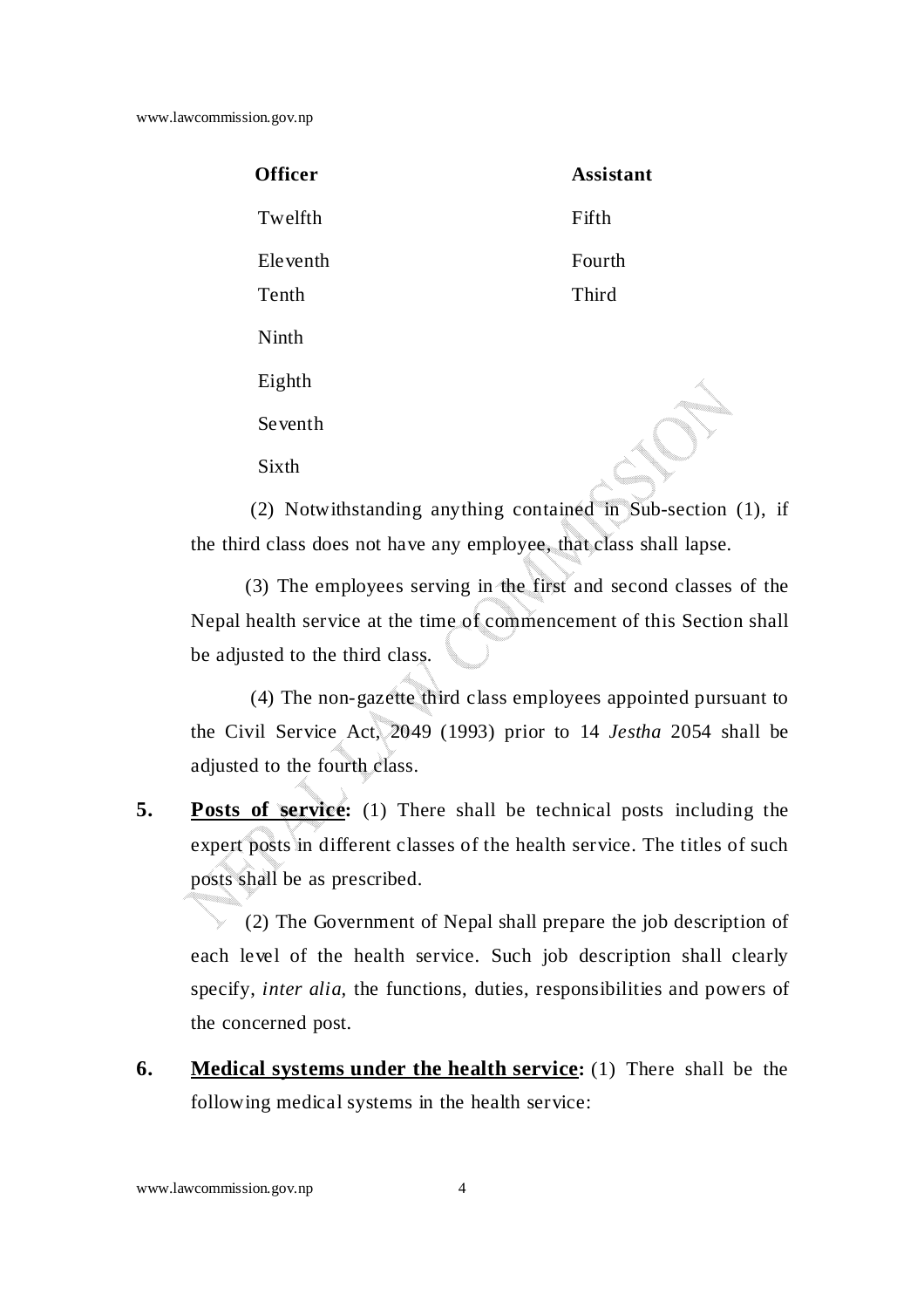- (a) *Aellopathy* Medical System,
- (b) *Ayurved* Medical System,
- (c) Homeopathy Medical System.

(2) In addition to the medical systems mentioned in Sub-section (1), the Government of Nepal may, by a Notification in the Nepal Gazette, prescribe other medical system.4

**7. Groups and sub-groups:** (1) There may also be different groups and sub-groups as prescribed in the health service.

(2) The minimum qualifications required for different posts in the groups and sub-groups of the health service shall be as prescribed.

# **Chapter-3**

### **Fulfillment of vacancy in health service**

**8.**5 **Fulfillment of vacancy in health service:** (1) The following posts of the health service shall be fulfilled through open competition or promotion as follows:

|              |                        | By promotion                    |                                           |
|--------------|------------------------|---------------------------------|-------------------------------------------|
|              | By open<br>competition | By e valuation of<br>competency | By internal<br>competitive<br>examination |
| (a) Fourth   | 100%                   |                                 |                                           |
| Fifth<br>(b) | 50%                    |                                 | 50%                                       |

 $\overline{a}$ 4 By a Notification in the Nepal Gazette dated 2054.9.7 (22 Dec. 1997), the Government of Nepal specified the "Unani Medical System".

<sup>5</sup> Amended by Nepal Health Service (Third Amendment) Act, 2063.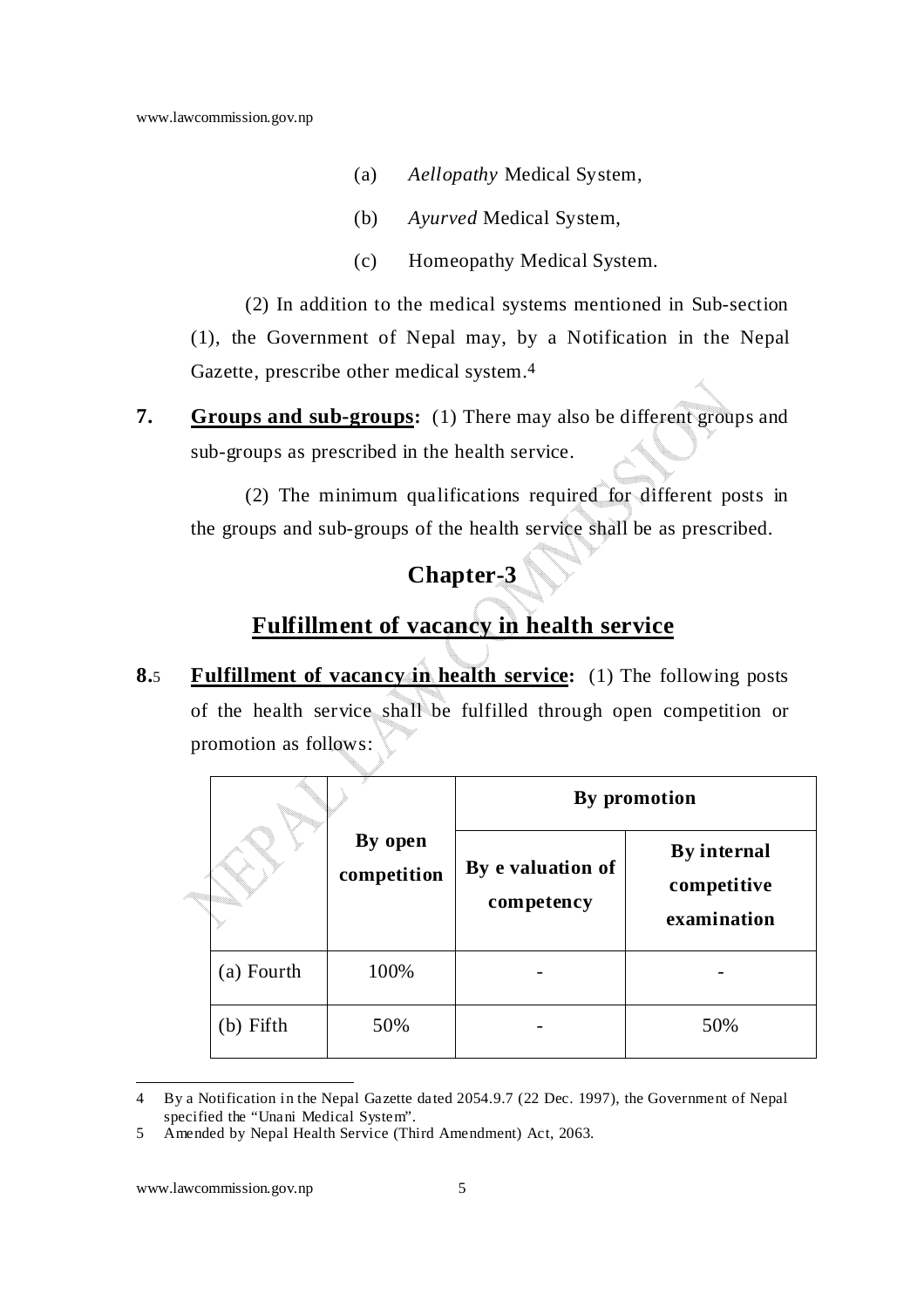www.lawcommission.gov.np

| (c) Sixth       |      | 50%  | 50% |
|-----------------|------|------|-----|
| (d) Seventh     | 100% |      |     |
| (e) Eighth      | 100% |      |     |
| (f) Ninth       | 10%  | 60%  | 30% |
| (g)<br>Eleventh | 10%  | 60%  | 30% |
| (h) Twelfth     |      | 100% |     |

(2) The posts and levels other than those to be fulfilled pursuant to Sub-section (1) shall be made through upgradation of level pursuant to Section 9.

**8A.**6 **Restriction on fulfillment of vacancy:** (1) No post of the health service shall be fulfilled in any manner other than that provided for in this Act.

(2) If any post in the health service becomes vacant in any manner, the concerned body shall give information thereof to the Public Service Commission within One month of the post being vacant. The official who does not give information within that period shall be liable to departmental action.

(3) If it is so written pursuant to Sub-section (2), requisition may be made specifying the posts fallen vacant by that period and the posts that are to fall vacant by way of retirement and promotion within the running fiscal year.

<sup>6</sup> Amended by Nepal Health Service (Third Amendment) Act, 2063.

www.lawcommission.gov.np 6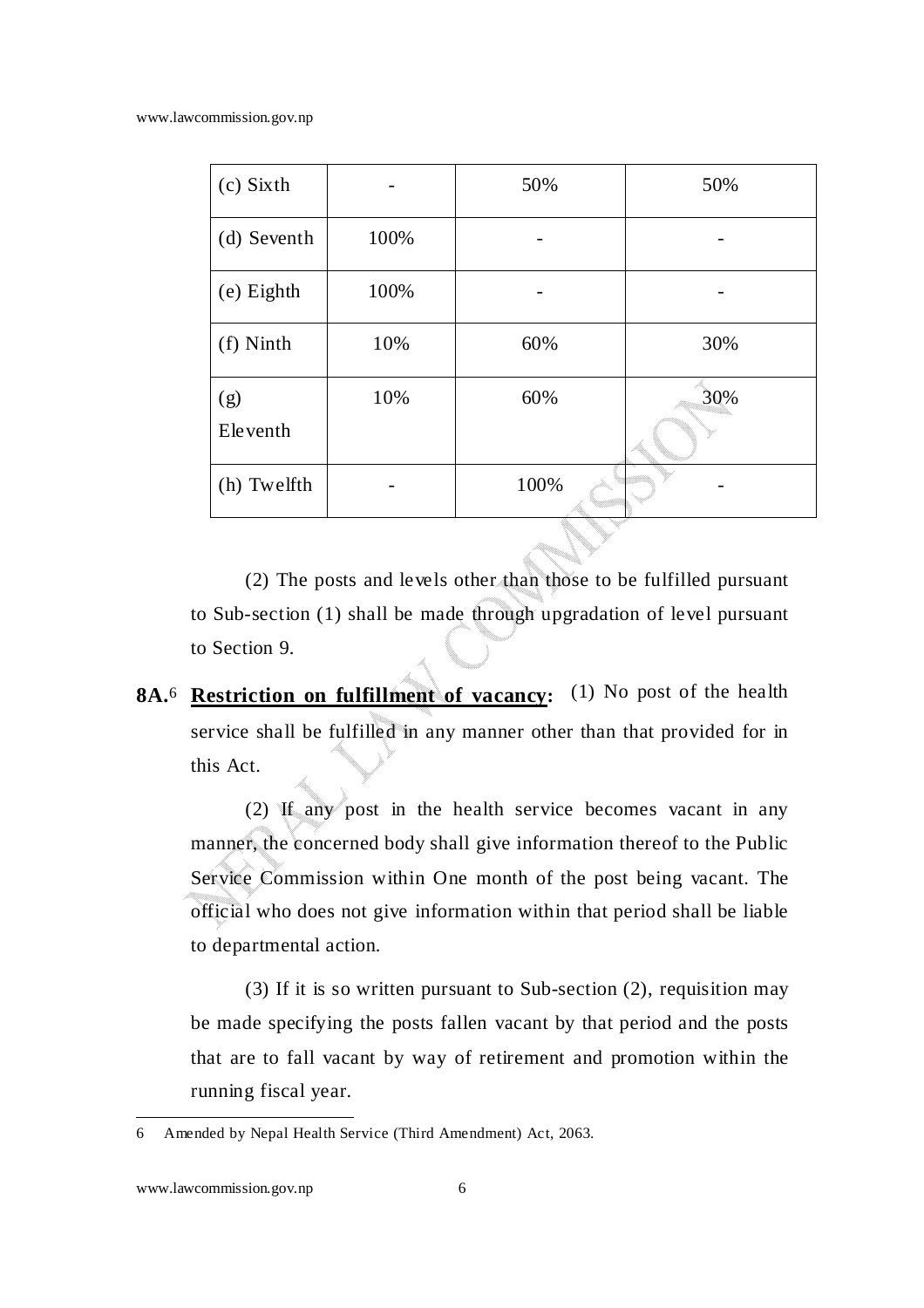(4) Other provisions relating to the requisition for vacancy fulfillment shall be as prescribed.

(5) No salary shall be provided without having a salary report passed by the Civil Employee Records Office (*Nijamati Kitabkhana)*, in the case of employees serving in the Ministry, Department, center and offices situated within the Valley, and by the Treasury and Accounts Comptroller Office concerned, in the case of employees of the District based Offices.

 (6) If any employee is appointed in contravention of Sub-section (1) or if it is found that salary has been provided without having the salary report passed pursuant to Sub-section (2), the salary, allowances and amounts for other facilities received by such employee shall be realized from the appointing and salary providing official as government dues.

**8B.**7 **Restriction on appointment on wages or contract:** (1) No one shall appoint, or cause to be appointed, any person on wages or contract for any job to be performed by the employee.

Provided that, if there arises difficulty with the health service delivery owing to that any doctor or health worker is on the study or extra-ordinary leave, the Government of Nepal may employ on contract service a doctor or health worker who is in possession of the qualification in his or her post for the period during which such a doctor or health workers goes on leave.<sup>8</sup>

(2) If any one appoints, or causes to be appointed, any person in contravention of Sub-section (1), the salary, allowances and amounts

Inserted by First Amendment.

<sup>8</sup> Inserted by Nepal Health Service (Third Amendment) Act, 2063.

www.lawcommission.gov.np 7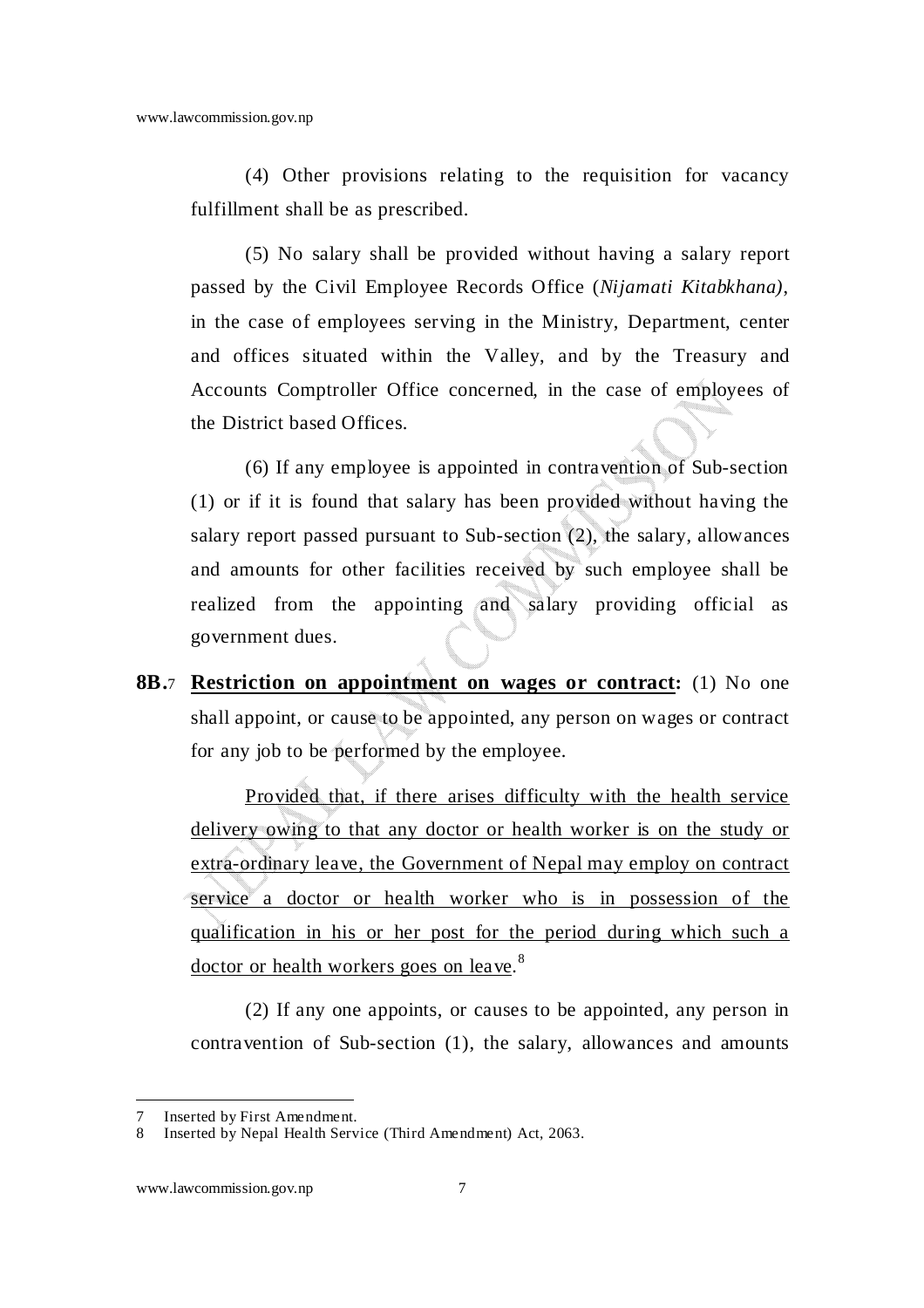for other facilities received by that person so appointed shall be realized from the appointing official as government dues.

**9.**9  **Upgrade:** (1) Out of the posts in the service, the posts of Fourth level, Fifth level, officer Seventh level, Eighth level and Tenth level shall be fulfilled from the Third level, Fourth level<sup>10</sup>, officer Sixth level, Seventh level and Ninth level respectively, by way of upgrading.

(2) The freshly appointed and posted officer Sixth level employee and officer Seventh level medical officer, dental officer, officer *Kabiraj*, integrated medical officer or other medical officer equivalent thereto who has served for at least One year in the most remote area or for Two years in a remote area and gained at least excellent marks in the work performance evaluation for Three years after the date of fresh appointment and posting shall be upgraded to the Seventh level post and the Eighth level post, respectively.

(3) If an employee who is upgraded from the officer Sixth level post to the Seventh level post pursuant to Sub-section (2) gains at least excellent marks in the work performance evaluation for Two years in that post, such employee shall be upgraded to the Eighth level post.

(4) The employees, who were permanently appointed to the gazetted Third class post on the Nepal Health Service pursuant to the Civil Service Act, 2049 (1993) prior to the commencement of the Nepal Health Service Act, 2053 (1997) and have completed a service period of Three years after having served for at least One year in the most remote area or Two years in the remote area, shall be upgraded to the Eighth level post.

<sup>9</sup> Amended by First Amendment.

<sup>10</sup> Inserted by Nepal Health Service (Third Amendment) Act, 2063.

www.lawcommission.gov.np 8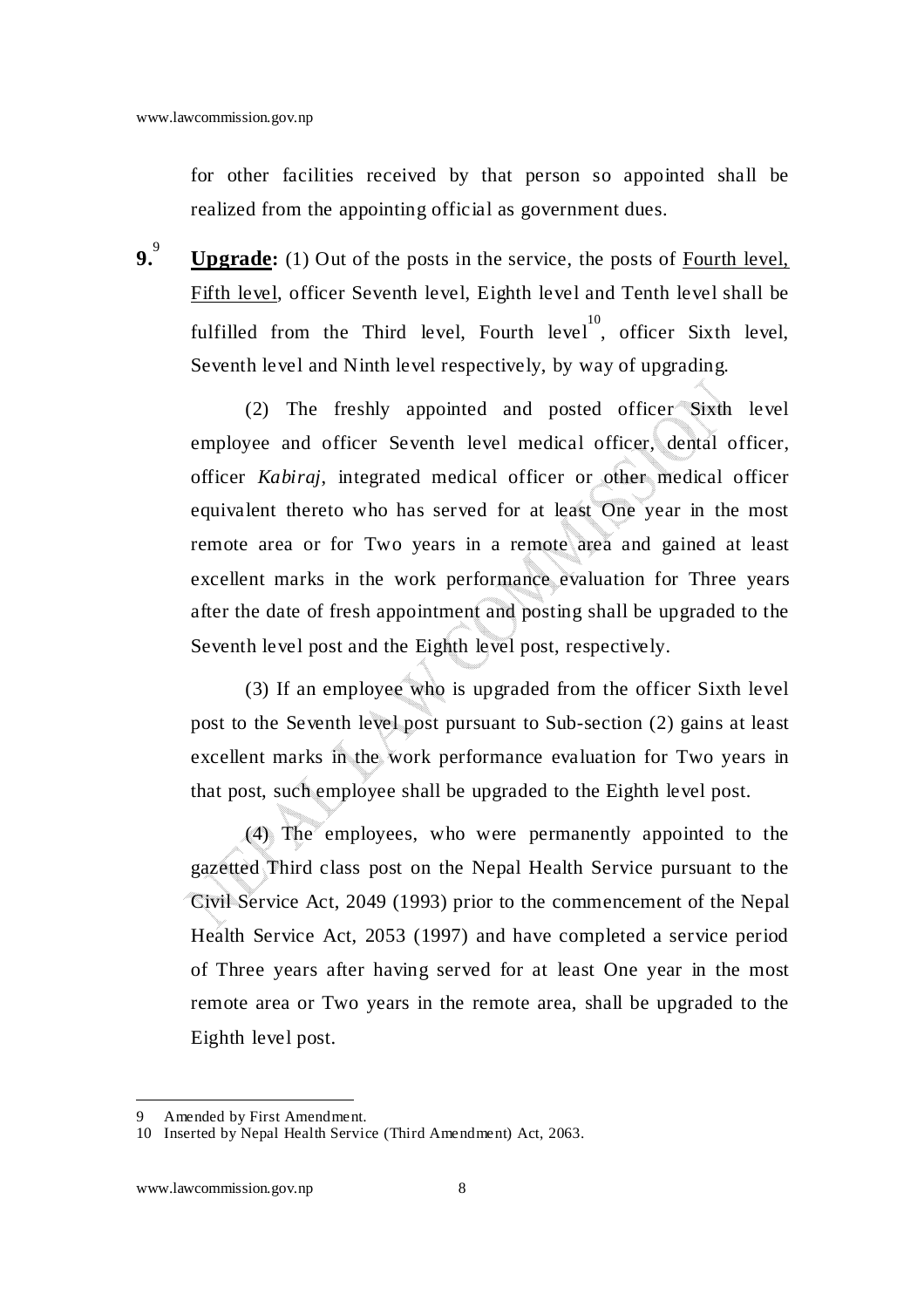$(5)$ <sup>11</sup>Notwithstanding anything contained in Sub-section (4), the employees, who were permanently appointed to the gazetted Third class post on the Nepal Health Service pursuant to the Civil Service Act, 2049 (1993) or after the commencement of the Nepal Health Service Act, 2053 (1997) and has obtained the master's degree after gaining the basic bachelor's degree in the subject related with the group, sub-group of the service and completed a service period of Three years after having served for at least One year in any area outside the Kathmandu Valley or has obtained the post graduate diploma after gaining the basic bachelor's and completed a service period of Three years after having served for at least Two years in any area outside the Kathmandu Valley shall also be upgraded to the Eighth level post.

(6) If the employees as referred to in Sub-sections (4) and (5) have not served for such period and in such area as mentioned in those Sub-sections, such employees shall be upgraded only after they have attended and served in such area until the required period.

Provided that, if an employee as mentioned above cannot be deputed to the said area because of the lacking of post or position or office, such employee shall also be upgraded to the Eighth level post.

(7) The employees who, holding the officer Ninth level post for Two years, have gained at least excellent marks in the work performance evaluation for Two years shall be upgraded to the officer tenth level post.

 $(7a)^{12}$  After the commencement of this Section, the upgrading of the following employees shall be made as follows:

<sup>11</sup> Amended by Second Amendment.

<sup>12</sup> Inserted by Nepal Health Service (Third Amendment) Act, 2063.

www.lawcommission.gov.np 9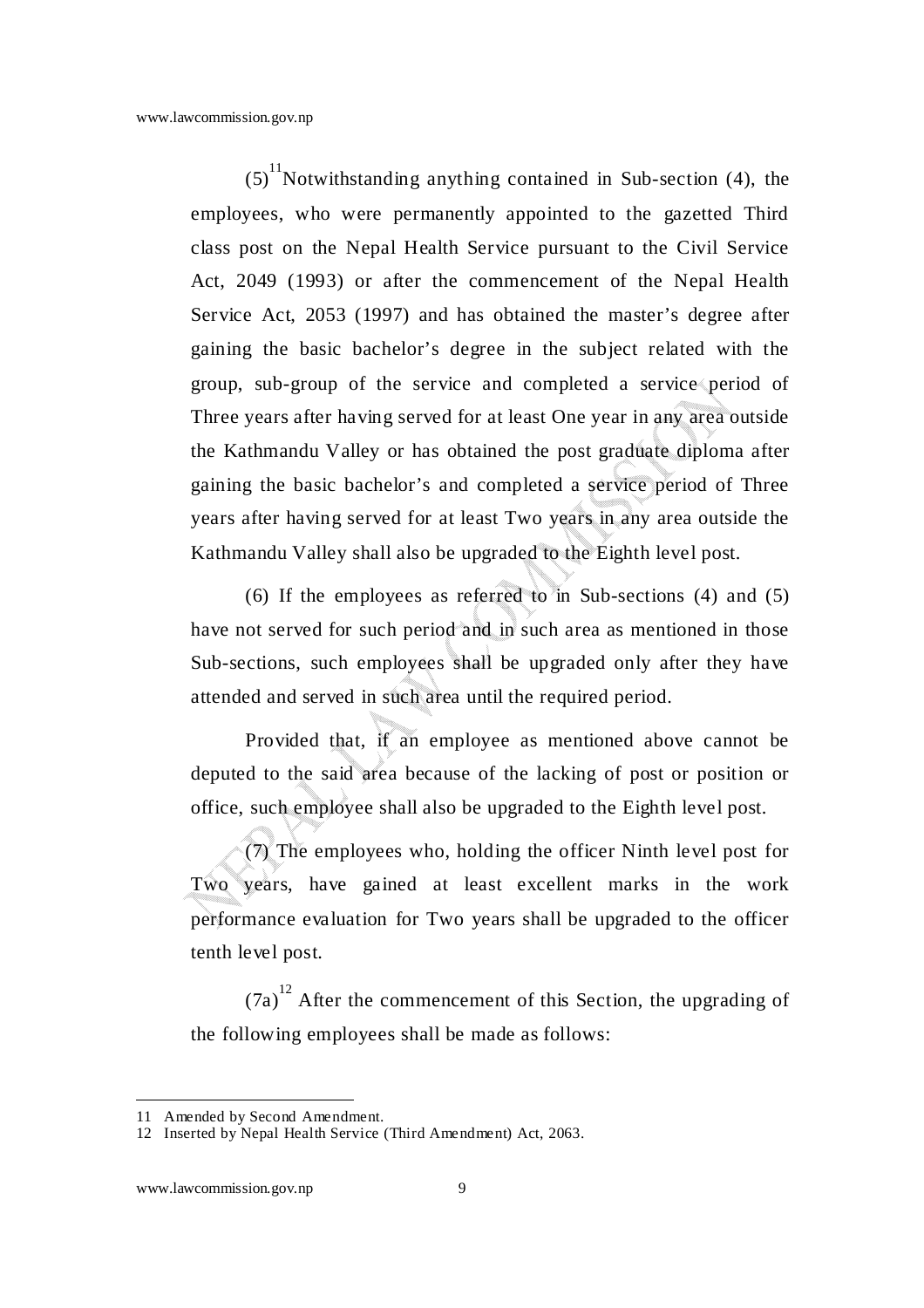- (a) Employees serving in the Third level at the time of the commencement of this Section, to the Fourth level of the concerned group,
- (b) Employees who were adjusted to the Third level after the commencement of this Section, to the Fourth level after having completed Two years of service period in that level,
- (c) Employees who were adjusted to the Fourth level of the health service after 14 Jestha 2054, to the Fifth level of the concerned group,
- (d) Out of the employees who were adjusted to the Fourth level pursuant to Sub-section (4) of Section 4, the employees who have completed Three years of service period and gained the prescribed qualification for the Fourth level, to the Fifth level of the concerned group,
- (e) Employees who were freshly appointed to the Fourth level of the health service or adjusted to that level and have completed Five years of service period in the level, to the fifth level of the concerned group,
	- (f) Employees who were appointed to the Sixth and Seventh levels after completing the procedures of the Public Service Commission prior to the commencement of this Section, to the Seventh and Eighth level of the concerned group, respectively,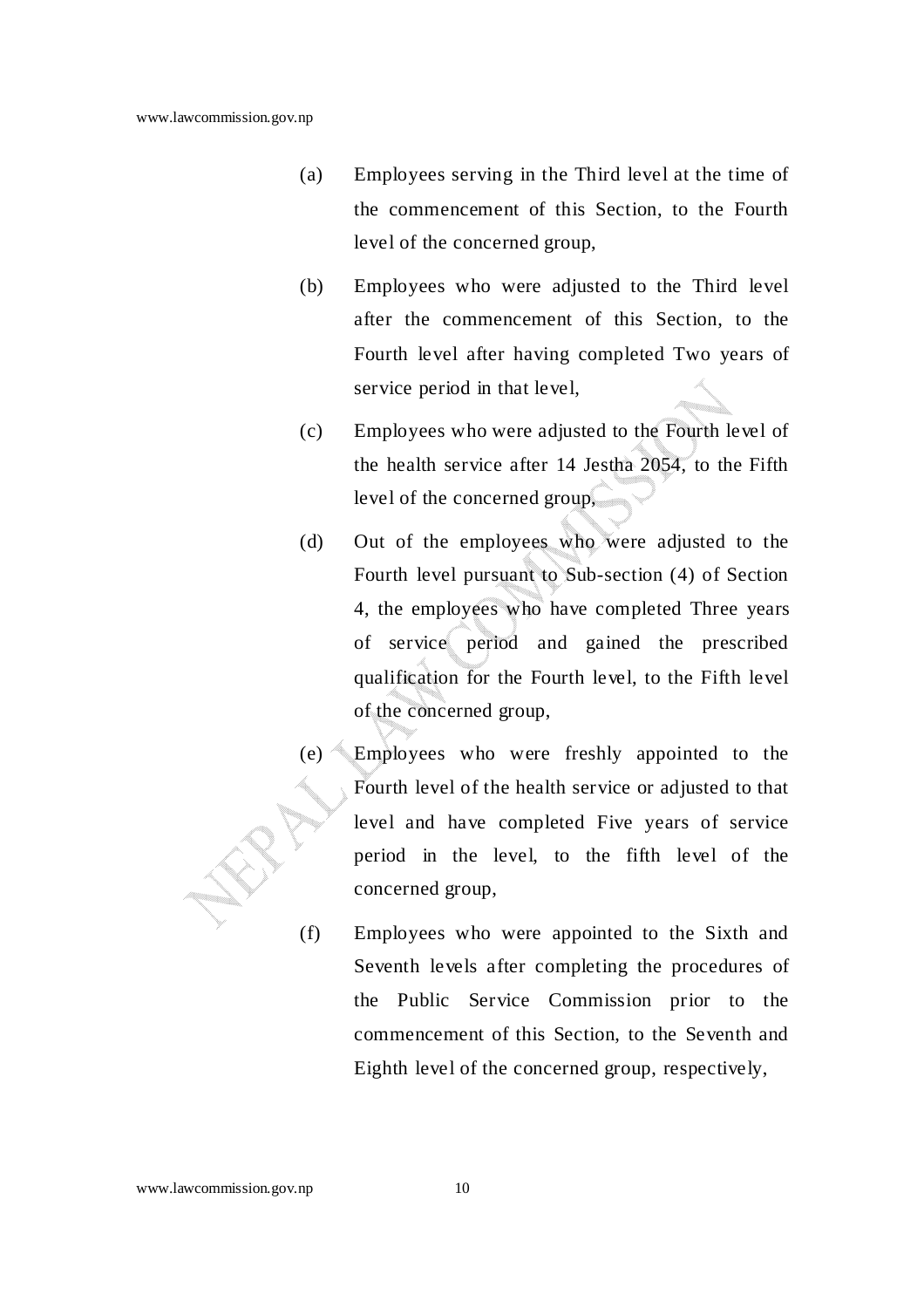- (g) Out of the employees who were adjusted to the fifth level and senior Fifth level prior to the commencement of this Section, the employees who have gained the prescribed qualification for the fourth level and completed Ten years of service period in the Fifth level, to the Sixth level of the concerned group,
- (h) Employees who were freshly appointed to the Fifth level prior to the commencement of this Section and have completed at least Ten years of service period in that level, to the Sixth level of the concerned group,
- (i) Employees who were upgraded to the Fifth level after the commencement of this Section and having completed at least Ten years of service period in that level, to the Sixth level of the concerned group.

 $(7b)^{13}$ A separate pool position shall be arranged for the employees whose level has been adjusted after 14 *Jestha* 2054 and are currently serving in the officer Sixth level and they shall be upgraded to the Seventh level of the concerned group.

 $(7c)^{14}$ After upgradation pursuant to Sub-section (7b), such employees shall be grouped in the concerned group based on their qualification. If any of the employees so grouped is relieved of the health service for any reason, such a position held by him or her shall ipso facto lapse.

<sup>13</sup> Inserted by Nepal Health Service (Third Amendment) Act, 2063.

<sup>14</sup> Inserted by Nepal Health Service (Third Amendment) Act, 2063.

www.lawcommission.gov.np 11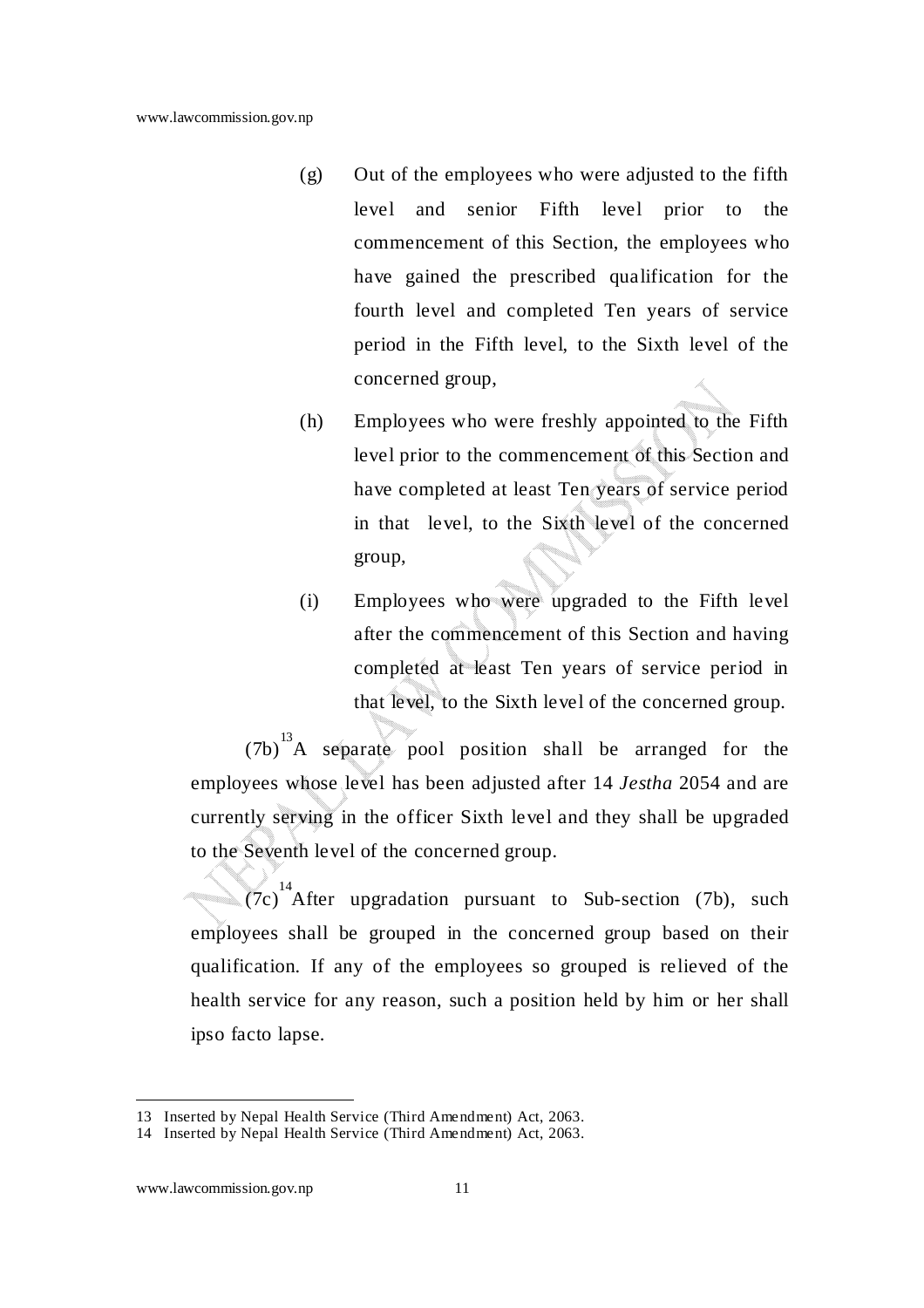$(7d)$ <sup>15</sup> An employee who is upgraded to a higher level pursuant to this Section shall perform the functions of the level from which he or she is upgraded.

 (7e) 16 If an employee who is upgraded to the Seventh level pursuant to Clause (f) of Sub-section (7a) after the commencement of this Section served in a remote area during the period as referred to in Sub-section (2), he or she shall be deemed to have served in the remote area for upgradation to a higher level.

(8) …………….. 17  $(9)$ 18

- $(10)$  ……………… 19
- **9A.**<sup>20</sup> Upgradation not to be made: Notwithstanding anything contained in Section 9, a employee shall not be upgraded in the following circumstance and during the following period:
	- (a) In the event of suspension, during the period of suspension,
	- (b) In the event of withholding of salary increment or promotion, during the period of such withholding,

 $(c)$  In the event of suspension of name registration by the health related council established pursuant to the prevailing law, during the period of such suspension.

www.lawcommission.gov.np 12

 $\overline{a}$ 

<sup>15</sup> Inserted by Nepal Health Service (Third Amendment) Act, 2063.

<sup>16</sup> Inserted by Nepal Health Service (Third Amendment) Act, 2063.

<sup>17</sup> Deleted by Nepal Health Service (Third Amendment) Act, 2063.

<sup>18</sup> Deleted by Nepal Health Service (Third Amendment) Act, 2063.

<sup>19</sup> Deleted by Nepal Health Service (Third Amendment) Act, 2063.

<sup>20</sup> Inserted by Nepal Health Service (Third Amendment) Act, 2063.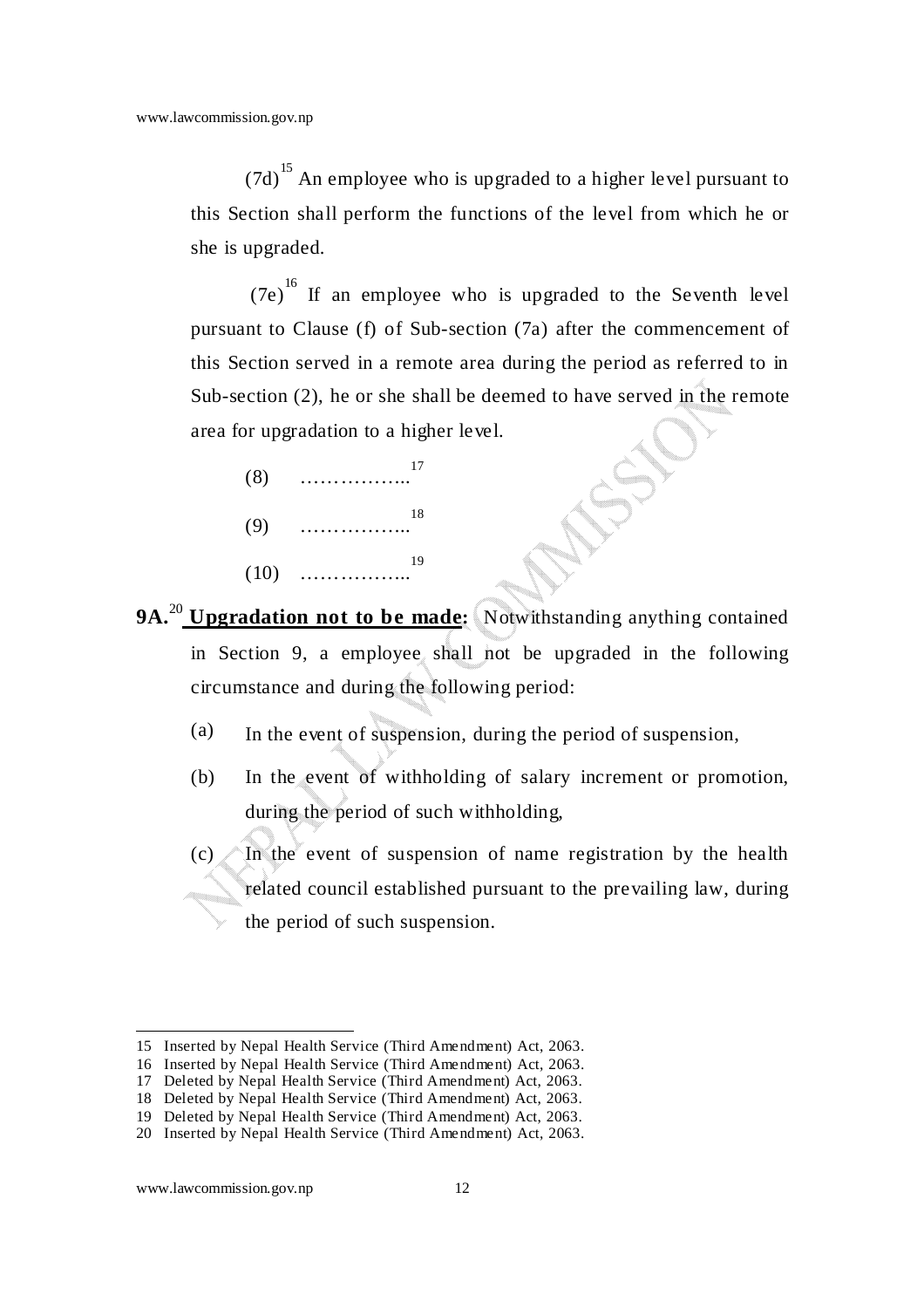- **10. Appointment on recommendation of Public Service Commission:** Appointment to the post required to be fulfilled by open competition or internal competition shall be made on recommendation of the Public Service Commission.
- **11.** Appointment to the post of health service: (1) The Government of Nepal shall make appointment to the officer level post of the health service; and a Notification of such appointment shall be published in the Nepal Gazette.

(2) The Head of Department may make appointment to the assistant level post of the health service.

(3) Notwithstanding anything contained in Sub-section (2), the Chief of Office may make appointment to the posts of assistant first level to the fifth level in his/her office and subordinate office.

- **12. Disqualifications for being candidate:** (1) The following persons shall not be qualified for appointment to the post of the health service:
	- (a) In the case of assistant level post, those who have not completed the age of Eighteen years,
	- (b) In the case of officer level post, those who have not completed the age of Twenty years,

(c) Those who have already completed the age of Forty Five years,

Provided that, the age bar (limit) shall not apply to the incumbent permanent employee and the temporary employee, who, upon being duly appointed to the post of the health service, has completed a service period of Five years continuously.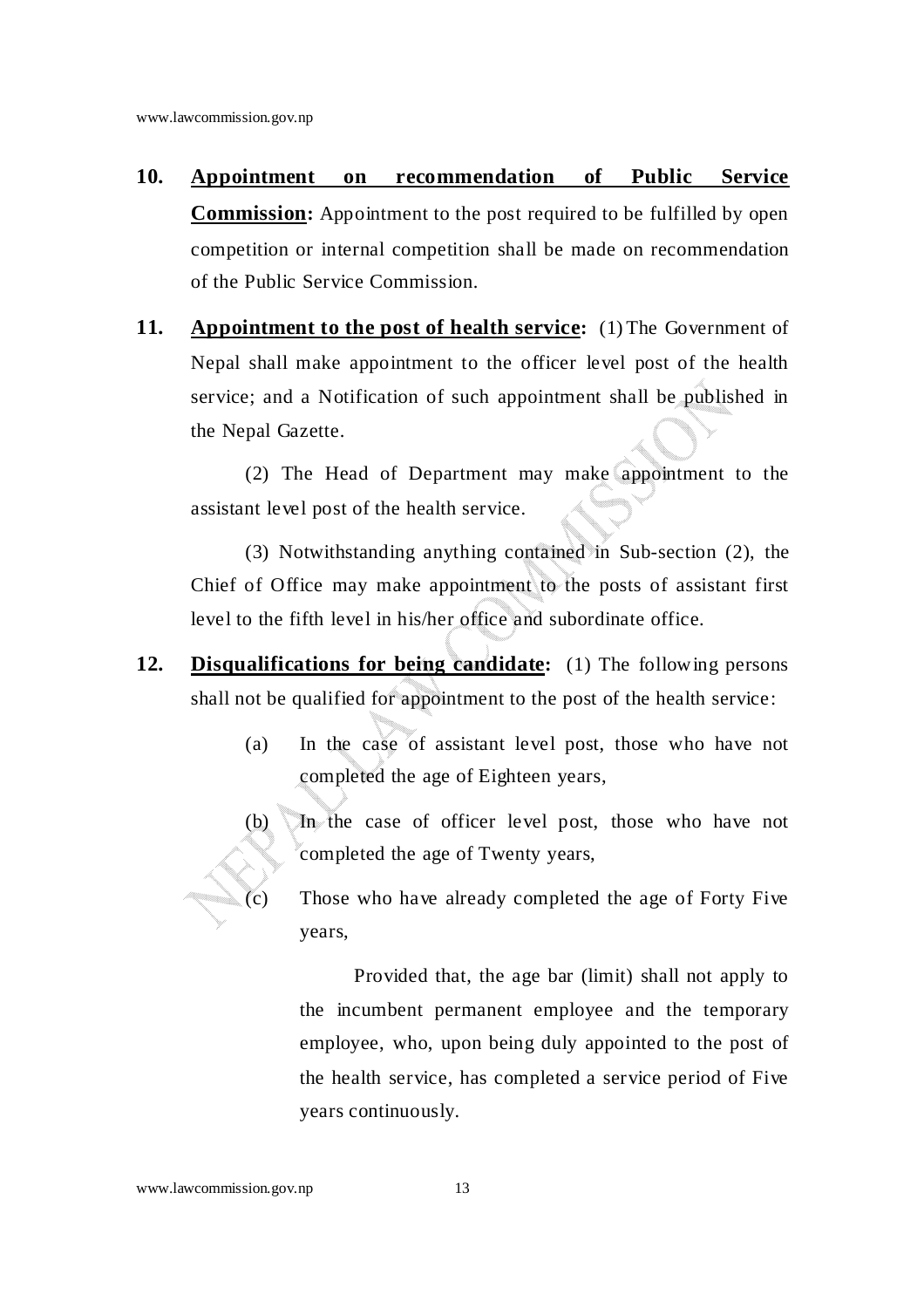(d) Those who have not been registered in the Health Professional Council established pursuant to the prevailing law and who have not got such registration renewed,

Provided that, this Clause shall not be considered to bar the making of appointment to the post in the level in respect whereof there is no provision for registration of name in any health related professional council established pursuant to the prevailing law.

- (e) Those who have been dismissed from the service, with being disqualified for the government service in the future,
- (f) Those who are non-Nepalese citizens,
- (g) Those who have been convicted by the court of a criminal offence involving moral turpitude.
- **13.**<sup>21</sup> **Provisions relating to temporary appointment:** (1) The Public Service Commission shall, for the purpose of making temporary appointments, publish a separate list arranged in order of merit from amongst those candidates who have attended the examination conducted by it but have not been recommended for permanent appointment.

(2) If any temporary appointment is to be made to any vacant post of the health service, the Authority must write to the Public Service Commission.

(3)The Public Service Commission shall, if so written to it pursuant to Sub-section (2), recommend the person included in the list

<sup>21</sup> Amended by Second Amendment.

www.lawcommission.gov.np 14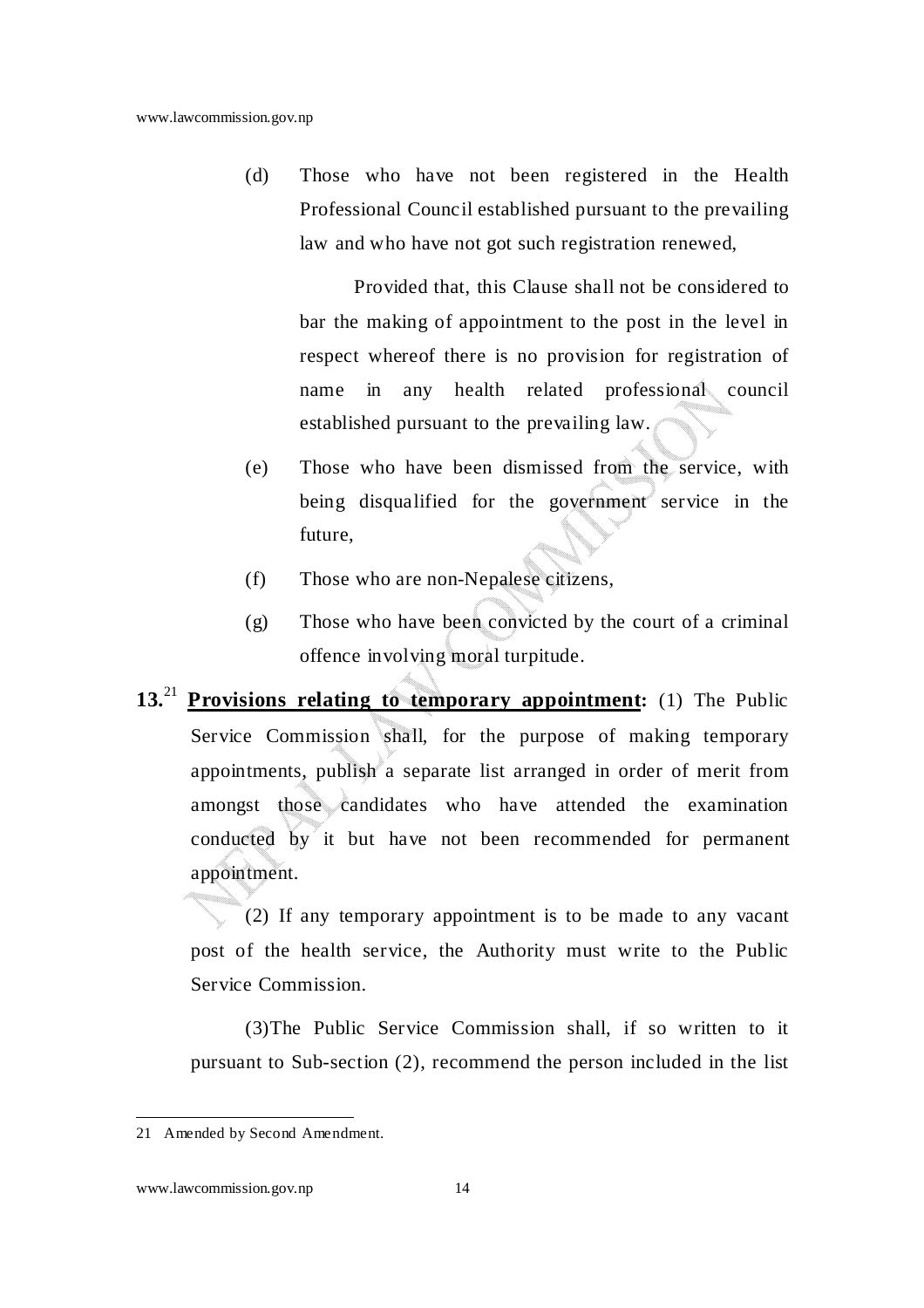arranged in order of merit for temporary appointment for a maximum period of Six months on the basis of the requisition.

(4) Where a notice is not published pursuant to Sub-section (1) or the number of the persons recommended pursuant to Sub-section (3) is less than the number of vacant posts, temporary appointment may be made for a maximum period of Six months, with the consent of the Public Service Commission.

(5) Until recommendation is made by the Public Service Commission for filling vacancies permanently, the term of office of the employees appointed pursuant to this Section can be extended with the consent of the Public Service Commission.

(6) Information of temporary appointment made pursuant to Subsection (4) shall be given to the Ministry of General Administration within Seven days.

(7) Notwithstanding anything contained above, no temporary appointment can be made to any post of the service without making requisition to the Public Service Commission for permanent fulfillment.

(8) If any one makes temporary appointment in contravention of this Section, the salary, allowances and amounts for other facilities earned and received by the employee so appointed shall be realized from the appointing official as government dues.

- 14. **Retention of lien:** An employee shall continue to have lien over his or her post in the following circumstances:
	- (a) As long as he or she continues to function in that post;
	- (b) Until the period of time allowed for the assumption of charge of another post, on being transferred to that post;

www.lawcommission.gov.np 15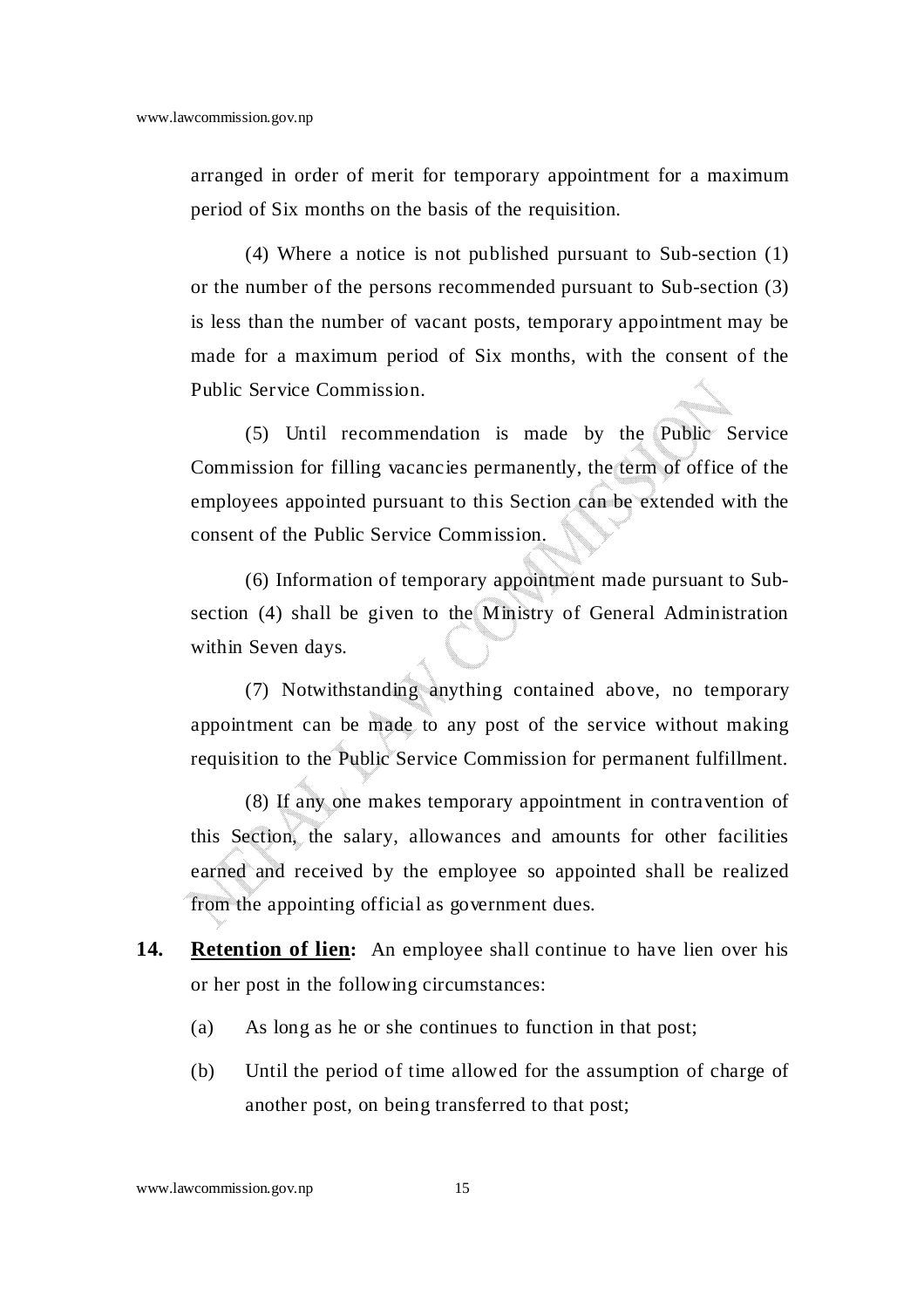- (c) While he or she is on leave after getting the same sanctioned;
- (d) While he or she is under suspension;
- (e) While he or she is deputed by the Government of Nepal on governmental or non-governmental function or while he or she is serving in any other post in an acting capacity.
- **15.** Acting assignment: (1) An employee who is holding a post that is One level junior to a vacant post of any Head of Department or Chief of Office or in which he or she has a lien in the concerned group, subgroup of the health service can, based on the prescribed grounds, be appointed to act in such vacant or lien post for a maximum period of One year.

(2) Notwithstanding anything contained in Sub-section (1), ..............<sup>22</sup> the period of acting in that post may, in consultation with the Public Service Commission, be extended for a maximum period of One year until recommendation is made by the Public Service Commission for permanent fulfillment.

- **16.** Oath: Each employee must, before assuming his/her office after being appointed for the first time, swear an oath as prescribed.
- **17.**<sup>23</sup> **Provisions relating to Posting:** (1) The employees shall be posted according to their educational qualification, training and experience.

(2) Notwithstanding anything contained in Sub-section (1), in posting from the Sixth level to the Seventh level, posting shall be made by giving priority to those who have gained the educational qualification prescribed for the Seventh level, are senior and have

<sup>22</sup> Inserted by Nepal Health Service (Third Amendment) Act, 2063.

<sup>23</sup> Amended by Nepal Health Service (Third Amendment) Act, 2063.

www.lawcommission.gov.np 16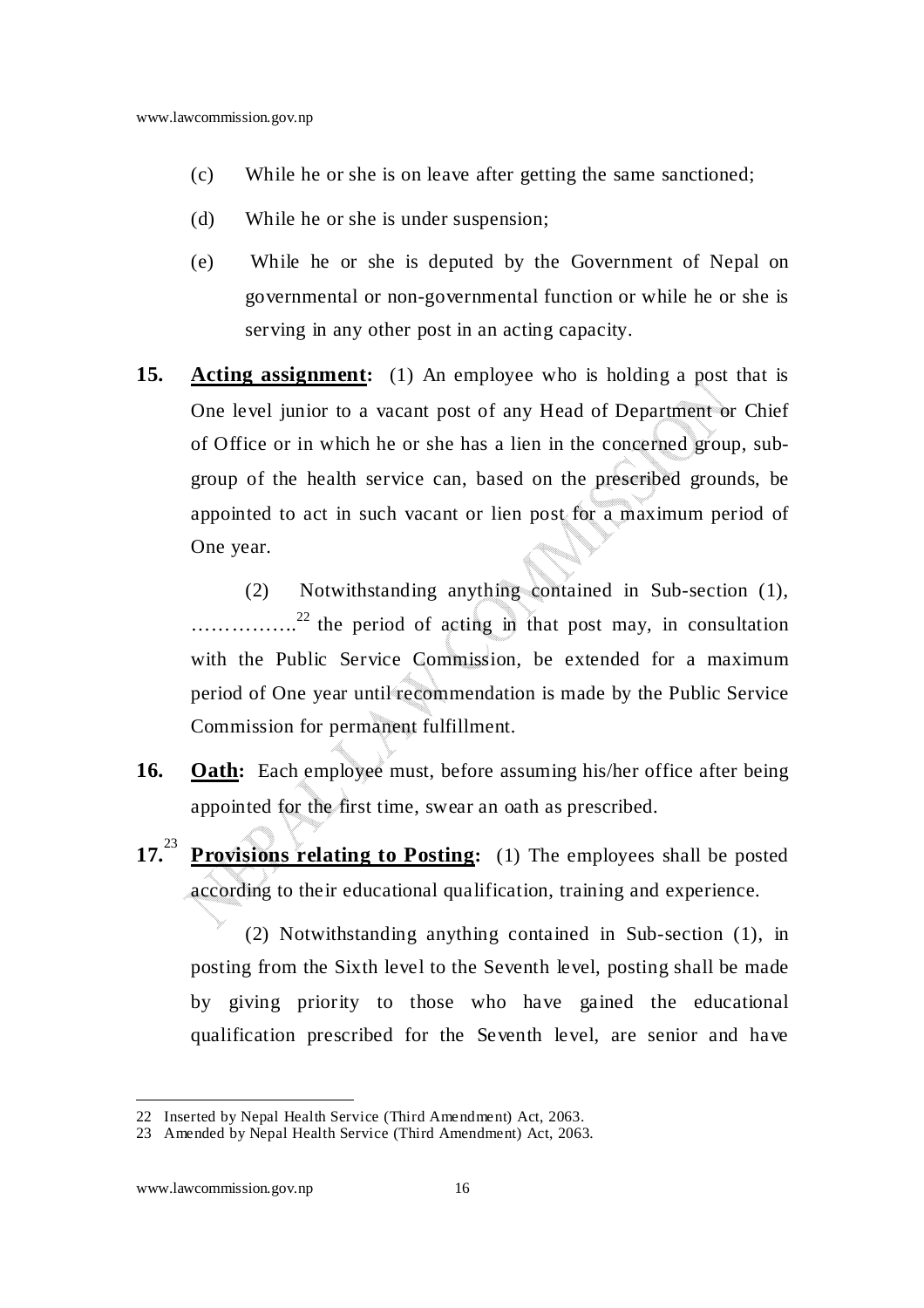served in a remote area, out of the employees whose level and post have been adjusted to that level.

 (3) Notwithstanding anything contained elsewhere in this Act, title of post as prescribed may be given to an employee of the health service who has gained the qualification as prescribed for the assistant level post as prescribed.

**18. Probation period:** While making fresh appointment to any permanent post of the health service, such appointment shall be made on probation for a period of Six months in the case of a female employee and that of One year in the case of a male employee.<sup>24</sup> If his or her performance is not satisfactory during the probation period, his or her appointment may be canceled. The appointment of an employee whose appointment has not been so cancelled shall be deemed to have *ipso facto* been confirmed on the expiration of the probation period.

Provided that, an employee who has once undergone a probation period in the permanent post of the health service shall not be required to again undergo the probation period.

**19.** <sup>25</sup> **Appointment of secretary:** (1) Notwithstanding anything contained in the prevailing law, an employee who has served for at least Five years in the Eleventh level of the health service or an employee serving in the Twelfth level may be appoint to the post of secretary of the Ministry of Health and Population.

(2) The term of office of the secretary appointed pursuant to Sub-section (1) shall be Five years, subject to Section 45.

<sup>24</sup> Inserted by Nepal Health Service (Third Amendment) Act, 2063.

<sup>25</sup> Amended by Nepal Health Service (Third Amendment) Act, 2063.

www.lawcommission.gov.np 17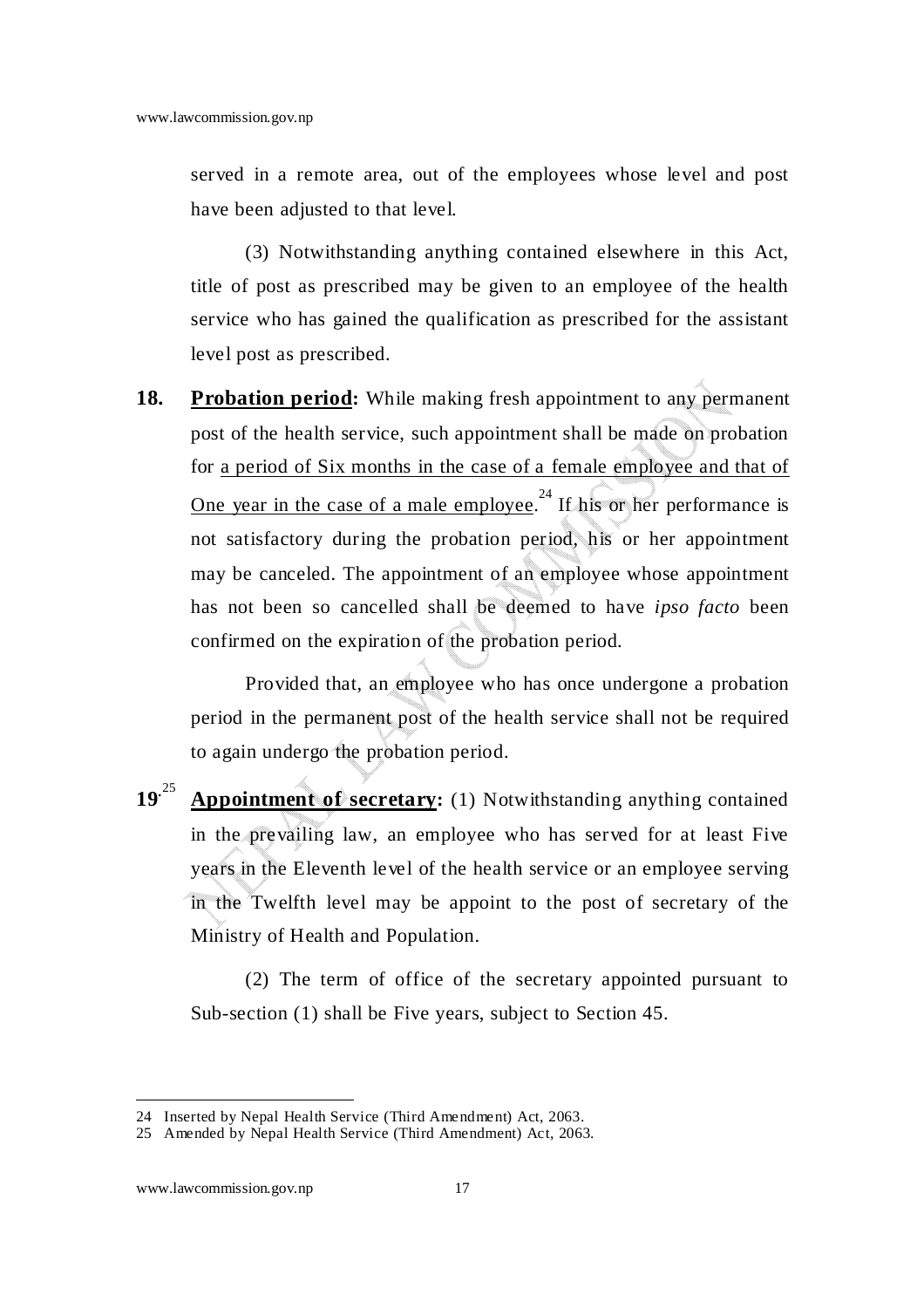(3) In counting the term of office of the secretary pursuant to Sub-section (2), the period of service carried out by him or her in the Twelfth level shall also be counted.

### **Chapter-4**

### **Transfer, deputation and promotion**

- **20. Power to make transfer and make deputation:** The powers to make transfer and make deputation shall be vested in the Government of Nepal in the case of the officer level employees and in the Authority in the case of the assistant level employees.
- **21.** <sup>26</sup> **Grounds for making transfer or making deputation:** (1) The employees shall be transferred to the most remote, remote and nonremote areas in order to provide them with experience of different geographical regions of the country.

(2) The division and sub-division of the most remote, remote and non-remote areas shall be made as prescribed.

(3) No employee shall generally be transferred until the employee completes at least One year in the most remote area or at least Two years in the remote area.

**Explanation:** For the purposes of this Sub-section, "One year" means a period of continuous attendance of at least Two Hundred Thirty Three days.

(4) No employee shall be deputed to any office for more than Thirty days in a year. In cases where an employee is deputed for a

<sup>26</sup> Amended by Nepal Health Service (Third Amendment) Act, 2063.

www.lawcommission.gov.np 18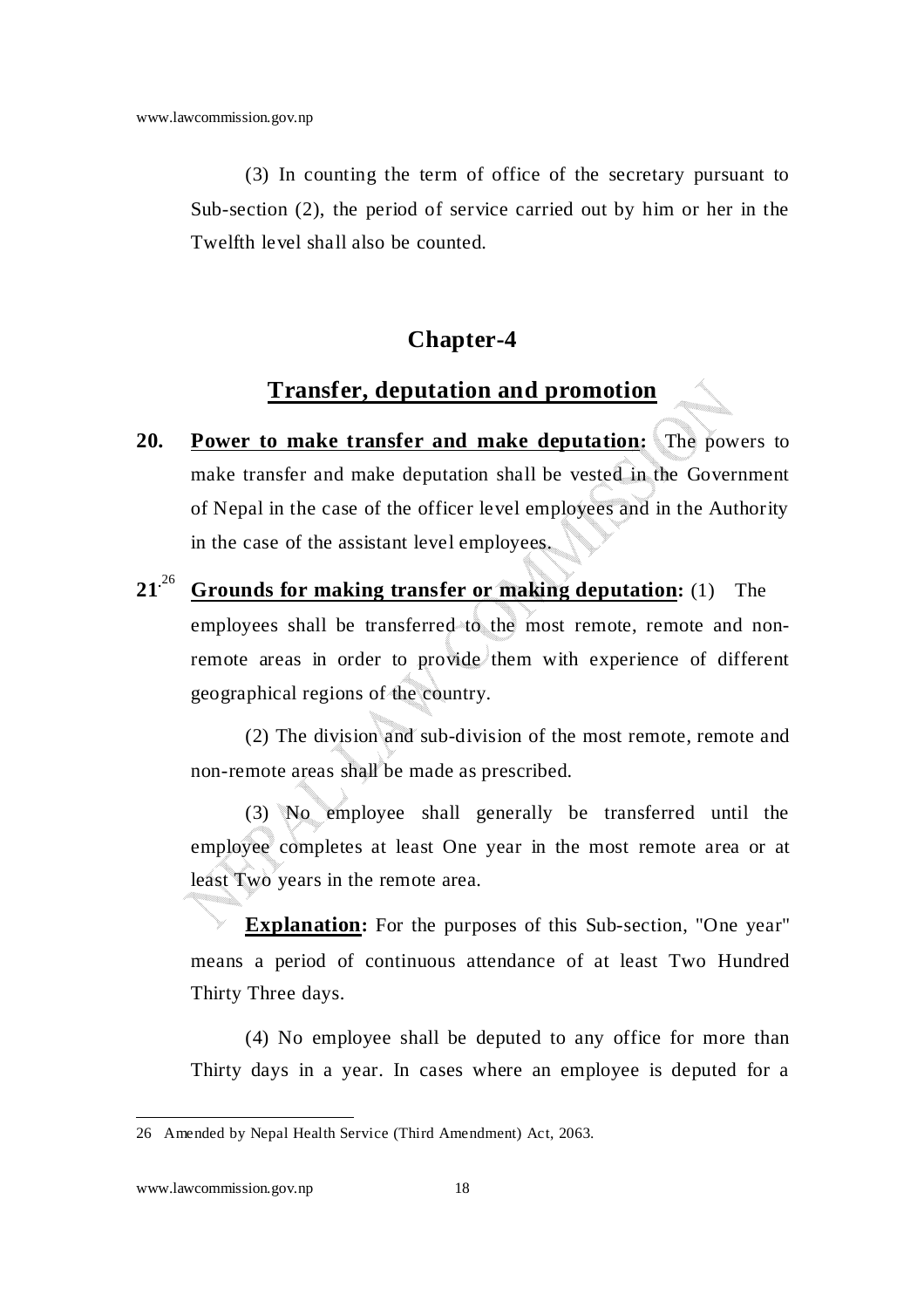period more than that, the salary and allowances, if any, payable for the period of deputation so made in excess shall be recovered by deducting the same from the salary and allowances receivable by the authority making such deputation

(5) Notwithstanding anything contained in Sub-section (4), an employee may be deputed for a period of more than Thirty days, in any of the following circumstances:

- (a) For the treatment of an infectious disease or natural calamity or taking part in any training, seminar, symposium or national programme upon being nominated by the Government,
- (b) For appointing him or her as acting in any post,
- (c) To perform the functions of the Chief of Office or Unit Office where the vacant post of such Chief cannot be filled immediately.

(6) If any employee who has been deputed in the most remote or remote area pursuant to Sub-section (3) is deputed in a training, seminar, symposium or national programme pursuant to Sub-section (5), such employee shall not be considered to have worked in the most remote or remote area during the period of such deputation.

**21A.**<sup>27</sup>**Power to transfer prior to expiration of required period:**  Notwithstanding anything contained in Section 21, in the following circumstances, an employee may, prior to the expiration of the period, be transferred:

<sup>27</sup> Inserted by Nepal Health Service (Third Amendment) Act, 2063.

www.lawcommission.gov.np 19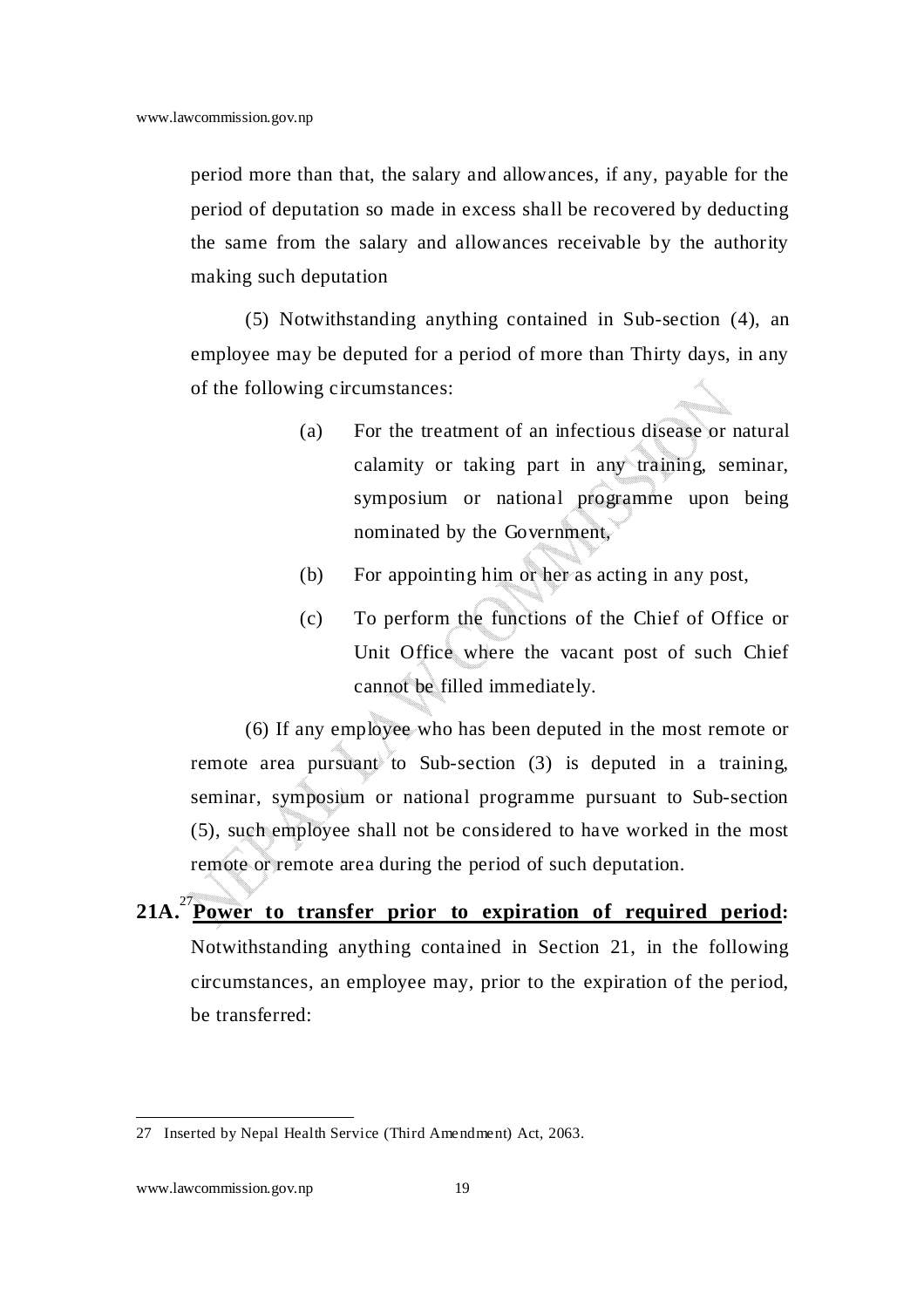- (a) Where the medical board formed by the Government of Nepal recommends that any employee in service in any place cannot work there because of physical or mental health,
- (b) Where departmental action is to be taken against any employee,
- (c) Where, because of the reduction in any position, an employee serving in that position becomes redundant (*Phajil),*
- (f) On the basis of mutual consent in the case of employee serving in the posts of rural heath worker, *Ayurvedic* health worker and infant maternal worker or on the basis of requisition for employee in the event of vacancy in such posts.
- **23. Other provisions relating to transfer:** Other provisions relating to transfer shall be as prescribed.
- 24. Promotion: Promotion to the officer level post of the health service shall be made on recommendation of the promotion committee formed pursuant to Section 25.
- **25. Promotion committee:** (1) There shall be a promotion committee as follows to make recommendation for promotion to the officer level post of the health service.

| (a) | Chairperson of the Public Service |               |  |
|-----|-----------------------------------|---------------|--|
|     | Commission or Member of the       |               |  |
|     | Service Commission<br>Public      |               |  |
|     | designated by him or her          | - Chairperson |  |
| (b) | Member of the Public Service      |               |  |
|     | Commission designated by the      |               |  |
|     | Chairperson of the Public Service |               |  |
|     | Commission                        | - Member      |  |

#### www.lawcommission.gov.np 20

V. h.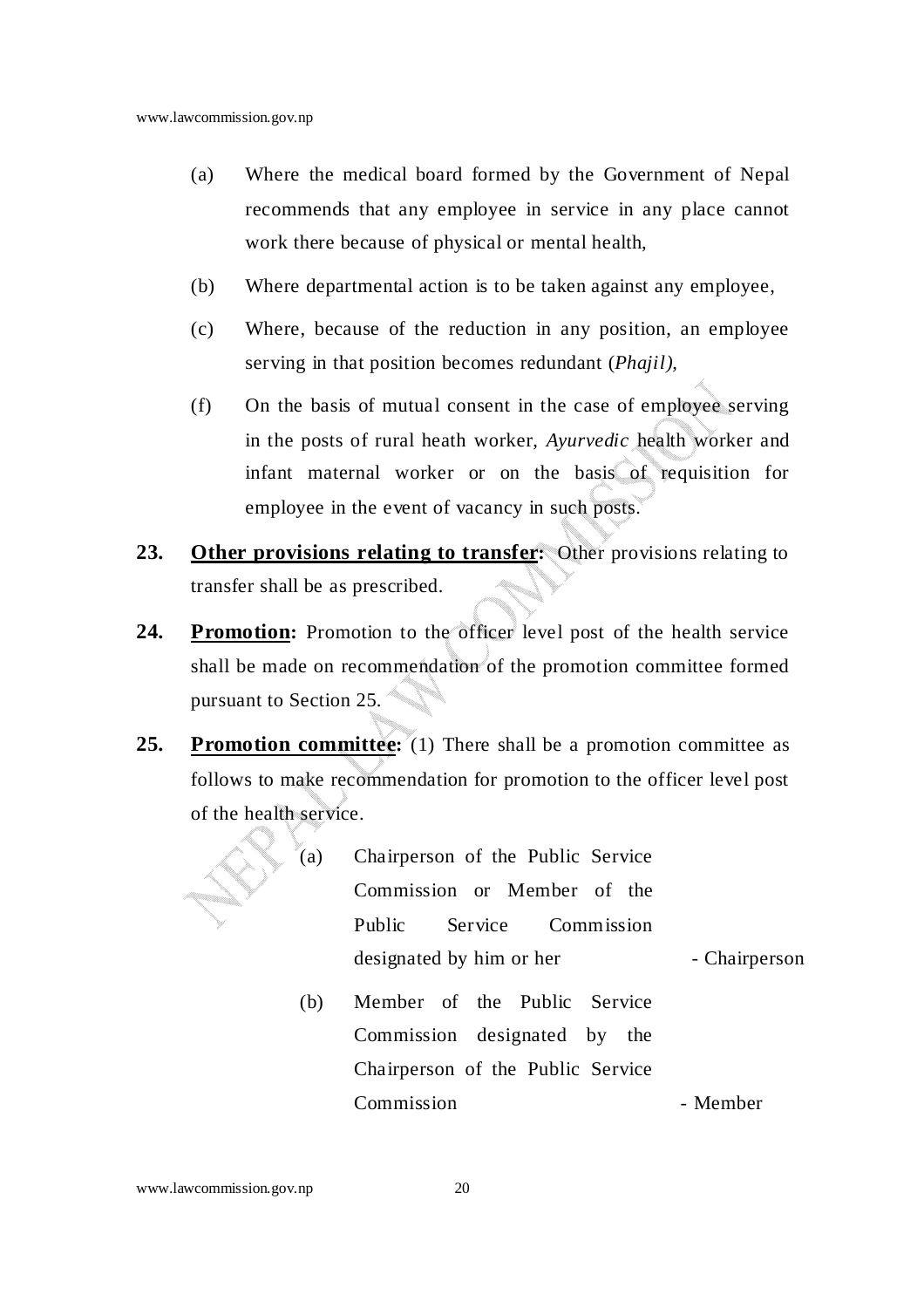| (c) | <b>Chief Secretary</b>              | - Member  |
|-----|-------------------------------------|-----------|
| (d) | Expert in the concerned subject     |           |
|     | nominated by the public Service     |           |
|     | Commission                          | - Member  |
| (e) | Secretary at the Ministry of Health | - Member- |
|     |                                     |           |

Secretary

(2) Notwithstanding anything contained elsewhere in this Act, the promotion committee shall, based on the work performance capacity, make recommendation of at least Fifty percent additional candidates of the vacant posts if available, for making promotion to the Twelfth level post. The Government of Nepal shall, from amongst the candidates so recommended, promote those candidates whom it considers to be appropriate based on seniority and work efficiency.

(3) There shall be a prescribed promotion committee to make recommendation for promotion to the assistant level post of the health service.

(4) The procedures to be followed by the promotion committee to make recommendation for promotion of employees shall be as prescribed.

(5) The promotion committee shall meet in every Six months and make recommendation for promotion no later than Three months after the date of <u>receipt of application forms</u><sup>28</sup> for promotion.

 $26^{.29}$ **Minimum qualification and service period for promotion:** In order to be a candidate for promotion, an employee must have completed the service period of Three years in the post that is One

<sup>28</sup> Amended by Nepal Health Service (Third Amendment) Act, 2063.

<sup>29</sup> Amended by First Amendment.

www.lawcommission.gov.np 21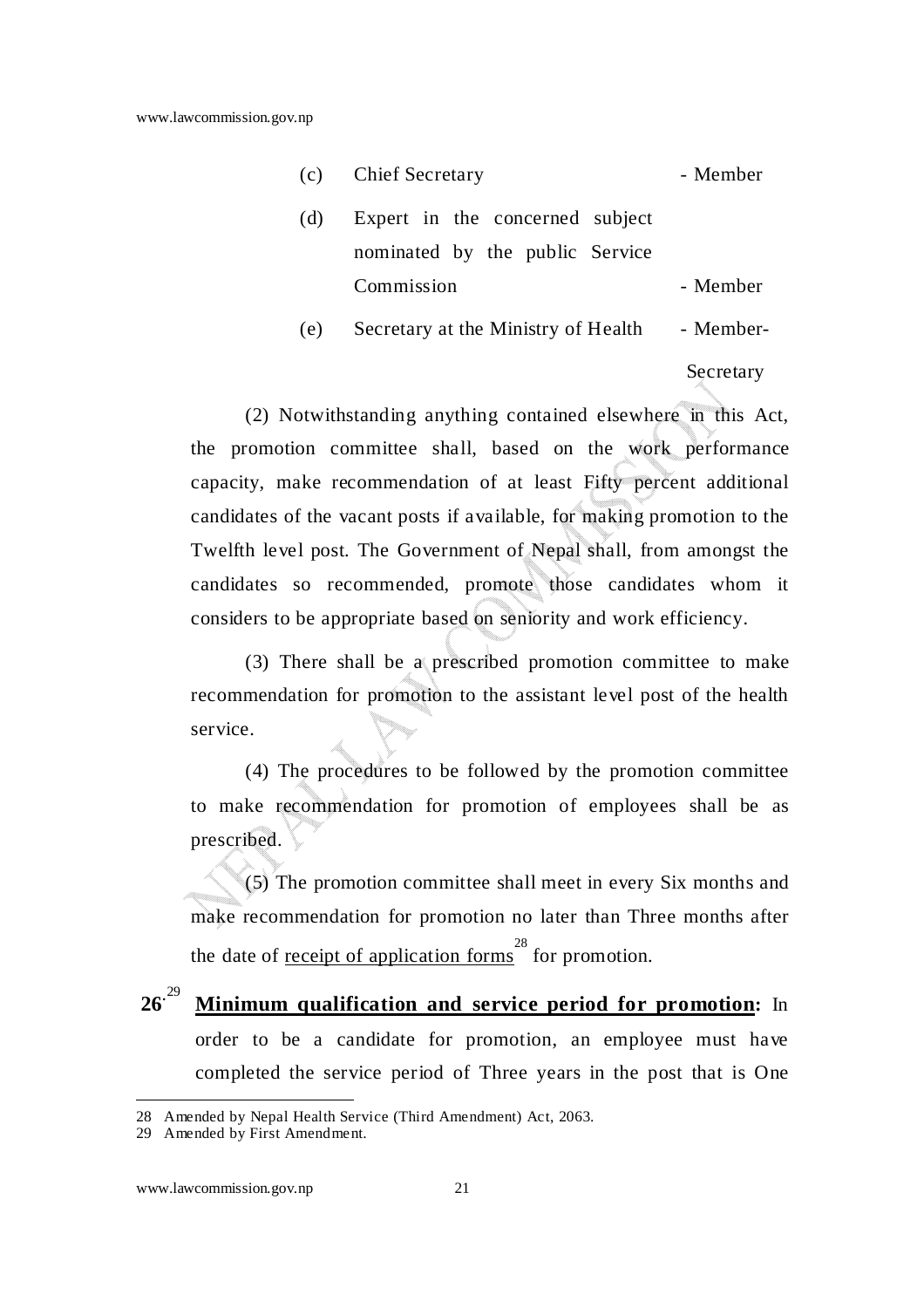class below the class of the post to which promotion is made and possessed the educational qualifications as prescribed.

Provided that:

- (1) An employee whose level is set at the senior Fifth level in the course of adjustment of level after 14 Jestha 2054 may be a candidate for promotion despite that the employee does have the educational qualification prescribed for the Fifth level.
- (2) An employee who has completed Ten years in the Fifth level may be a candidate for promotion despite that the employee does have the educational qualification prescribed for the Fifth level.
- (3) An employee must have worked in the remote area for at least Two years in order for the employee to be a candidate for promotion after the commencement of this Section.
- (4) If an employee who has been upgraded to the Eighth level pursuant to Clause (f) of Sub-section 7(a) of Section 9 after the commencement of this Section has worked in the level that is one level below that in the remote area for Two years, the employee shall be deemed to have served in the remote area for promotion to the Ninth level.
- 26A.<sup>30</sup> Calculation of service period: (1) The period of service carried out in the equivalent post of the Nepal Health Service pursuant to the Civil Service Act, 2049 (1993) prior to 14 Jestha 2054 shall be calculated for the purposes of promotion.

<sup>30</sup> Amended by Nepal Health Service (Third Amendment) Act, 2063.

www.lawcommission.gov.np 22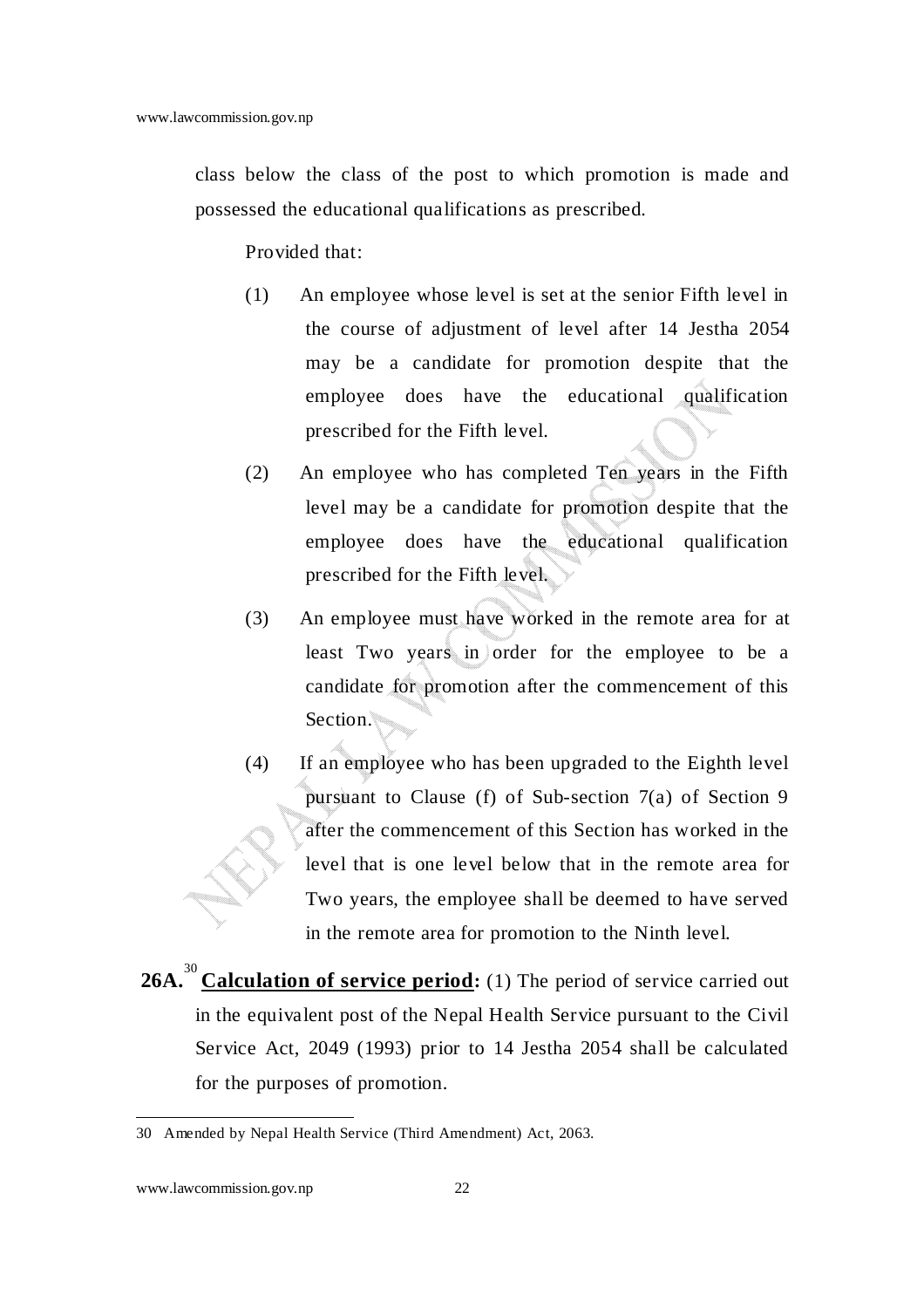(2)The period of service carried out in the Sixth and the Seventh levels by the employees appointed to those levels in accordance with the procedures of the Public Service Commission prior to the commencement of this Section shall be calculated for the purposes of upgrading or promotion to the higher level.

- **27.**<sup>31</sup> **Ineligibility for being potential candidate for promotion:** (1) Notwithstanding anything contained in Section 26, an employee shall not be eligible to be a potential candidate for promotion in the following circumstances and during the following period:
	- (a) In the event of suspension, during the period of suspension,
	- (b) In the event of withholding of promotion, during the period of withholding,
	- $(c)$  In the event of withholding of increment in salary, during the period of withholding,

 $(d)$ 32

(e) In the event of suspension of registration of an employee by a health related professional council formed pursuant to the prevailing law, during the period of such suspension,

 $(f)^{33}$  During the period of service added pursuant to Subsection (2) of Section 45.

(2) Notwithstanding anything contained in Sub-section (1), if any employee is suspended pursuant to Clauses (a) and (e) of the said Sub-

<sup>31</sup> Amended by First Amendment.

<sup>32</sup> Deleted by Nepal Health Service (Third Amendment) Act, 2063.

<sup>33</sup> Inserted by Nepal Health Service (Third Amendment) Act, 2063.

www.lawcommission.gov.np 23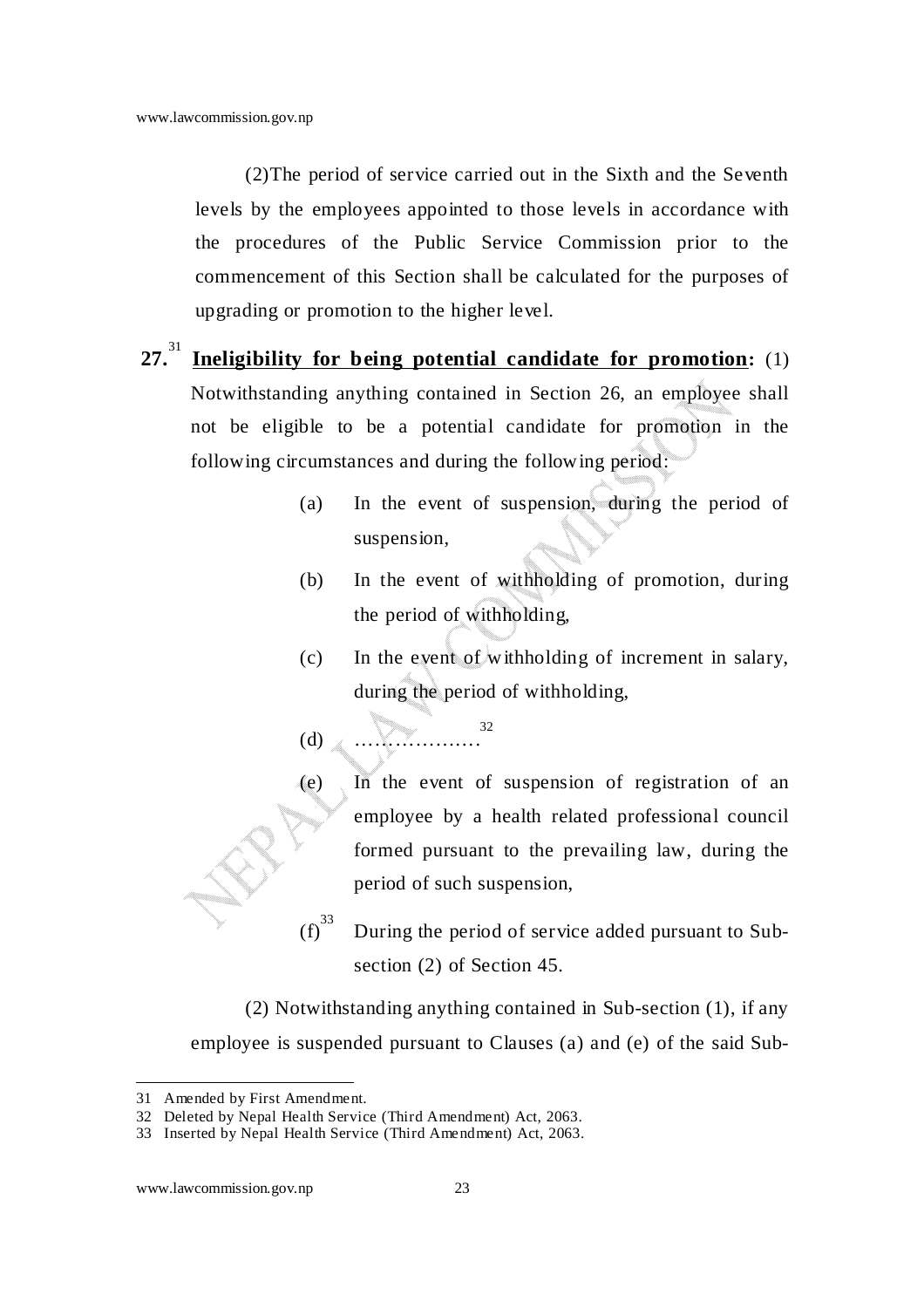section after the publication of a notice of promotion or his or her promotion or salary increment is withheld pursuant to Clause (b) or (c), his or her promotional appointment shall be withheld during such period; and after the expire of that period, he or she shall be granted promotional appointment as if he or she were not suspended or withheld, and his or her seniority only shall be maintained.

- **28. Evaluation of work performance:** The work performance evaluation form as prescribed shall be used to evaluate the work performance of an employee.
	- **29. Criteria for promotion:** (1) The promotion committee shall recommend an employee for promotion based on his or her work efficiency.

(2) In evaluating the work efficiency of the employee, a maximum of 100 marks shall be granted as follows:

| (a) | work<br>For                           | performance |                    |
|-----|---------------------------------------|-------------|--------------------|
|     | evaluation                            |             | -Forty marks       |
| (b) | For seniority                         |             | -Twenty marks      |
| (c) | For service in geographical<br>region |             | -Twenty Five marks |
|     | (d) For educational qualification     |             |                    |
|     | and training                          |             | -Fifteen marks     |

(3)The allocation of marks as referred to in Sub-section (2) shall be as prescribed.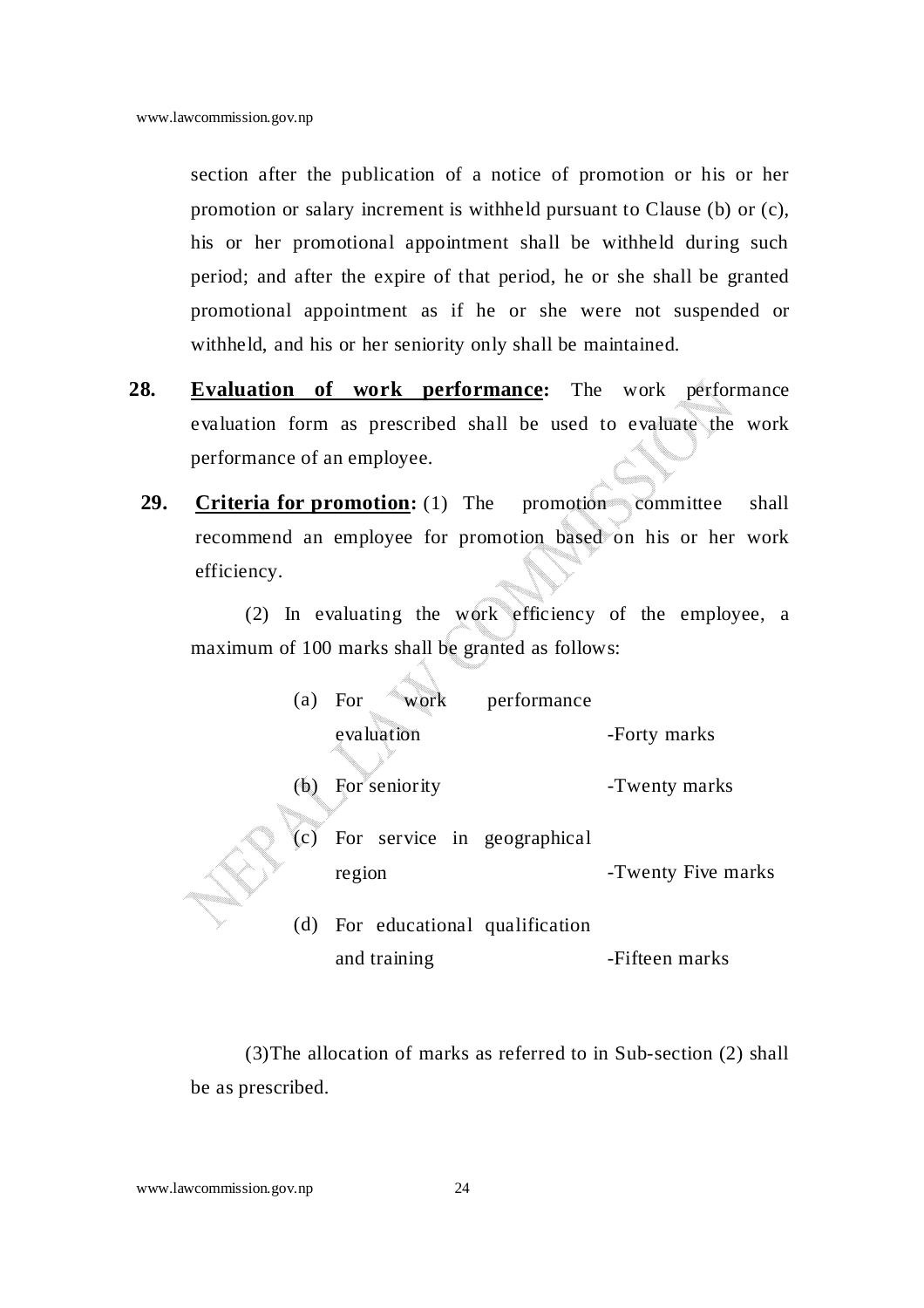$(4)^{34}$  The evaluation of work performance by employees shall be made on the prescribed criteria.

(5) The concerned..........<sup>35</sup> employee who is not satisfied with the recommendation for promotion made by the promotion committee pursuant to Sub-section (1) may file a complaint with the Public Service Commission within Thirty Five days after the date on which such recommendation is made. The complaint so made shall be settled within Sixty days.

(6) If, in settling the complaint pursuant to Sub-section (5), it appears that an erroneous evaluation was made deliberately, the Public Service Commission may write to the Head of Department to warn the concerned employee.

29A.<sup>36</sup> Sheet roll/personal details to be maintained: (1) It shall be the responsibility of the concerned Head of Department or Chief of Office to maintain accurately the sheet roll/personal details of the employees serving in his or her office. It shall be the duty of the concerned employee to update or cause to be updated his or her personal details.

(2) If any employee who has already been a potential candidate cannot submit an application form because of being abroad in the course of a governmental business, study or deputation or owing to a natural calamity or force majeure event, the concerned Head of Department or Chief of Office shall send the details of such an employee to the office publishing the notice for promotion within the time-limit set forth in that notice. The promotion committee shall settle promotion related acts based on the details so sent.

<sup>34</sup> Amended by Nepal Health Service (Third Amendment) Act, 2063.

<sup>35</sup> Deleted by First Amendment.

<sup>36</sup> Amended by Nepal Health Service (Third Amendment) Act, 2063.

www.lawcommission.gov.np 25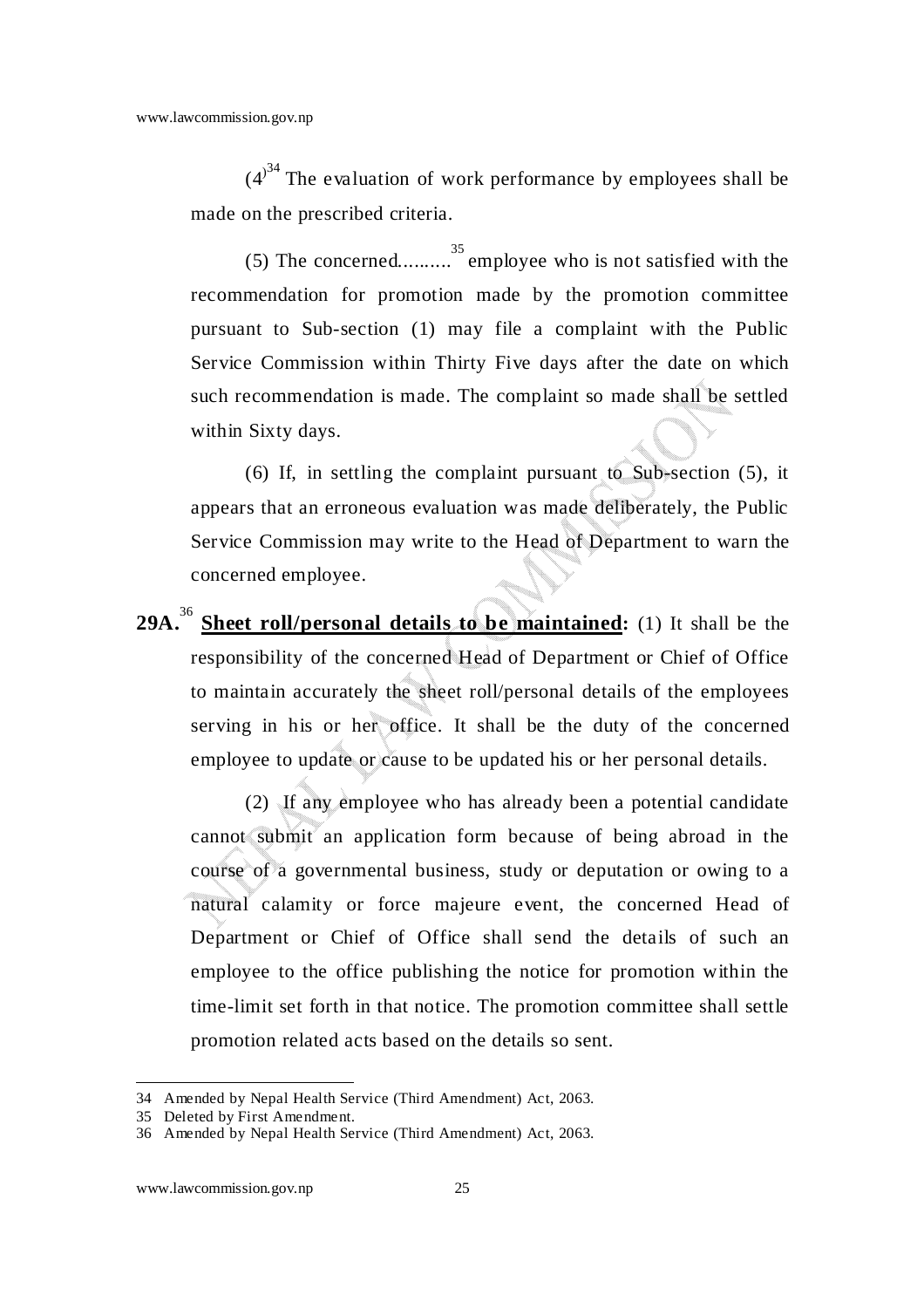(3) If any candidate is proved to have submitted false details in filling up the application form for promotion, he or she shall be liable to departmental action.

- **30. Alteration in conditions of promotion:** In making any amendment to Sections 26,  $26A$ ,  $37$ , 27, 28 and 29 or the Rules framed thereunder, provision shall be made so that such amendment shall come into force only on a date after One year of such amendment.
- **31.** Change of group or sub-group: (1) If the Government of Nepal considers it necessary, it may, in consultation with the Public Service Commission, change the group or sub-group of any employee from one to another group of the health service, based on the prescribed grounds.

(2) Where the Government of Nepal has sent any person holding a post in the health service to pursue study in order to acquire special qualifications, after such persons attends service following completion of study, the group or sub-group has to be changed that is related with his or her special qualifications in consultation with the Public Service Commission. 38

 $(3)$ <sup>39</sup>In making change to other group or sub-group pursuant to Sub-section (1) or (2), such a change may be made only when a post in such a group or sub-group is vacant.

l 37 Inserted by First Amendment.

<sup>38</sup> Inserted by First Amendment.

<sup>39</sup> Inserted by Nepal Health Service (Third Amendment) Act, 2063.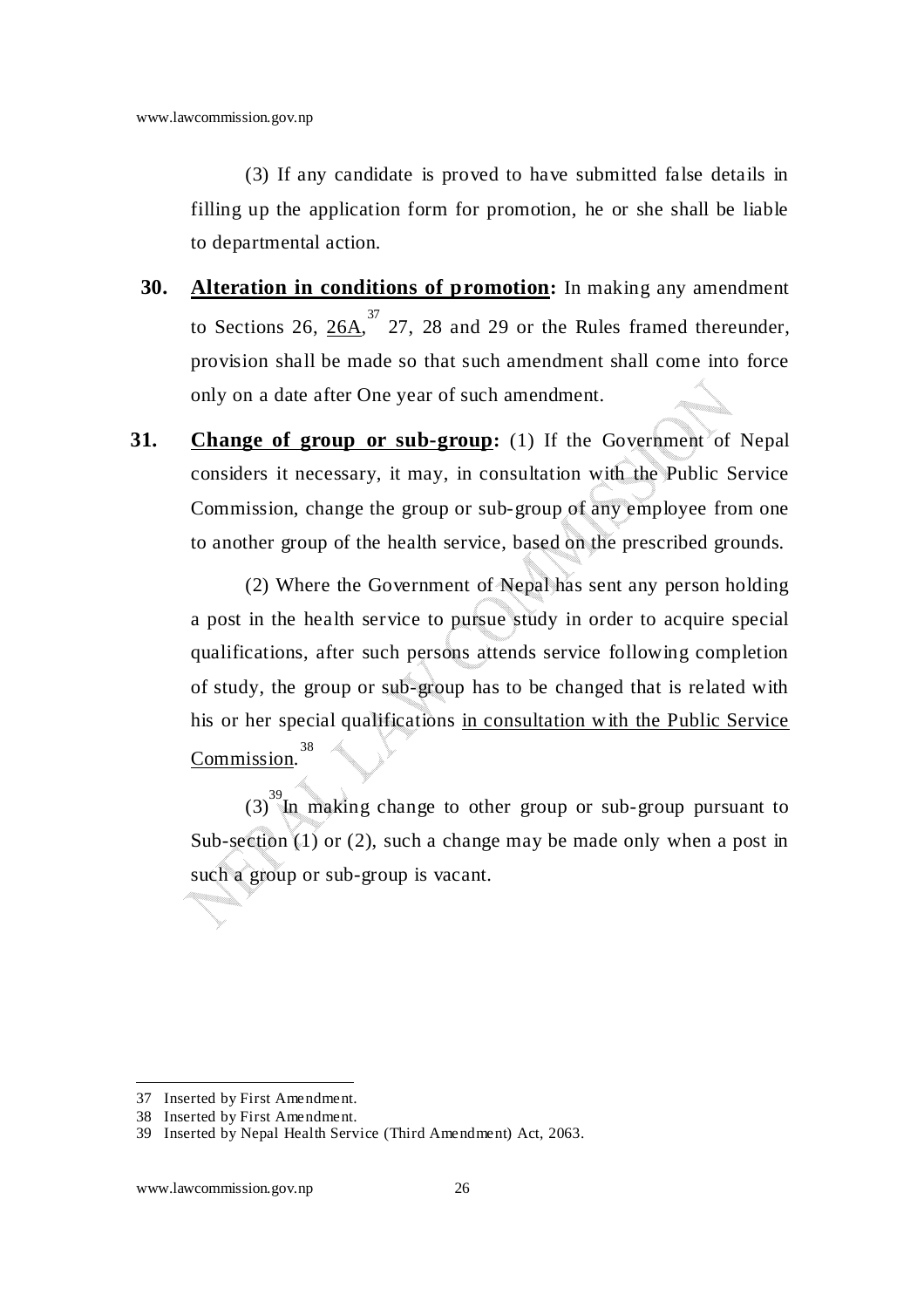## **Chapter-5**

#### **Provisions relating to nomination for**

### **study and training**

- **32. Grounds for nomination for study, training or study tour:** In nominating employees for study, training or study tour, the Ministry shall make nomination from amongst the employees in the Ministry and subordinate offices within the group or sub-group of the health service based on the following grounds:
	- (a) The subject of study, training or study tour is useful and necessary for the group or sub-group for which the concerned employee is serving.
	- (b) Giving priority to the requirements prescribed for nomination for scholarship received for study, training or study tour, based on priority from amongst the employees who secure higher marks for educational qualifications, seniority, experience of service in geographical region and work performance evaluation pursuant to Section 29.
	- (c) Those who have not crossed the age of Forty Five years in the case of study of bachelor, master or any educational degree.

**Explanation**: For the purposes of this Chapter,

- (1) "Study" means a study to be done for getting bachelor, master or any educational degree in a subject concerned with the group, sub-group of the health service.
- (2) "Training" means any training programme to gain skills to be operated for a certain period as per the fixed curricula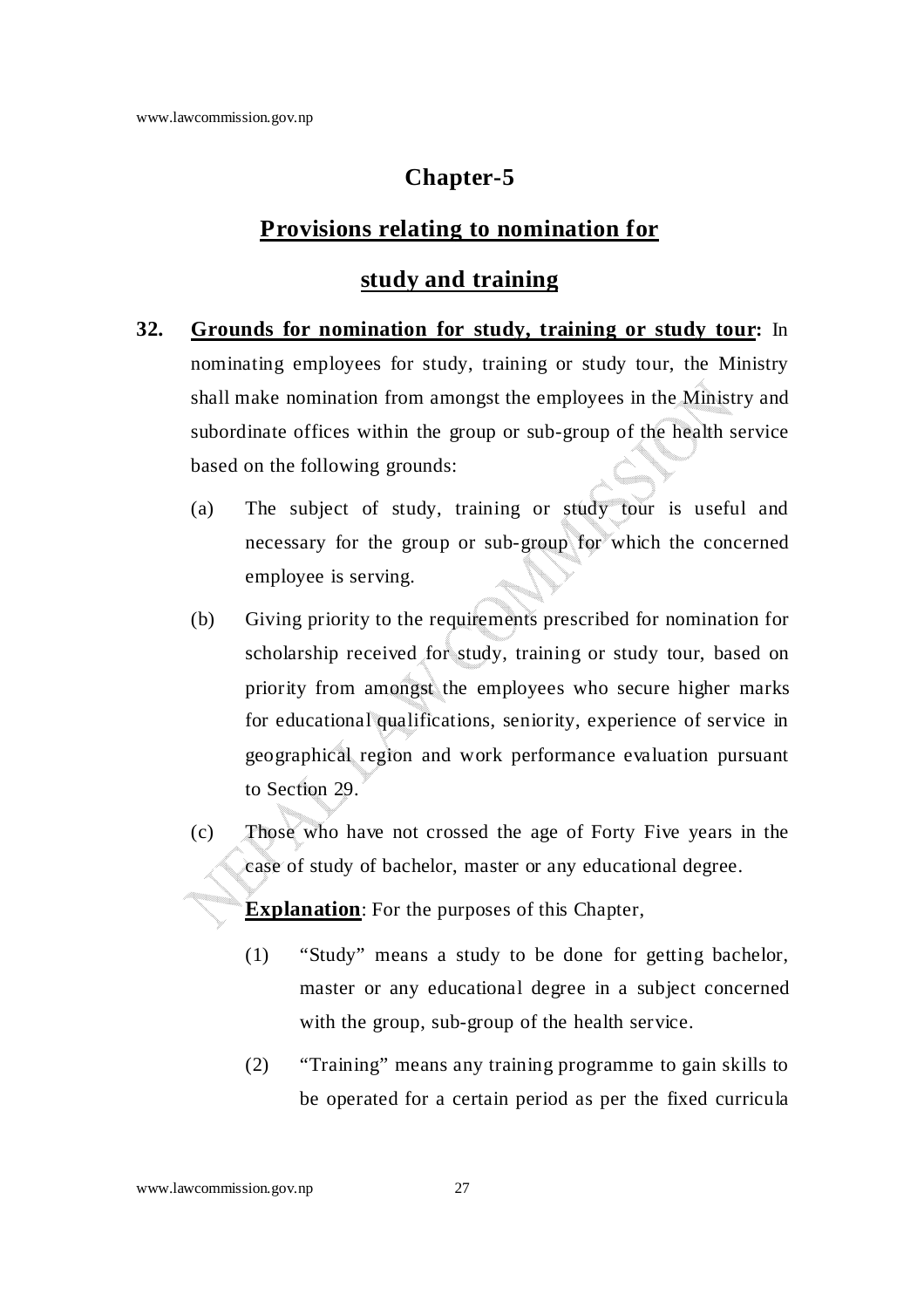by an institution, except for awarding bachelor, master or any educational degree.

- (3) "Study tour" means a symposium, seminar or study tour, except a study and training, organized for a period not exceeding Six months.
- **33. Priority to be given while making nomination:** In making nomination of employees for a study, training or study tour abroad, generally those employees who have not got an opportunity of have foreign study; training or study tour shall be nominated based on the priority as follows, subject to Section 32. Provided that, no nomination shall be repeated for a programme with the same standard and nature.
	- (a) The assistant Fifth level, officer Sixth, Seventh and Eighth level employees for study,
	- (b) The employees of officer Ninth level and below for training,
	- (c) Generally, the Chief of Office, employees of officer Tenth level and above as per the previously determined programme for study tour.
- **34. Disqualification for nomination:** (1) The following employees shall not be eligible to be nominated for study or training:
	- (a) Those who are not potential candidates for promotion pursuant to Section 27 or whose grade is withheld pursuant to this Act,<sup>40</sup>
		- $(b)^{41}$  A freshly appointed and posted employee of officer level who has not served in the most remote area for at least One year or in remote area for at least

<sup>40</sup> Inserted by Nepal Health Service (Third Amendment) Act, 2063 .

<sup>41</sup> Amended by First Amendment.

www.lawcommission.gov.np 28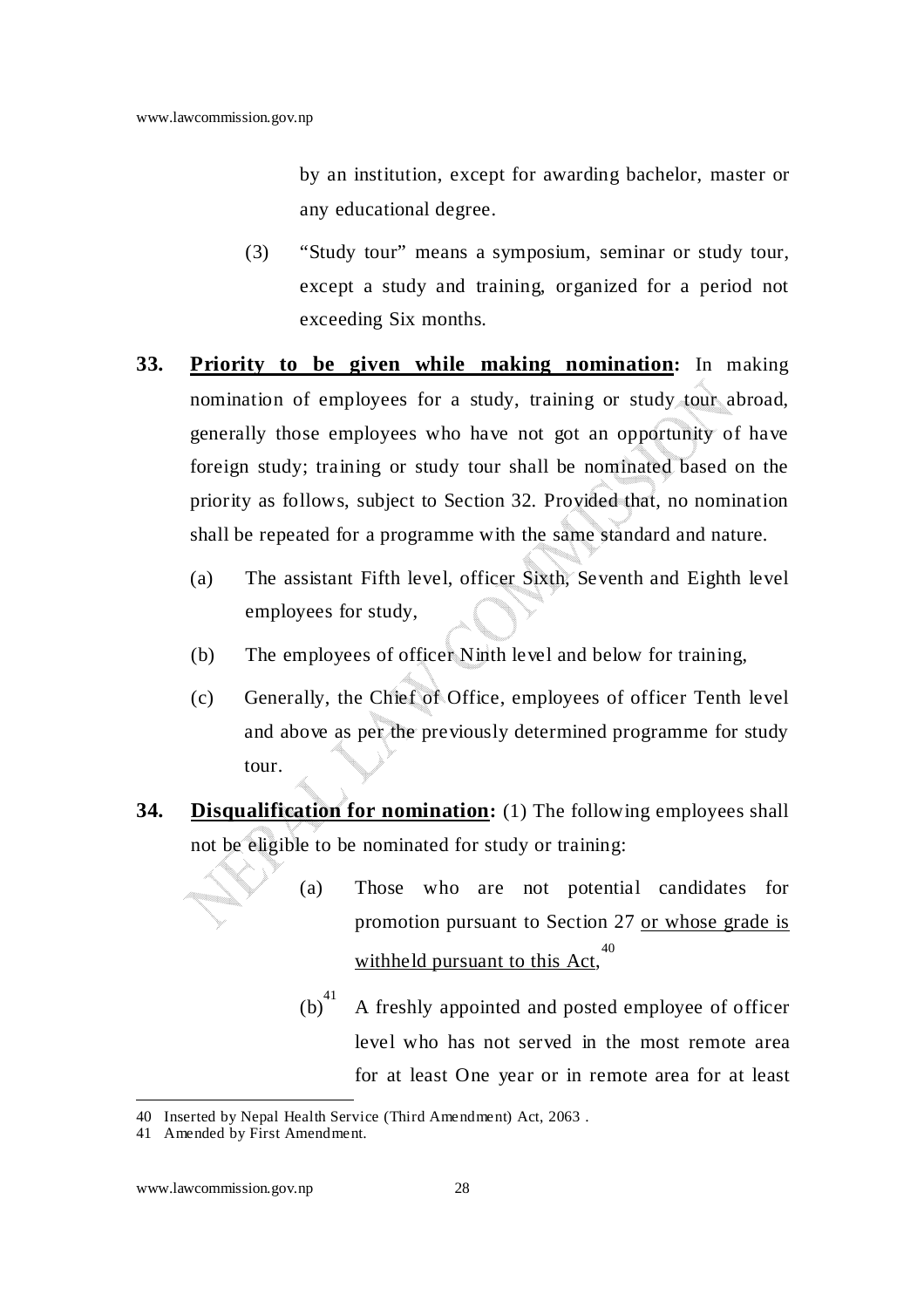Two years and who has not served, holding the permanent post of gazetted level of the Nepal Health Service under the Civil Service Act, 2049 (1993) prior to the commencement of the Nepal Health Service Act, 2053 (1997), in the most remote area for at least One year or in remote area for at least Two years,

 $(c)^{42}$  Where an employee mentioned in Clause (b) has not served in such area and for such period as mentioned in that Clause, until he or she serves in such area for a continuous period as mentioned.

> Provided that, in making nomination for a training which is highly technical and special nature and for a period less than Ninety days, the ineligibility as mentioned in this Section shall not apply.

(2) In the case of those who go for study without prior approval of the Ministry, no scholarship shall be provided by the Government of Nepal.

**35. Period for which service to be done upon completion of study, training or study tour:** Any employee who pursues a study, training or goes on a study tour on the nomination of the Government of Nepal must, upon completing such a study, training or study tour, serve for upto the period as mentioned below in a compulsory manner:

<sup>42</sup> Inserted by First Amendment.

www.lawcommission.gov.np 29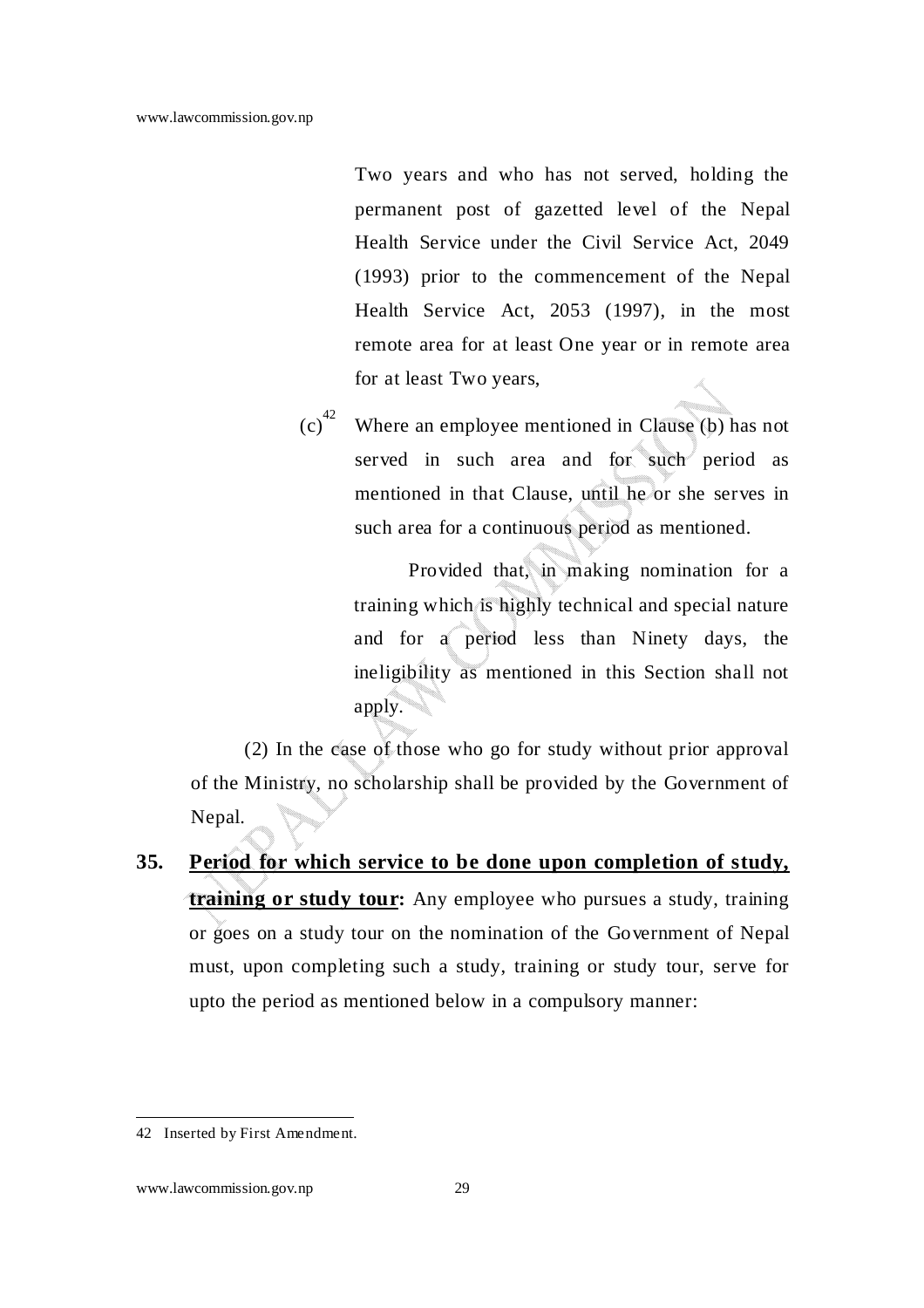| Period of study, training or        | Minimum period for which |
|-------------------------------------|--------------------------|
| study tour                          | service to be done       |
| (a) Up to Three months              | One year                 |
| (b) From Three months to Six months | One and half year        |
| (c) From Six month to Nine months   | Two years                |
| (d) From Nine months to One year    | Three years              |
| (e) From One year to Two years      | Four years               |
| (f) From Two years to Three years   | Five years               |
| (g) From Three years to Four years  | Seven years              |
| (h) From Four years to Five years   | Eight years              |
| From Five years to Six years<br>(i) | Nine months              |
|                                     |                          |

**36.** Bond to be executed: (1) Any employee shall, before going for having study, training or study tour, execute a bond to the effect that he or she shall return upon completing such a study, training or study tour and carry out service as referred to in Section 35.

(2) The format of bond to be executed pursuant to Sub-section (1) shall be as prescribed.

(3) If any employee does not return to the service after completing the study, training or study tour or does not complete the period of service required to be carried out under Section 35, the amount of salary, allowances received by him or her during the period of the study, training or study tour and tuition fee and scholarship amount, as well, shall be realized from such employee as government dues and departmental action shall be taken against him/her.<sup>43</sup>

<sup>43</sup> Amended by Nepal Health Service (Third Amendment) Act, 2063.

www.lawcommission.gov.np 30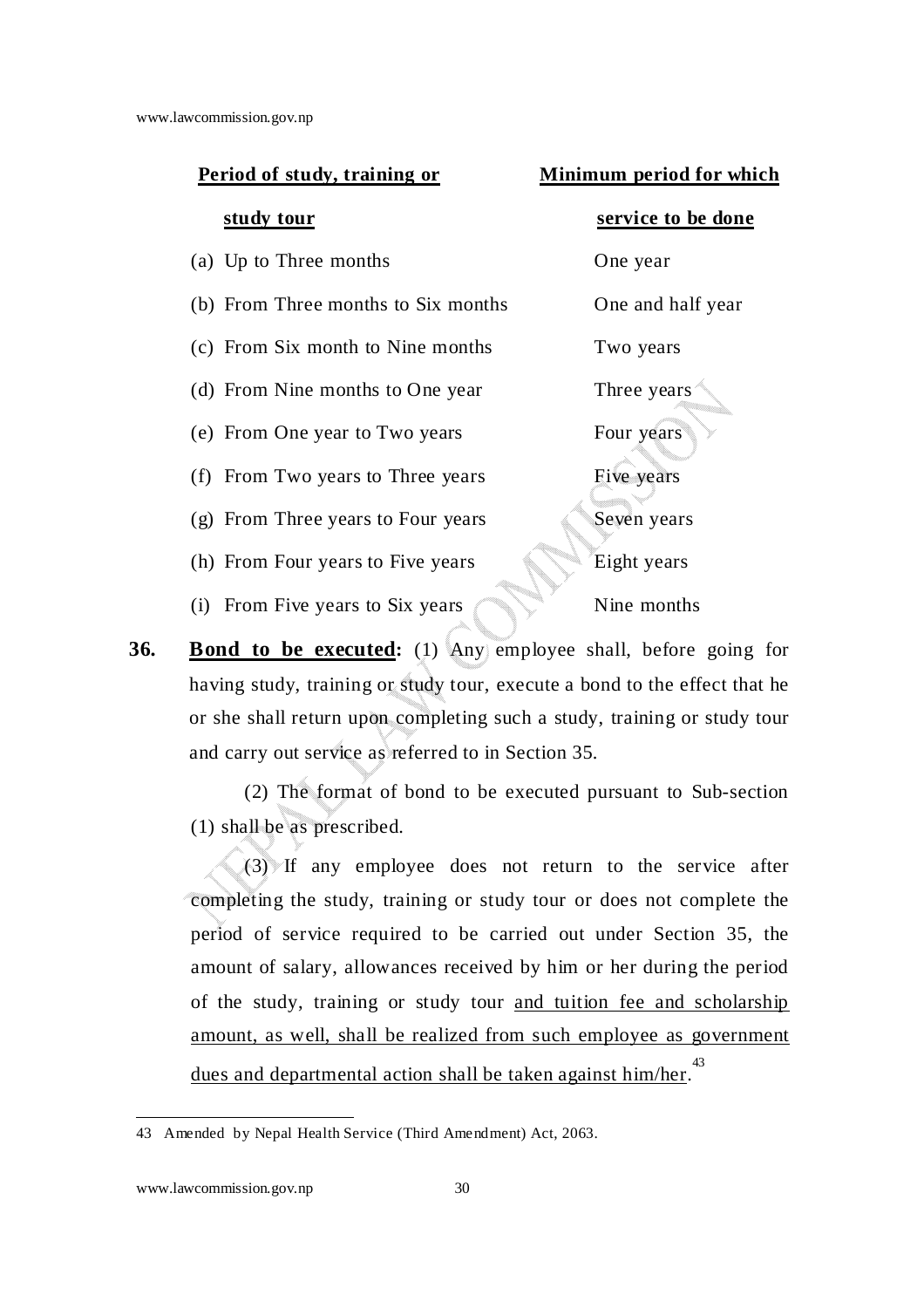### **Chapter-6**

#### **Salary, allowance, festival expenses**

#### **and other facilities**

**37. Salary and allowance:** (1) An employee shall be entitled to salary and allowance, if any receivable, from the day of assumption of his or her post.

(2) The salary and allowances receivable by the employees for their service in the health service shall be as prescribed by the Government of Nepal from time to time.

(3) Except in the circumstances stipulated in Section 39 or 73, each employee shall be entitled to an increment in salary as prescribed, upon completion of One year of service. Provided that, in so prescribing the increment in salary, the number of increment in salary shall be adjusted in a manner that is not less than the amount being received by the employee.<sup>44</sup> In the event of release of withholding of increment in salary of any employee, the concerned official must mention in writing on which date the increment in salary is to be sanctioned.

**38. Entitlement to earned salary and allowance:** (1) Each employee shall receive salary and allowance as well, if any receivable, upon completion of each month.

(2) Each employee shall receive his or her earned salary and allowance as well, if any receivable, even if he or she is relieved of the service for any reason whatsoever.

<sup>44</sup> Amended by Health Related Some Nepal Acts Amendment Act, 2058.

www.lawcommission.gov.np 31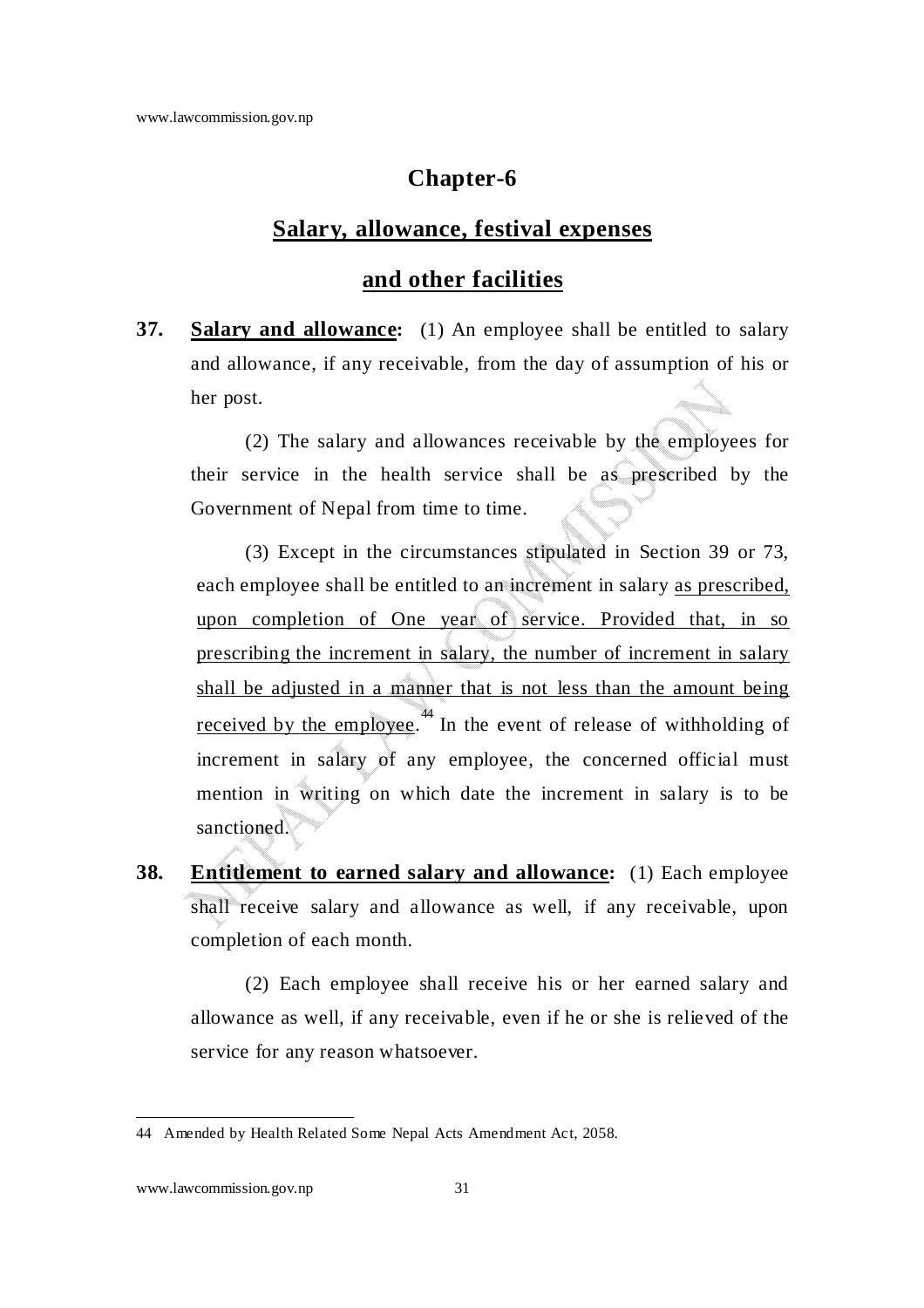(3) Except as provided in this Act or the Rules framed hereunder, no salary of any employee shall be deducted.

(4) The salary to which any employee is entitled shall not be withheld during the period he or she is serving or is on leave.

- **39. Crossing of efficiency bar:** No employee shall be deemed to have crossed the efficiency bar until the Secretary at the Ministry, in the case of an officer employee, and the Authority, in the case of an assistant employee, mention in writing that such employee is eligible to cross the efficiency bar.
- **40. Salary receivable in the event of suspension:** (1) If any employee is suspended in connection with any governmental business or as a result of an action taken on behalf of the Government of Nepal, such employee shall receive only half of his salary during the period of such suspension.

Provided that, if the charge against him or her is not proved and he or she is acquitted of the charge, he or she shall receive the salary less the half salary, if any, he or she has received during the period of suspension and the full salary (including increment in salary, if any, to be made) and the festival expenses  $45$  if he or she has not received the half salary. If he or she is convicted, he or she shall not be entitled to the remaining salary from the date of such suspension.

(2) If any employee is suspended for any reason other than that mentioned in Sub-section (1), he or she shall not be entitled to any salary for the period of such suspension.

**41. Deposit of contribution to Employee Provident Fund:** An amount at the rate of Ten percent of the monthly salary of the employee

www.lawcommission.gov.np 32

<sup>45</sup> Amended by Health Related Some Nepal Acts Amendment Act, 2058.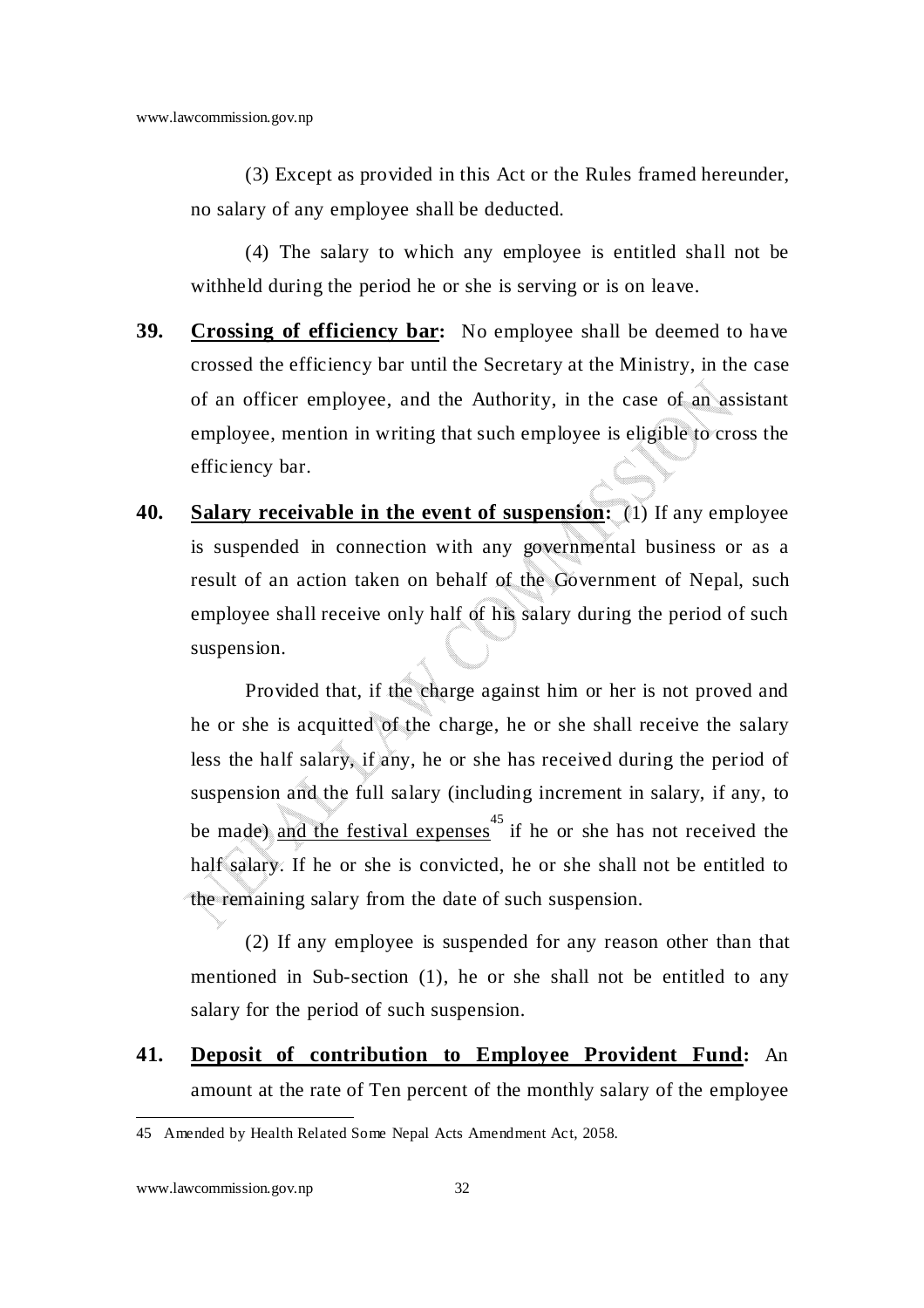shall be deducted, and the Government of Nepal shall, adding the amount of One Hundred percent thereof to such amount, deposit the total amount in the Employee Provident Fund.

**42.**<sup>46</sup> **Festival expenses and other facilities:** (1) An employee of the health service shall, each year, receive an amount equivalent to the salary of One month being earned by him or her as the festival expenses, for a festival which he or she observes according to his or her religion, culture and traditions.

(2) The employees who have retired with person shall receive an amount equivalent to the pension of one month being received by him or her as the festival expenses.

(3) The provisions relating to medical expenses, disability pension, facilities payable on grounds of deformities, extra-ordinary family pension and gratuity, educational allowances, children allowance, infant care allowance or other facilities to be receivable by the employees of the health service shall be as prescribed.

**43.** 47 **Provisions relating to insurance facility:** (1) If an employee dies while in service, his or her near heir shall be provided with a lump sum of One Hundred Fifty Thousand Rupees for insurance.

(2) The Government of Nepal shall establish a fixed term (*Sabadhik*) life insurance fund. A sum of Two Hundred Rupees shall be deducted from the monthly salary of each employee and deposited in that fund, and the Government of Nepal shall add the amount equal thereto and make the Twenty-year term life insurance for the insured sum of One Hundred Thousand Rupees. From the amounts deposited in

<sup>46</sup> Amended by Health Related Some Nepal Acts Amendment Act, 2058.

<sup>47</sup> Amended by Health Related Some Nepal Acts Amendment Act, 2058.

www.lawcommission.gov.np 33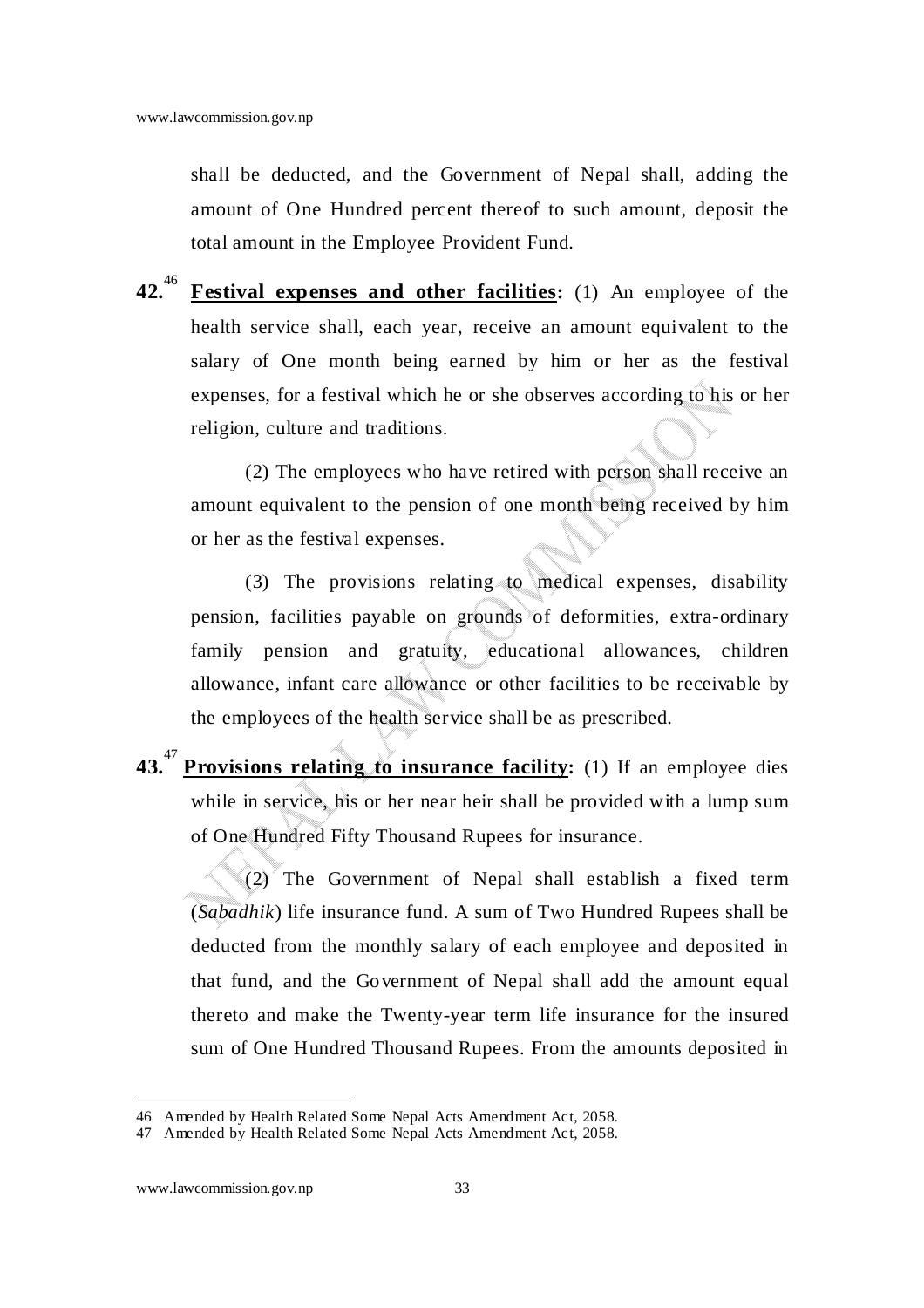that insurance fund, the insured sum and bonus shall be paid to the employee at the time of his or her retirement.

(3) If any employee who has made deduction pursuant to Subsection (2) takes compulsory retirement from the service prior to the completion of twenty years of service period, the following amount shall be provided to him or her:

- (a) Ten Thousand Rupees in the event of deduction of amount for a period less than One year,
- (b) Twenty Five Thousand Rupees in the event of deduction of amount for One year to Five years,
- (c) Fifty Thousand Rupees in the event of deduction of amount for Five years to Ten years,
- (d) Seventy Five Thousand Rupees in the event of deduction of amount for Ten years to Fifteen years,
- (e) One Hundred Thousand Rupees in the event of deduction of amount for up to Twenty years,

Provided that, if the amount deposited by him or her and interest thereon, dividend exceeds the said amount, the amount equivalent thereto shall be provided from the said fund.

(4) If any employee who has made deduction pursuant to Subsection (2) takes retirement from the service for any reason whatsoever, except in the event of compulsory retirement or death of that employee prior to the completion of twenty years of service period, an amount equal to the surrender *(Samarpan)* value shall be provided to such an employee.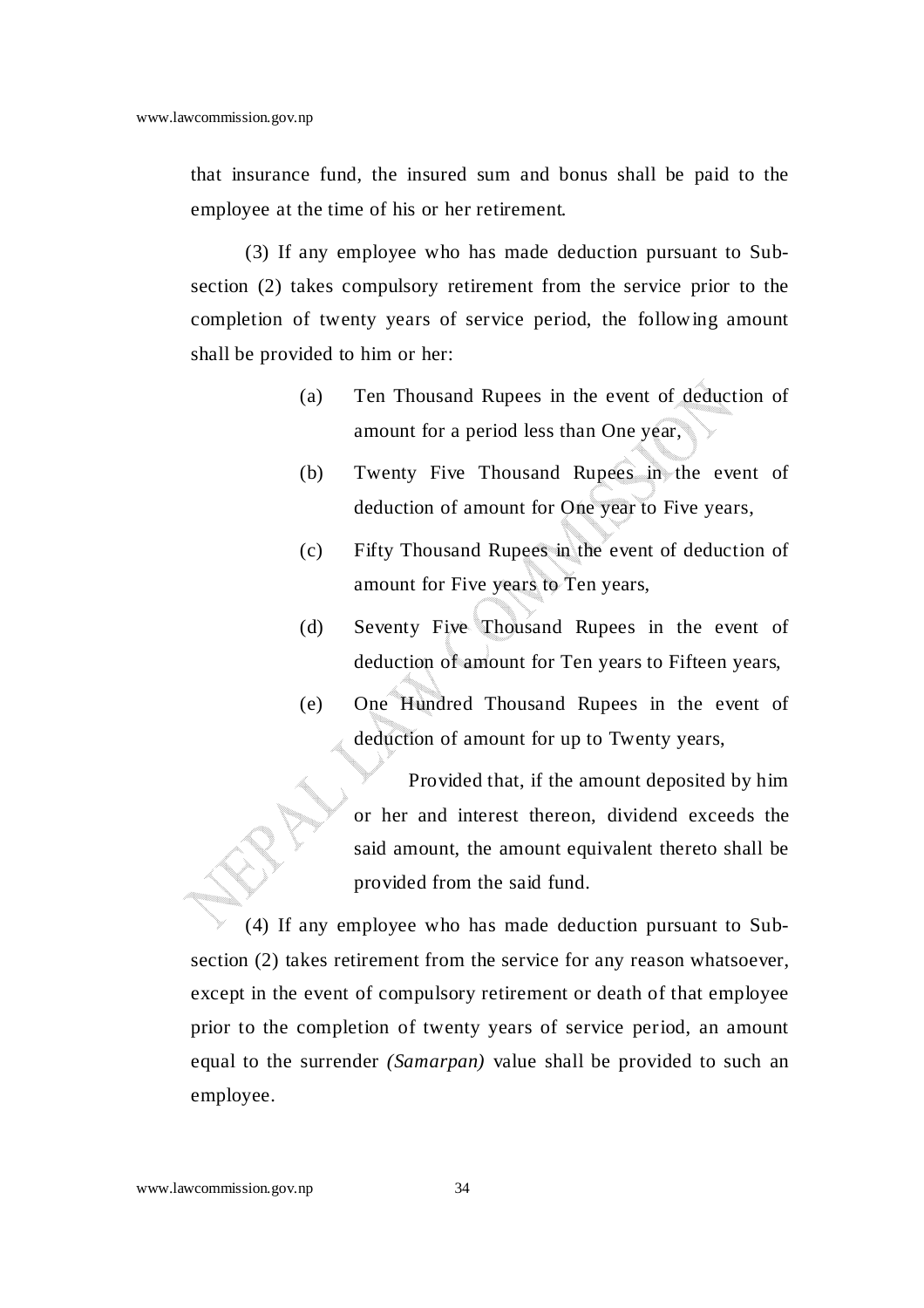(5) Notwithstanding anything contained in Sub-sections (2) or (3), an employee retiring from the health service may give continuity in such a manner as to mature the amount deposited by him or her for the term life insurance within a period of Twenty years or less.

Provided that, the Government of Nepal shall not bear any amount for the same.

(6) Other provisions relating to the term life insurance fund shall be as prescribed.

**44. Special provisions on incapable employee:** If the medical board formed by the Government of Nepal certifies that any employee is not capable because of a physical or mental disease to carry out functions regularly, the Government of Nepal may retire him or her by adding a maximum service of Seven years to his or her service period.

## **Chapter-7**

### **Retirement, gratuity and pension**

**45. Compulsory retirement:** (1) Any employee who has completed the age of Sixty years or the tenure as referred to in Section 19 shall *ipso facto* retire from the service.

(2) Notwithstanding anything contained in Sub-section (1), if the Government of Nepal needs the expert service, it may add the service period of an employee who retires on completion of the age of Sixty years, for maximum period of Three years.

(3) Even the employees who are incumbent in service on the extension of their tenure after completion of the thirty-year service period pursuant to the Civil Service Act, 2049 (1993) may hold office in the health service until they complete the age of Sixty years.

www.lawcommission.gov.np 35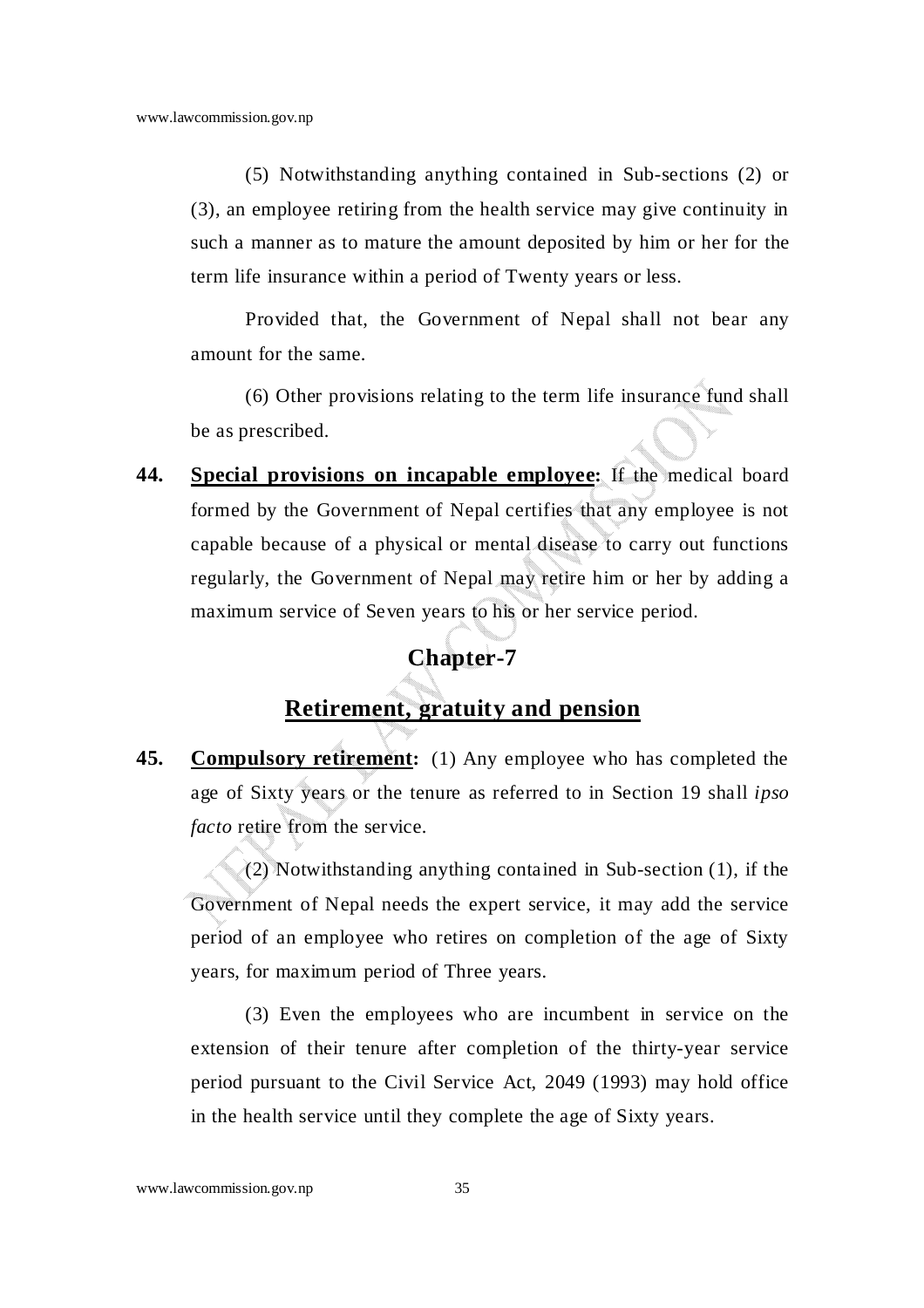(4) For purposes of this Section, the age of an employee shall be calculated as follows:

- (a) The age to be set from the birth day or year inscribed in the certificate of educational institute submitted by him or her at the time of joining the service,
- (b) Failing the records as referred to in Clause (a), the age to be set from the birth day or year inscribed in the sheet roll/personal details filled up by him or her at the time of joining the service.
- **46. Voluntary retirement:** Any employee who is eligible to receive pension and has completed the age limit of Fifty years<sup>48</sup> may voluntarily retire from the service on such terms and within such period as set forth and specified in a Notification published by the Government of Nepal in the Nepal Gazette. A service period not exceeding Seven years shall be added and the total service period shall be fixed for pension in such a manner that the age does not cross Sixty years.
- **47.** Gratuity: (1) If any employee, who has served for Five years or more in the health service but has not completed the period required for pension, retires or leaves service by getting resignation accepted or is removed from the post without being disqualified for government service in the future, he or she shall receive gratuity at the following rate:

<sup>48</sup> Amended by Health Related Some Nepal Acts Amendment Act, 2058.

www.lawcommission.gov.np 36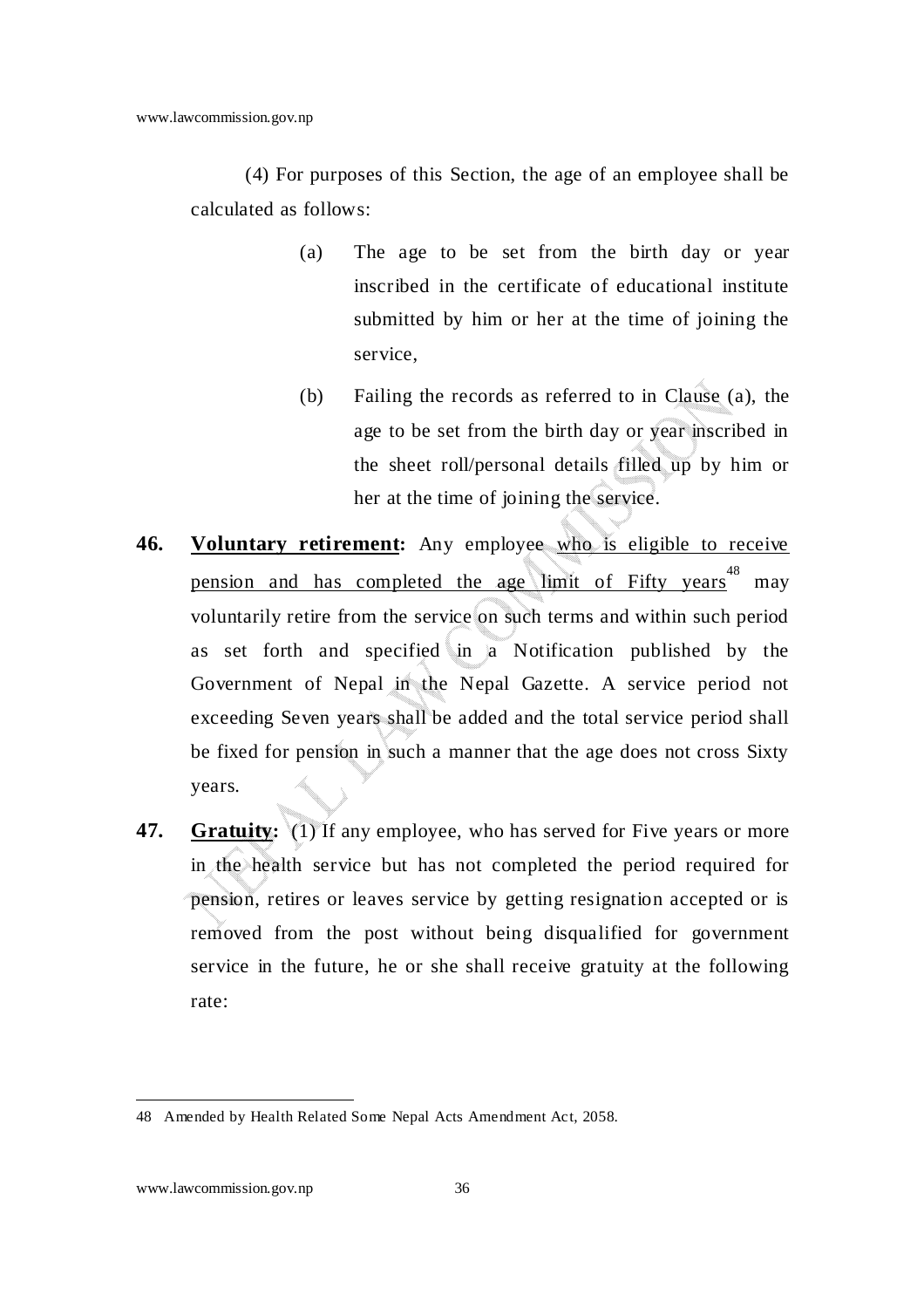- (a) In the case of the employee who has served in the health service from Five years to Ten years, half the last month's salary for each year of his or her service,
- (b) In the case of the employee who has served in the health service for more than Ten years up to fifteen years, the last one month's salary for each year of his or her service,
- (c) In the case of the employee who has served in the health service for more than Fifteen years but less than Twenty years, the last one and half month's salary for each year of his or her service.

(2) Notwithstanding anything contained in Sub-section (1), no gratuity shall be paid to any employee who is proved to have lied about citizenship or age or qualification with the intention of entering into or continuing to hold the health service, and such employee shall be subject to punishment pursuant to the prevailing law.

**48. Pension:** (1) An employee who has been in the health service for a period of Twenty years or more shall be entitled to a monthly pension at the following rate:

Total year of service  $\times$  amount of the last salary

50

Provided that:

(1) No employee who has been dismissed from the service with being disqualified for government

#### www.lawcommission.gov.np 37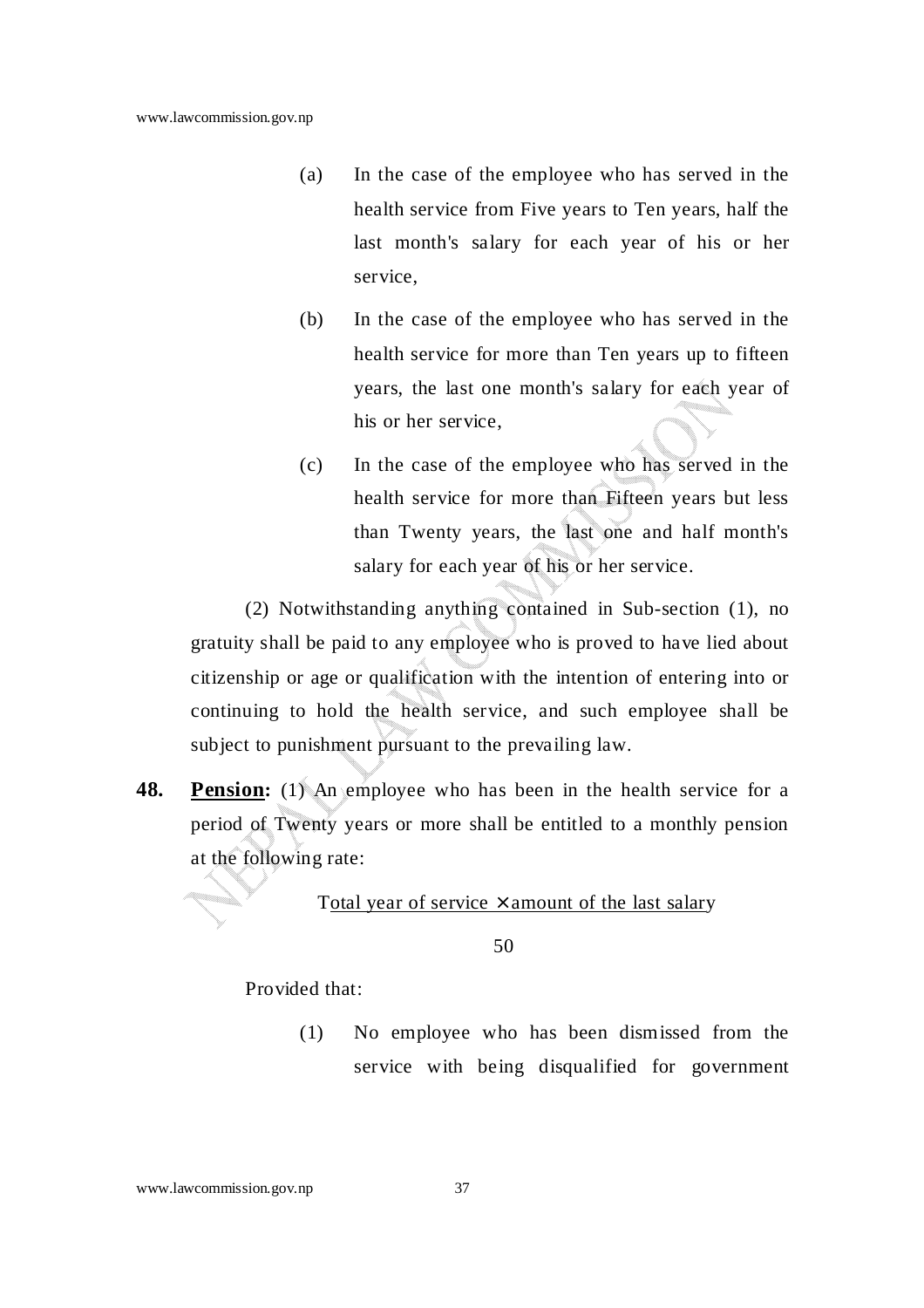service in the future shall be entitled to the pension pursuant to this Section.

(2) No pension shall be paid to any employee who is proved to have lied about citizenship or age or qualification with the intention of entering into or continuing to hold the health service; and such employee shall be subject to punishment pursuant to the prevailing law.

(2) Notwithstanding anything contained in Sub-section (1), the minimum amount of pension shall not be less than half the amount of basic figure of salary of the incumbent employee of the same post and more than the basic scale of the incumbent employee of the same post. 49

(3) If any employee who was in the Nepal Health Service pursuant to the Civil Service Act, 2049 (1993) and has now been changed to the health service as referred to in this Act completes the term and gets retired pursuant to Section 19, his or her total service period shall be fixed by adding such period as is required for him or her to complete Sixty years of age.

 $(3a)^{50}$  If any employee who has completed a service period of Fifteen years but not Twenty years dies, a maximum period of Five years shall be added to his or her service period, and his or her family shall be allowed to receive either pension or gratuity, whichever that family chooses.

<sup>49</sup> Inserted by Health Related Some Nepal Acts Amendment Act, 2058.

<sup>50</sup> Inserted by Health Related Some Nepal Acts Amendment Act, 2058.

www.lawcommission.gov.np 38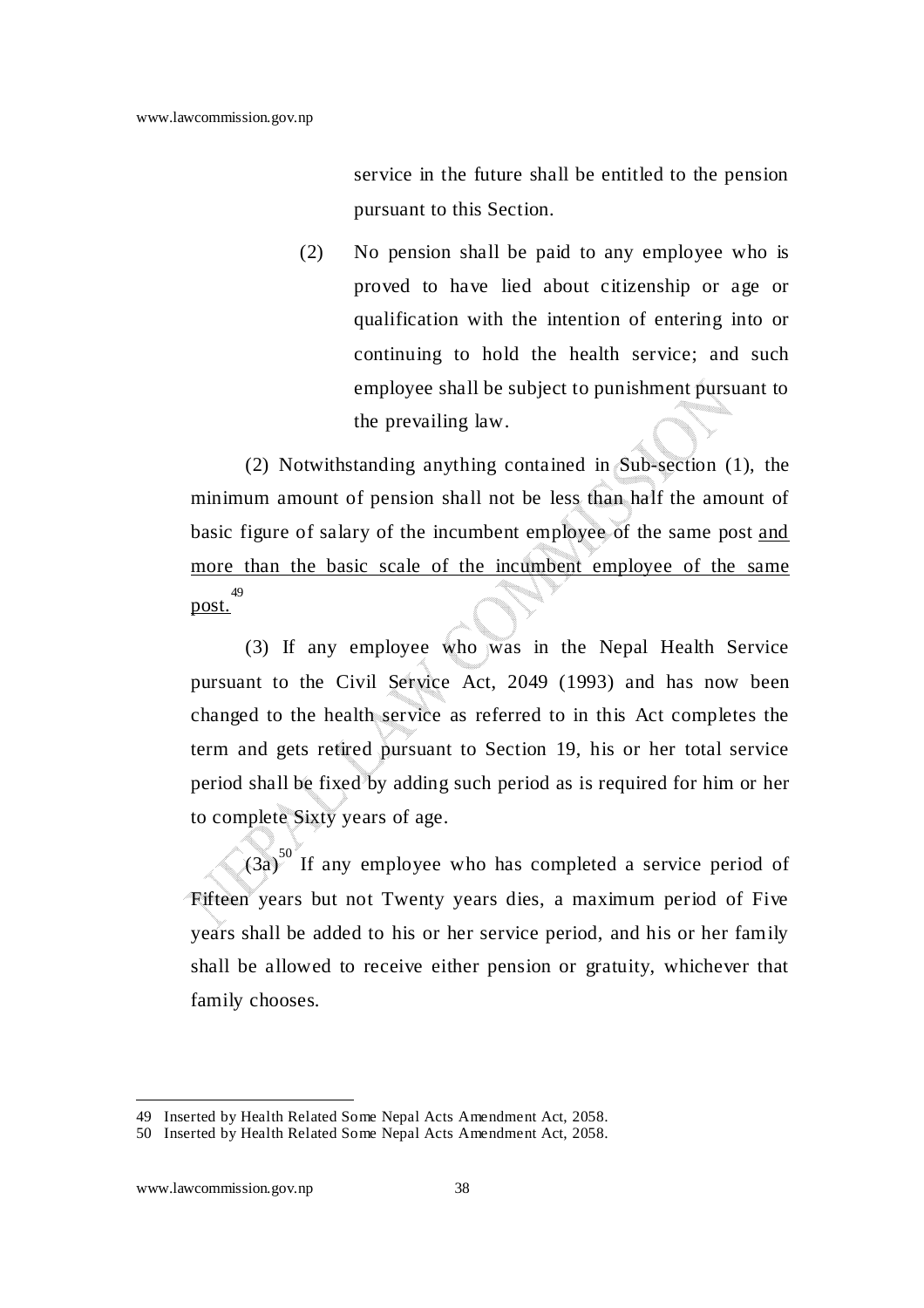(4) If any person who is receiving pension on account of his or her earlier service in any government post is appointed to the health service post later, he or she shall be entitled to pension pursuant to this Section, with the addition of the period of his or her earlier service to that of his or her subsequent service.

 $(5)^{51}$  If an employee who has continuously served in a post under development positions prior to 14 Jestha 2054 been appointed to a post under regular positions wishes to obtain pension, pension shall be provided to that employee by adding such additional service period, out of his or her service period under the development positions, as may be required for pension.

- **49. Increment in pension:** Where the salary of the incumbent employee is increased, Two-third amount of the increment in the basic figure of salary shall also be added to the amount of pension of the retired employee of the same post.
- **50. <u>Family pension and gratuity</u>**: (1) If any employee dies while in service or prior to completion of Seven years after he or she started to receive pension, a gratuity or pension as provided for in Section 47 or 48 shall be provided to his or her family or minor brother or unmarried sister.

Provided that, in the case of pension, such pension shall not be available for more than Seven years. No pension shall be provided to the family of the employee, who died prior to the completion of Seven years after he or she started to receive pension, after completion of Seven years.

<sup>51</sup> Inserted by Health Related Some Nepal Acts Amendment Act, 2058.

www.lawcommission.gov.np 39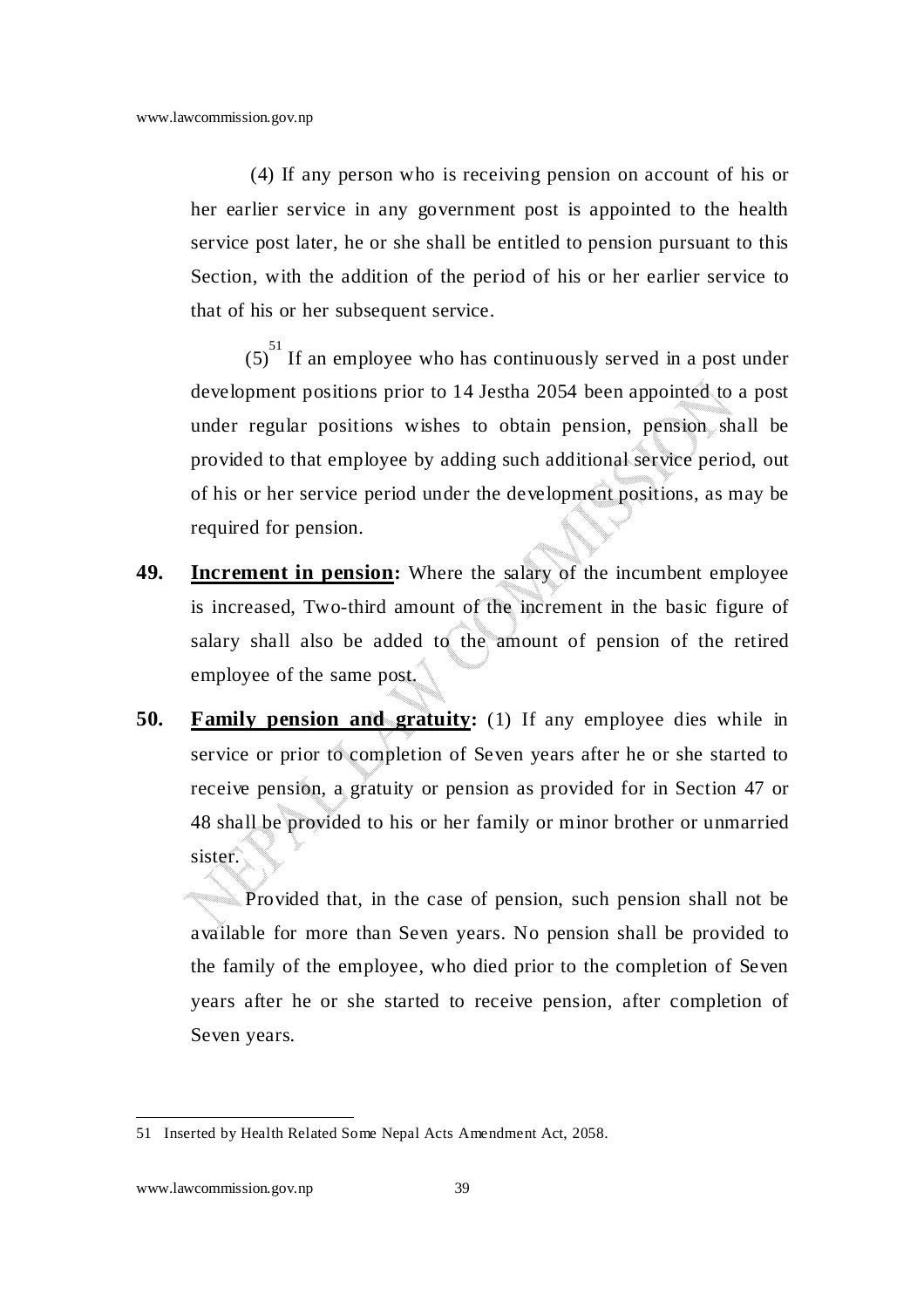(2) Notwithstanding anything contained in Sub-section (1), if the recipient of such pension is a minor, he or she shall be entitled to such pension until he or she attends majority.

(3) The widower husband or widow wife of an employee shall be entitled, for life, to half the amount of pension receivable by such employee from the date of expiration of the period during which such widower husband or widow wife is entitled to family pension pursuant to Sub-section (1) by reason of the death of her husband or his wife while in service or prior to completion of Seven years after he or she started to receive pension and from the date of death of such employee where such widower husband or widow wife is not entitled to such family pension or where his wife or her husband dies after completion of Seven years after he or she started to receive pension.

(4) Where the salary of incumbent employee is increased, the Two-thirds of the total amount increased in the figure of basic salary shall also be added to the amount of family pension of the person receiving family pension pursuant to Sub-sections (1), (2) and (3).

(5) If any employee dies prior to receiving any amount to which that employee is entitled under this Act, such amount shall be paid to the person from amongst his family members who is held to be entitled to the gratuity or pension of that employee pursuant to this Act.

(6) In providing gratuity or pension, if the deceased employee has nominated any member of his or her family or his or her minor brother or unmarried sister, gratuity or pension shall be provided to such person, and if, for any reason, gratuity or pension cannot be provided to such person or if nobody has been nominated, it shall be provided to the nearest heir from amongst the members of his or her family.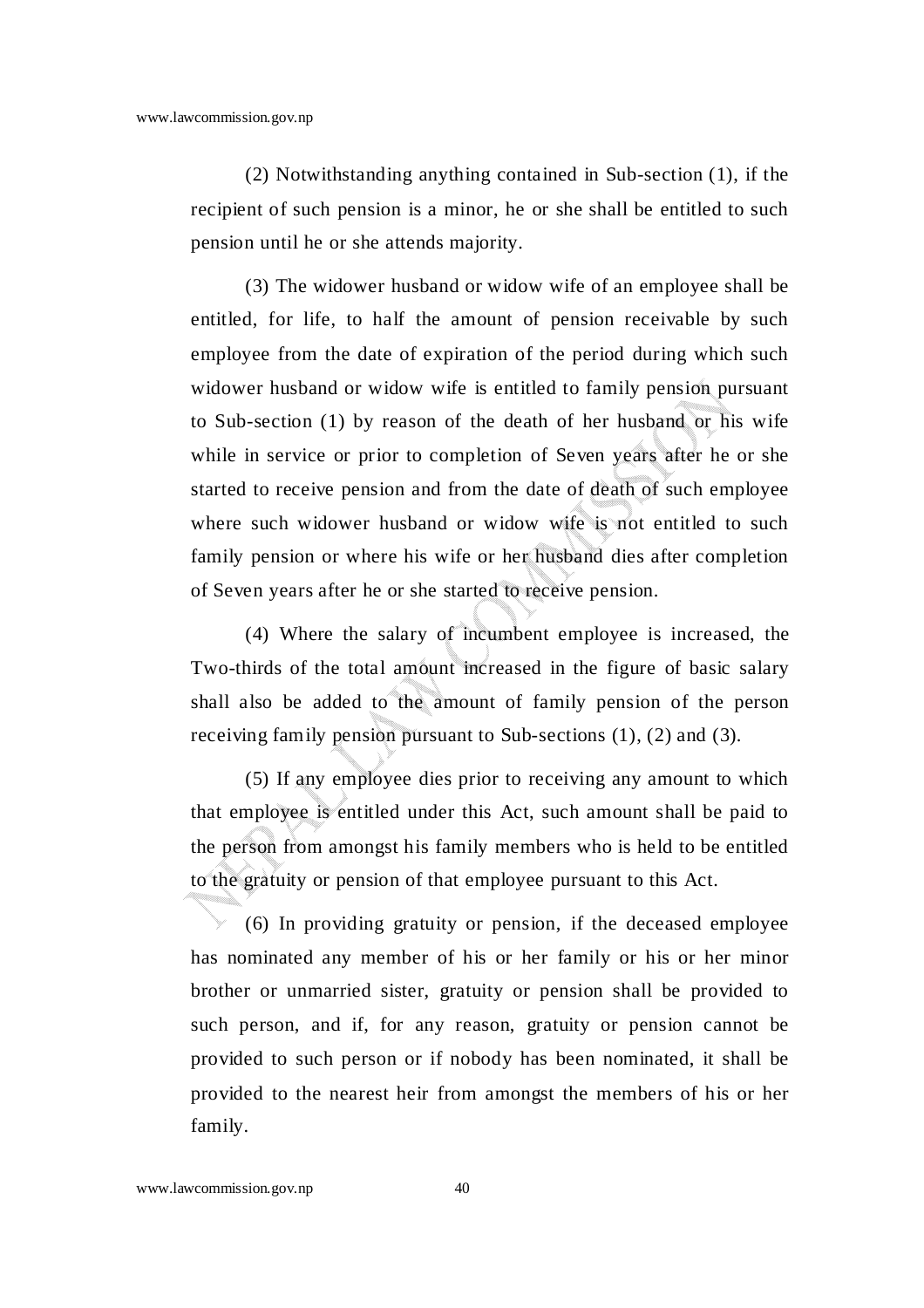**51.** Reference of salary: (1) Wherever in this Chapter and in Chapter-6, a reference of salary is made, it shall mean the concerned employee's salary amount (including salary increment) for the time being.

(2) For purposes of Sections 47 and 48, the term "last salary" shall mean the concerned employee's salary at the time of his/her retirement, and if any employee has been on extra-ordinary leave or under suspension at the time of such retirement, the amount of full salary shall be computed even for such period.

#### **Chapter-8**

### **Conduct**

- **52. Punctuality and regularity:** Each employee must attend his/her office regularly during the time appointed by the Government of Nepal and must not remain absent from the duty without having prior sanction of leave as far as possible.
- **53.** Discipline and obedience: (1) An employee must remain in discipline and perform his/her duties with honesty and promptness.

(2) An employee must expeditiously carry out any orders given by his or her superior officer on matters relating to governmental business.

(3) An employee must show due respect to all the employees superior to him or her and treat his or her subordinate employees properly.

**54. Restriction on using political or undue influence:** No employee shall, with intention to satisfy his or her personal interests on matters relating to his/her service, exert or attempt to exert any political or other undue influence upon any other employee.

www.lawcommission.gov.np 41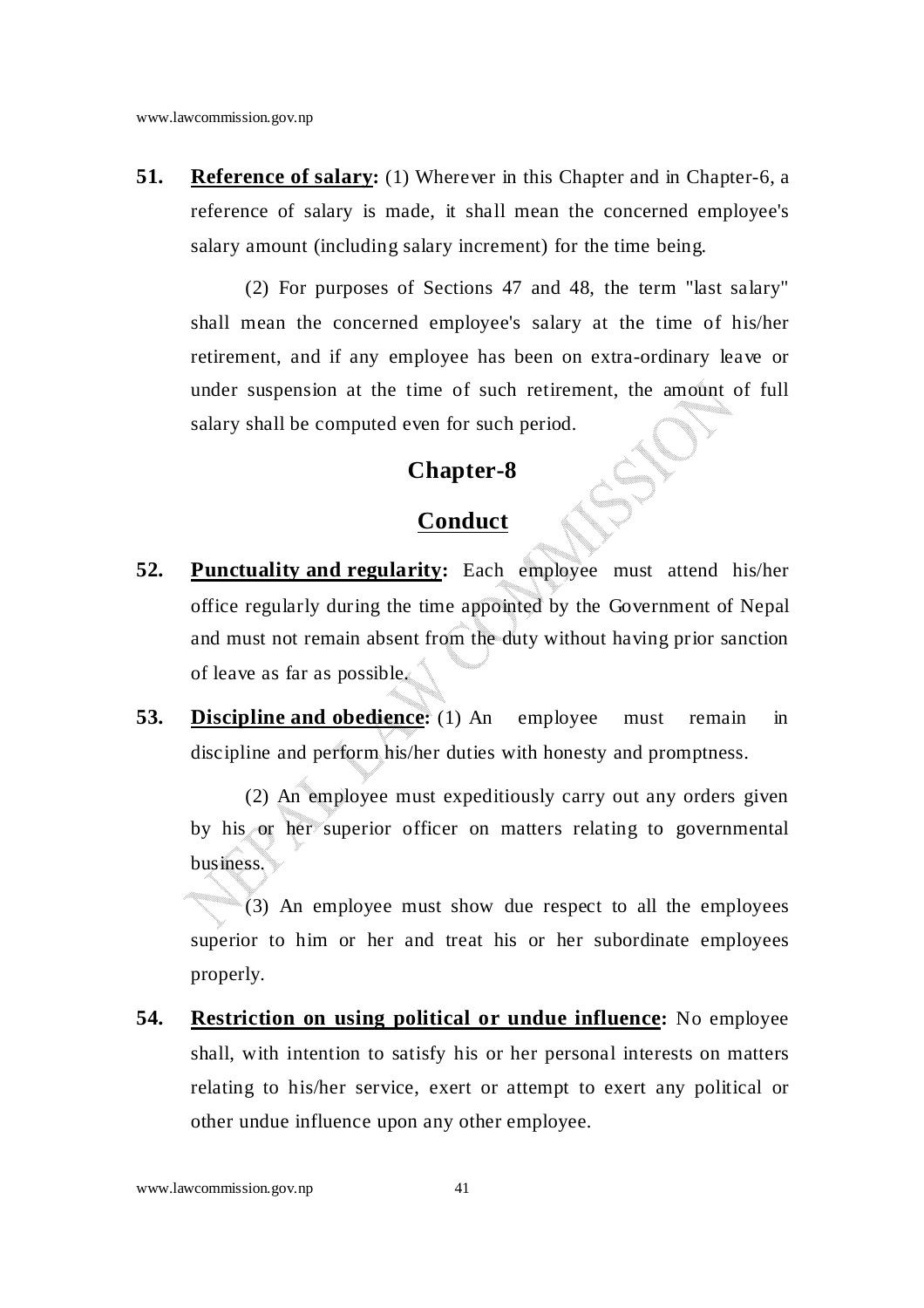- **55. Restriction on taking part in politics:** No employee shall canvass, make speech for or against any political party or organization or take part in politics making speeches.
- **56. Restriction on criticizing Government:** (1) No employee shall, on his/her real or pseudo name or anonymity, publish any feature article, provide any news to the press, broadcast a speech through radio or television etc., make any public speech or publish any statement in such a manner as to be contrary to the policies of the Government of Nepal or to undermine the mutual relationship between the Government of Nepal and the people or the relationship with any foreign country.

(2) Notwithstanding anything contained in Sub-section (1), it shall not bar the publishing or broadcasting of any feature article in such a manner as not to be contrary to the prevailing law and the policies of the Government of Nepal.

- **57. Restriction on publishing news relating to governmental business:** No employee shall, without being authorized by the Government of Nepal, provide or divulge, directly or indirectly, to any other unauthorized employee or non-governmental person or press any confidential matter which was known to him or her in the course of performing the governmental duty or any matter prohibited by law or any document or news written or collected by him or her. This restriction shall also be applicable to a person who has been relieved of the government service for any reason whatsoever.
- **58. Restriction on receiving gift, present, donation etc. and borrowing:** (1) No employee shall, without prior approval of the Government of Nepal, accept a gift, donation, present or gratification of any kind either by him/herself or through any member of his/her

www.lawcommission.gov.np 42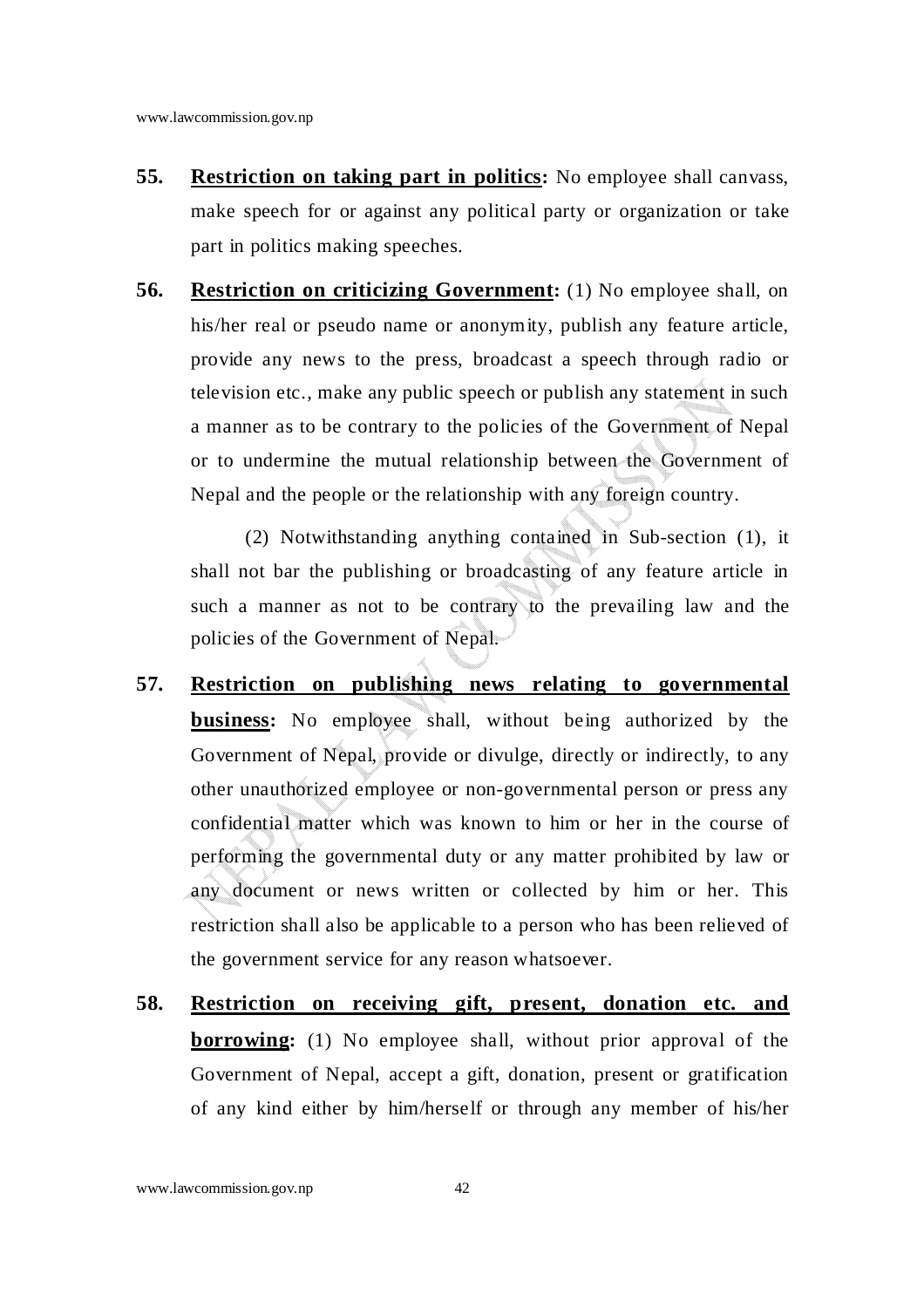family, or ask for donation or borrow any loan from any person concerned with any government business, in such a manner as to affect the government business in any manner.

(2) If any employee happens to receive any present from any foreign government or any representative of such foreign government, he/she must inform the Government of Nepal about it and shall act accordingly as sanctioned.

**59. Restriction on establishing and operating company and carrying on trade or profession and doing private practice:** (1)

No employee shall, without prior approval of the Government of Nepal, carry out the following acts:

- (a) To participate in the establishment, registration or operation of any bank or company or to open and operate any health clinic or private hospital or nursing home or work in such health clinic or private hospital,
- (b) To carry on any trade or profession requiring registration according to the prevailing laws,
- (c) To accept any kind of employment elsewhere.

(2) Notwithstanding anything contained in Sub-section (1), an employee may carry out any literary, scientific or artistic works in a manner not to be contrary to the policies of the Government of Nepal.

**60. Restriction on taking part in election:** No employee shall take part in an election to any political post nor shall solicit vote for anyone nor shall exercise influence of any kind in the election.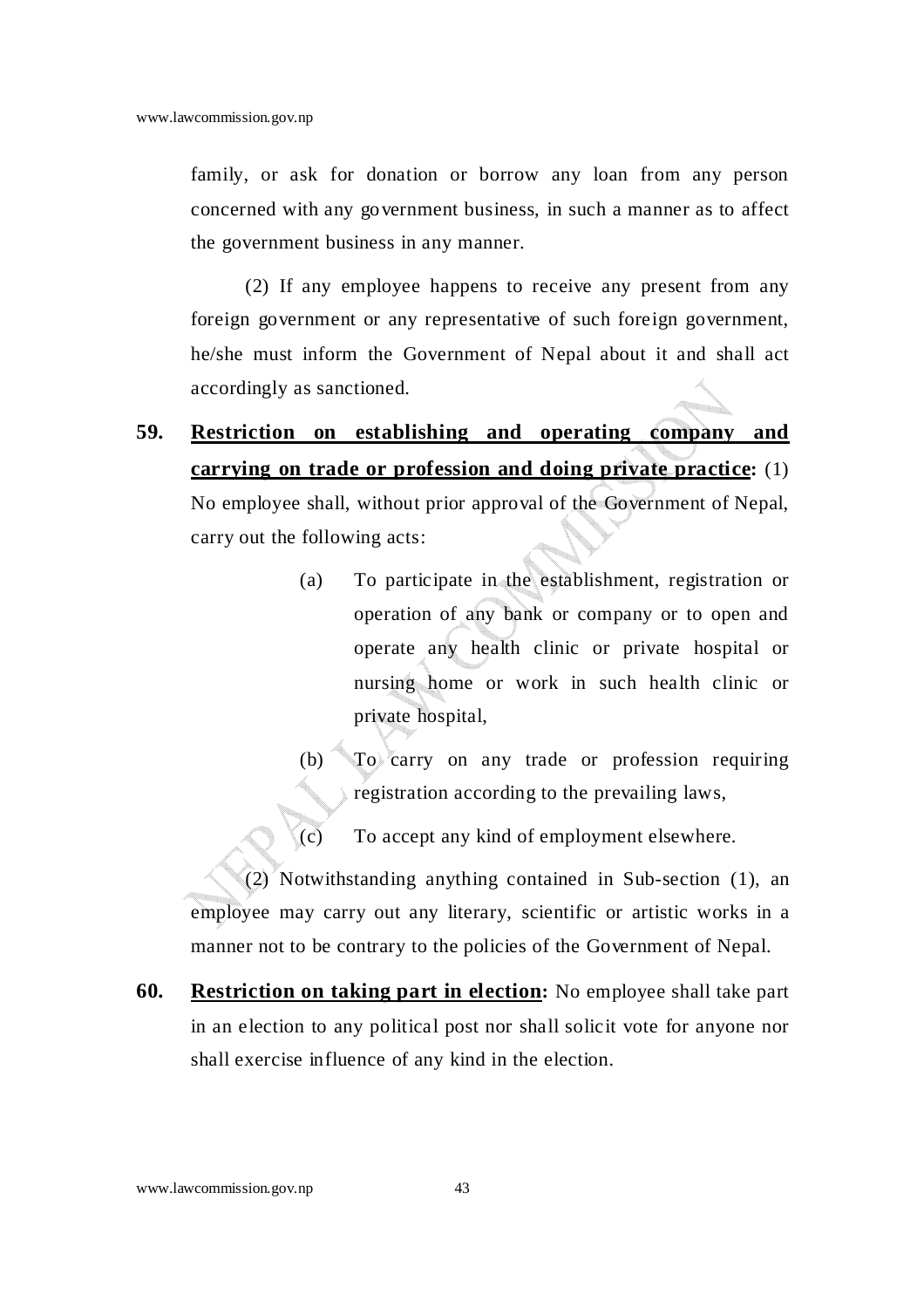Provided that, this shall not bar the exercise of his/her right to vote conferred under the prevailing laws.

- **61. Restriction on agitation and strike:** No employee shall perform an agitation, participate in a strike or entice anyone to perform such acts in a manner to undermine the sovereignty and integrity of Nepal, the law and order situation of the country, external relations and public decency and make contempt of court, create hatred among the peoples of various castes, tribes, religions, classes, regions and communities or cause obstruction with performing one's functions and duties or entice any one else to commit such act.
- **62. Restriction on staging strike, detention and** *Gherao***:** No employee shall stage any strike or pen-down action and exert any pressure inflicting physical or mental suffering or entice other persons to commit such acts in a manner to cause hindrance or obstruction to any office or officer in the performance of the duties required by law.
- **63. Restriction on doing act recklessly or with ulterior motive:** No employee shall, in rendering health services to a patient in the course of performing his or her duties, so act recklessly or with ulterior motive as likely to cause loss or damage to the body of the patient.
- **64. Restriction on making representation:** No employee shall make representation on behalf of any person or group, except for making petition to the concerned body or official either by him or herself or through his or her attorney in respect of any grievance caused to him or her.

Provided that, this Act shall not be deemed to bar the making representation on behalf of a professional organization of employees recognized by the Government of Nepal and the performing of any act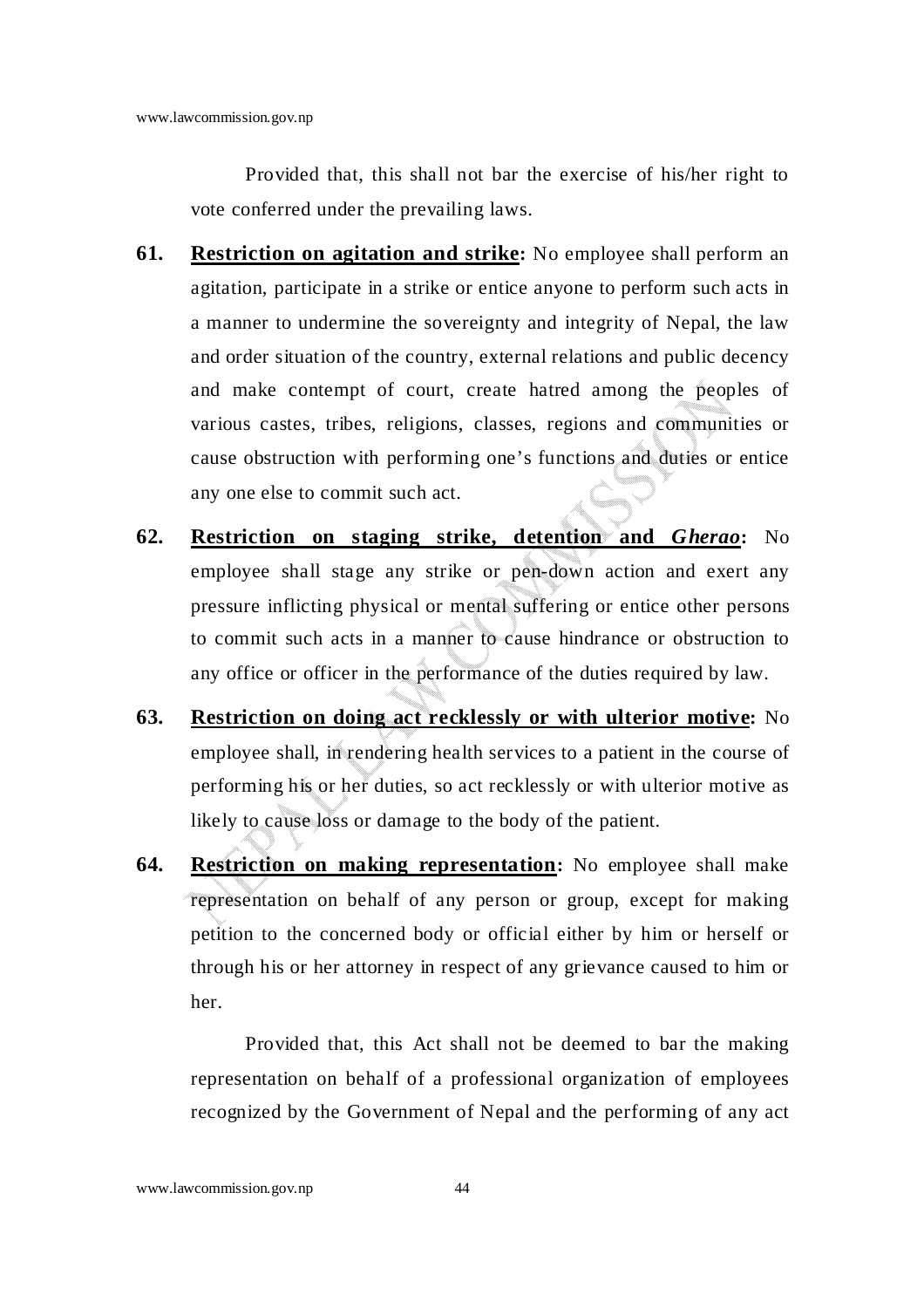required to be preformed based on the duties of the post of the employee.

**65. Membership of association:** (1) No employee shall, without prior approval of the Government of Nepal, become a member of any kind of organization, other than a professional organization registered pursuant to the prevailing law.

(2) Notwithstanding anything contained in Sub-section (1), nothing contained in this Section shall be deemed to prevent an employee from becoming a member of his/her professional and other social organization in a manner not to be contrary to the policies of the Government of Nepal.

- **66. Statement of property:** Each employee must submit a statement of his/her property; and if the statement so submitted is held to be false, action shall be taken pursuant to the prevailing law.
- **67. To keep conduct compatible with own service and post:** Each employee must also keep his/her conduct compatible with his/her service and post.
- **68.** Powers to warn: If any employee is not punctual, does not carry out the order given by the employee superior to him/her on matters relating to any government business or becomes reckless or slow on office works, the concerned supervisor may give a warning to such an employee, with setting out the reason therefor; and records thereof must be maintained in the sheet roll/personal details file of the concerned employee.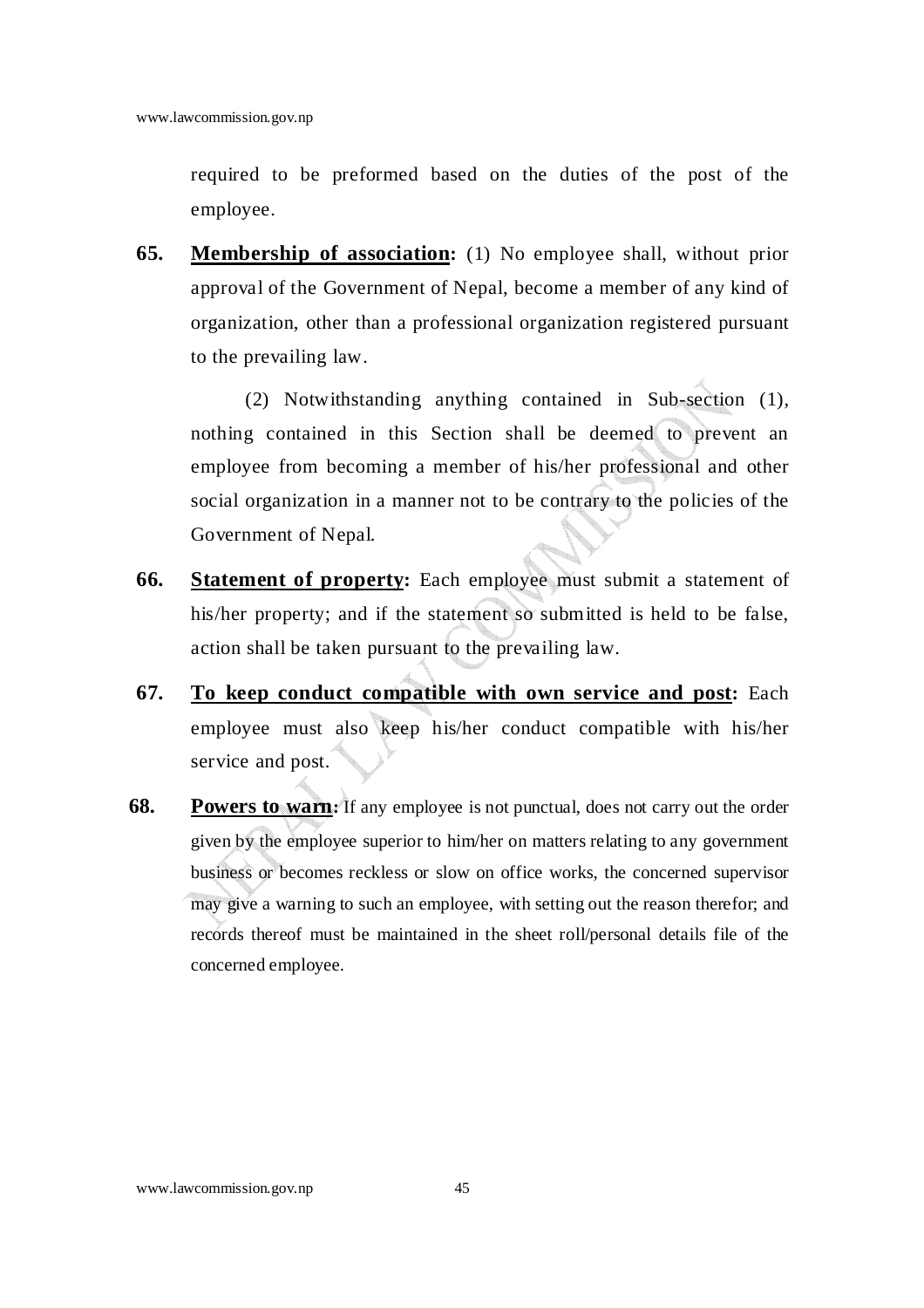### **Chapter-9**

#### **Service security**

- **69. Security of service of employee:** No employee, other than the following employee, shall be removed or dismissed from the service without providing him/her with a reasonable opportunity to furnish proofs for his/her defense:
	- (a) Who has been convicted by a court of a criminal offence involving moral turpitude,
	- (b) Who is holding a temporary post,
	- (c) Who has disappeared and whose whereabouts are not known or there are sufficient grounds that it is not possible to establish contact with him/her,
	- (d) Whose name registration has been cancelled by the health related professional council established pursuant to the prevailing law.
- **70. Saving of employee:** (1) No case may be instituted against any employee in respect of any government business performed by him/her considering it to be the carrying out of the duties of his/her post, without fulfilling the procedures as mentioned in Sub-section (2).

(2) In order to institute a case against any employee pursuant to Sub-section (1), an approval of the Attorney General shall be required in the case of a state case and that of the Authority shall be required in respect of the other case; and the following matters have to be observed in respect of a civil case:

> (a) A written notice stating the reasons for instituting the case and the name and address of the plaintiff and of his/her attorney, if any, has been delivered to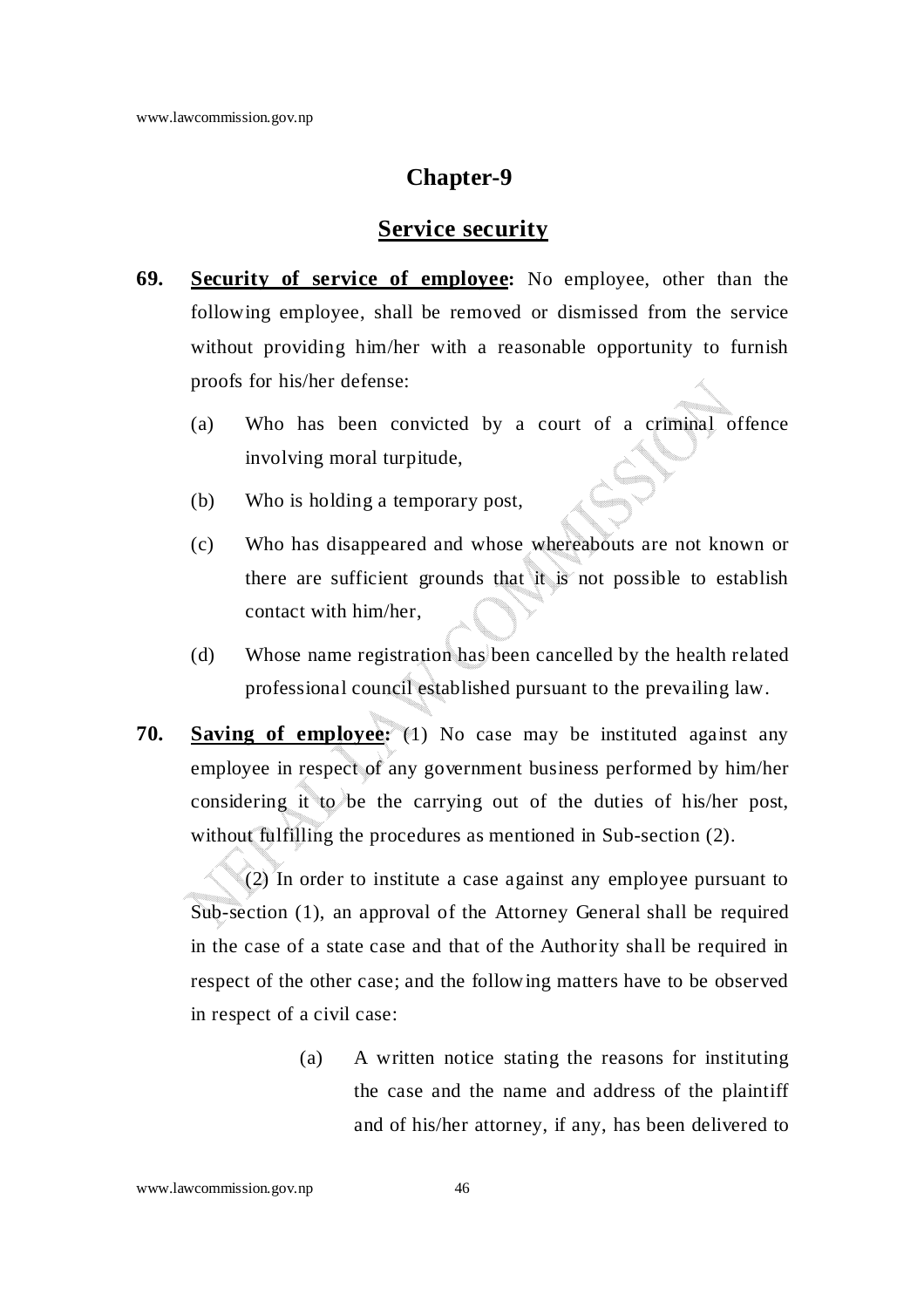the Authority or the concerned employee or sent by post through a registered mail and a copy of such notice has been submitted to His Majesty's Government.

(b) The case has been filed within Eight months from the date of cause of action.

> Provided that, nothing contained in this Subsection shall be considered to institute a case against an employee who has cause physical loss and damage to any person as a result of his or her act done recklessly or with ulterior motive and claim for compensation pursuant to the prevailing law.

(3) In respect of any act performed by any employee in the course of discharging the duties of his/her post while he/she was incumbent, no case may be instituted against him or her without the approval as referred to in Sub-section  $(2)$  even after the termination of his or her service.

(4) If the Government of Nepal gives approval to institute a case pursuant to Sub-section (3), the Government of Nepal shall defend on his or her behalf.

**71. Security of conditions of service:** The conditions of service relating to salary, gratuity, pension and other facilities of any employee prevailing at the time of his/her appointment shall not, without his/her consent, be so altered as to cause adverse effects on him/her. If any subsequent amendment causes adverse effects, in any manner, on such conditions of service of any employee who is already incumbent prior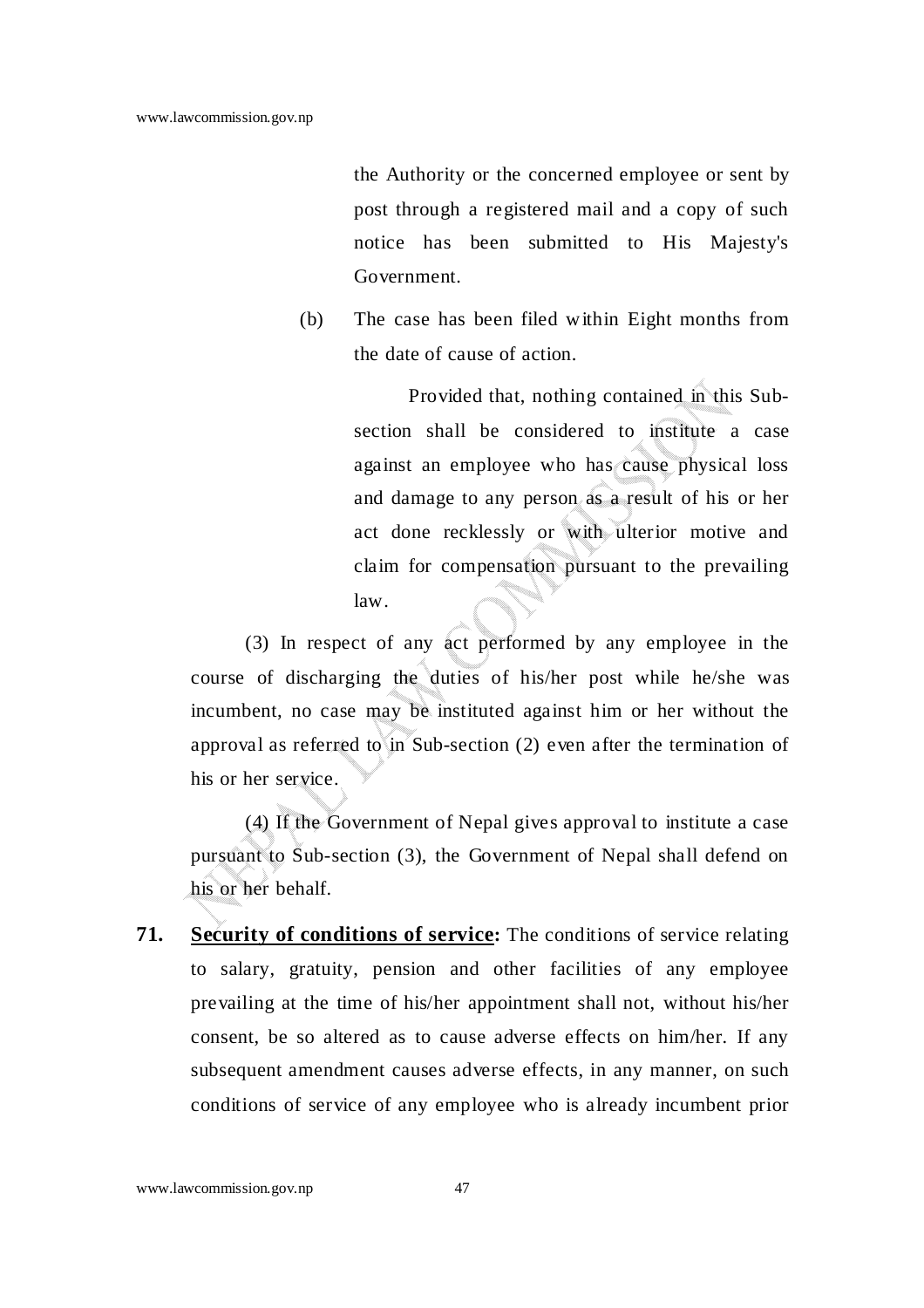to such amendment, such amended provisions shall not be applicable to him/her in absence of his/her written consent agreeing to the application of such provisions.

### **Chapter-10**

### **Punishment and appeal**

- **72. Punishment:** An employee may be subjected to the department punishment as follows if there exist appropriate and sufficient reasons:
	- (a) Ordinary Punishment<sup>52</sup>:
		- (1) Censure,
		- (2) Withholding of promotion for up to Two years,
		- (3) Withholding of a maximum of Two salary increments,
		- (4) Withholding of promotion for up to Five years,
		- (5) Withholding of a maximum of Five salary increments,
		- (6) Demoting to the basic scale of the post.
	- (b) Special punishment:
		- (1) Removal from service, without being disqualified for government service in the future.
		- (2) Dismissal from service, with being disqualified for government service in the future.

# **73.**<sup>53</sup> **Censure or withholding of promotion for up to Two years or withholding of a maximum of Two salary increments:** Punishment of censure or withholding of promotion for up to Two

<sup>52</sup> Amended by Nepal Health Service (Third Amendment) Act, 2063.

<sup>53</sup> Amended by Nepal Health Service (Third Amendment) Act, 2063.

www.lawcommission.gov.np 48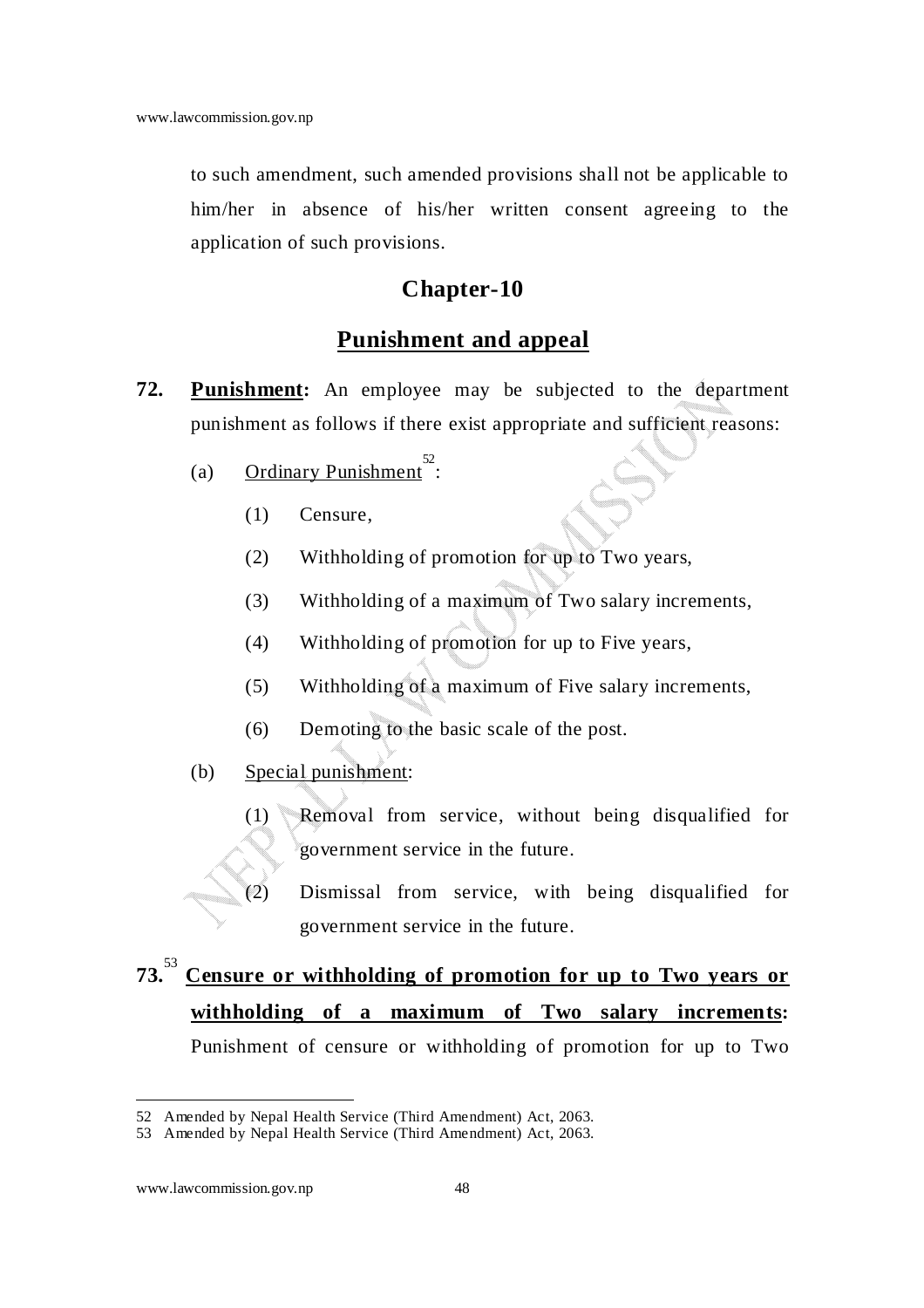years or withholding of a maximum of Two salary increments may be imposed on an employee, in any of the following circumstances:

- (a) If he or she commits breach of discipline for more than One time,
- (b) If he or she violates the matters relating to conduct mentioned in this Act and the Rules framed hereunder,
- (c) If he or she fails to hand over the charges pursuant to the prevailing law,
- (d) If he or she is given warning for up to Two times a year under Section 68,
- (e) If he or she fails to settle advances pursuant to the prevailing law,
- (f) If he or she fails to observe any direction given by the official superior to him or her in respect of his or her frequent disregard of grievances and complaints of the stakeholders,
- (g) If the office-bearer obliged to enforce, or cause to be enforced, the job description fails to do so.
- **73A.**<sup>54</sup> **Withholding of promotion for up to Five years or withholding of a maximum of Five salary increments or demoting to the basic scale of the post:** Punishment of withholding of promotion for up to Five years or withholding of a maximum of Five salary increments or demoting to the basic scale of the post held by him or her may be imposed on an employee, in any of the following circumstances:
	- (a) If he or she frequently commits breach of discipline,

 54 Inserted by Nepal Health Service (Third Amendment) Act, 2063.

www.lawcommission.gov.np 49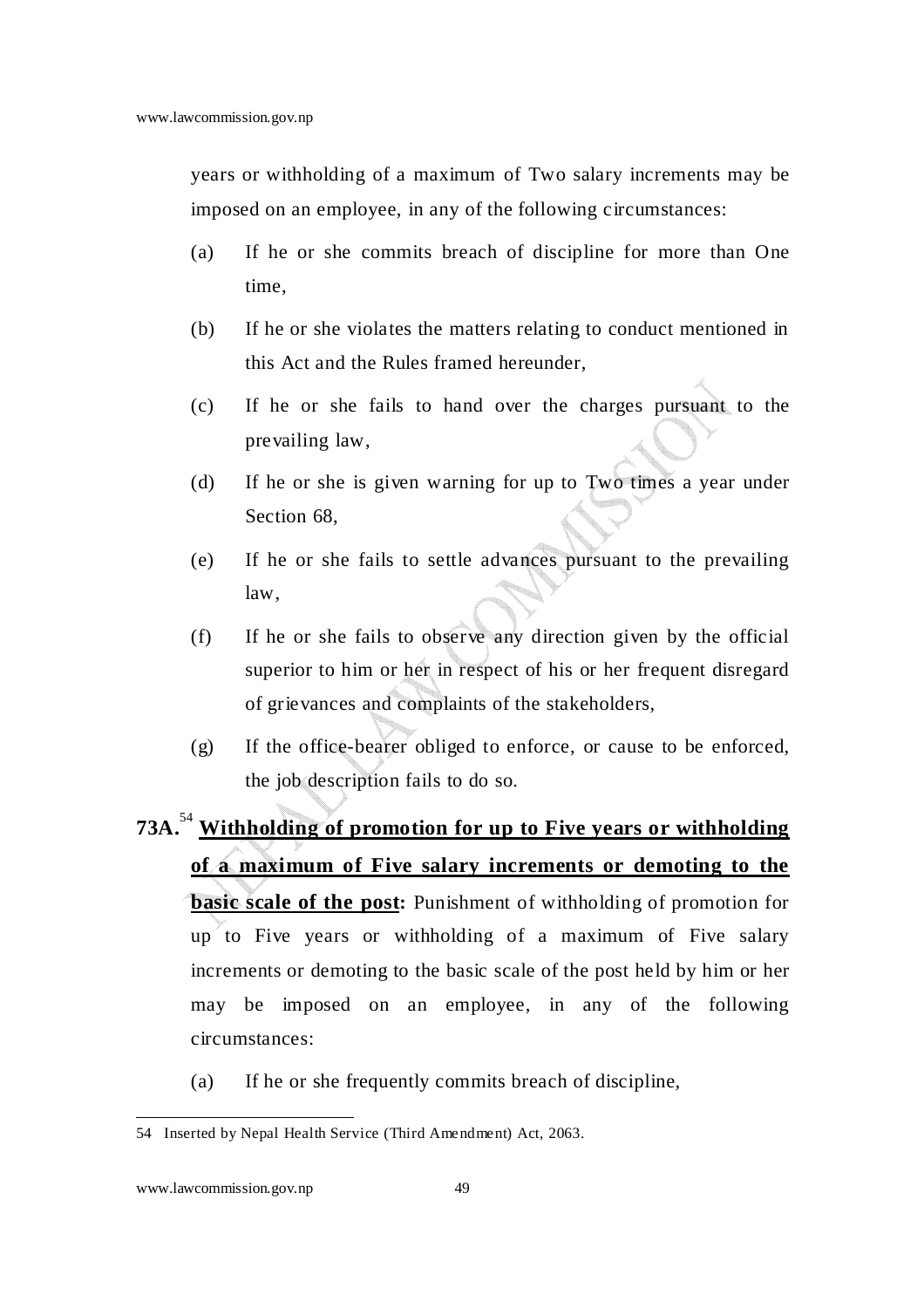- (b) If he or she fails to fulfill the duties of the post specified by this Act or the prevailing law in a responsible manner,
- (d) If he or she fails to observe any direction given in respect of irregularities found from management audit.
- **74. Removal or dismissal from service:** (1) An employee may be removed from serve, without being disqualified for the health service in the future, in any of the following circumstances:
	- (a) If the employee acts recklessly or with ulterior motive,
	- (b) If the employee fails to perform the duties or responsibilities of his or her post,
	- (c) If he or she frequently violates the matters relating to conduct,
	- (d) If he or she frequently consumes alcoholic substances during the office hours,
	- $(e)$  If he or she frequently commits acts of indiscipline,
	- $(f)$  If he or she takes part in politics,
	- $(g)$ <sup>55</sup> If he or she is given censure for more than Two times in relation to failure to maintain discipline and obedience as referred to in Section 53,
	- (h) If he or she absents himself or herself from his or her office continuously for Ninety days without having sanction of a leave,

<sup>55</sup> Amended by Nepal Health Service (Third Amendment) Act, 2063.

www.lawcommission.gov.np 50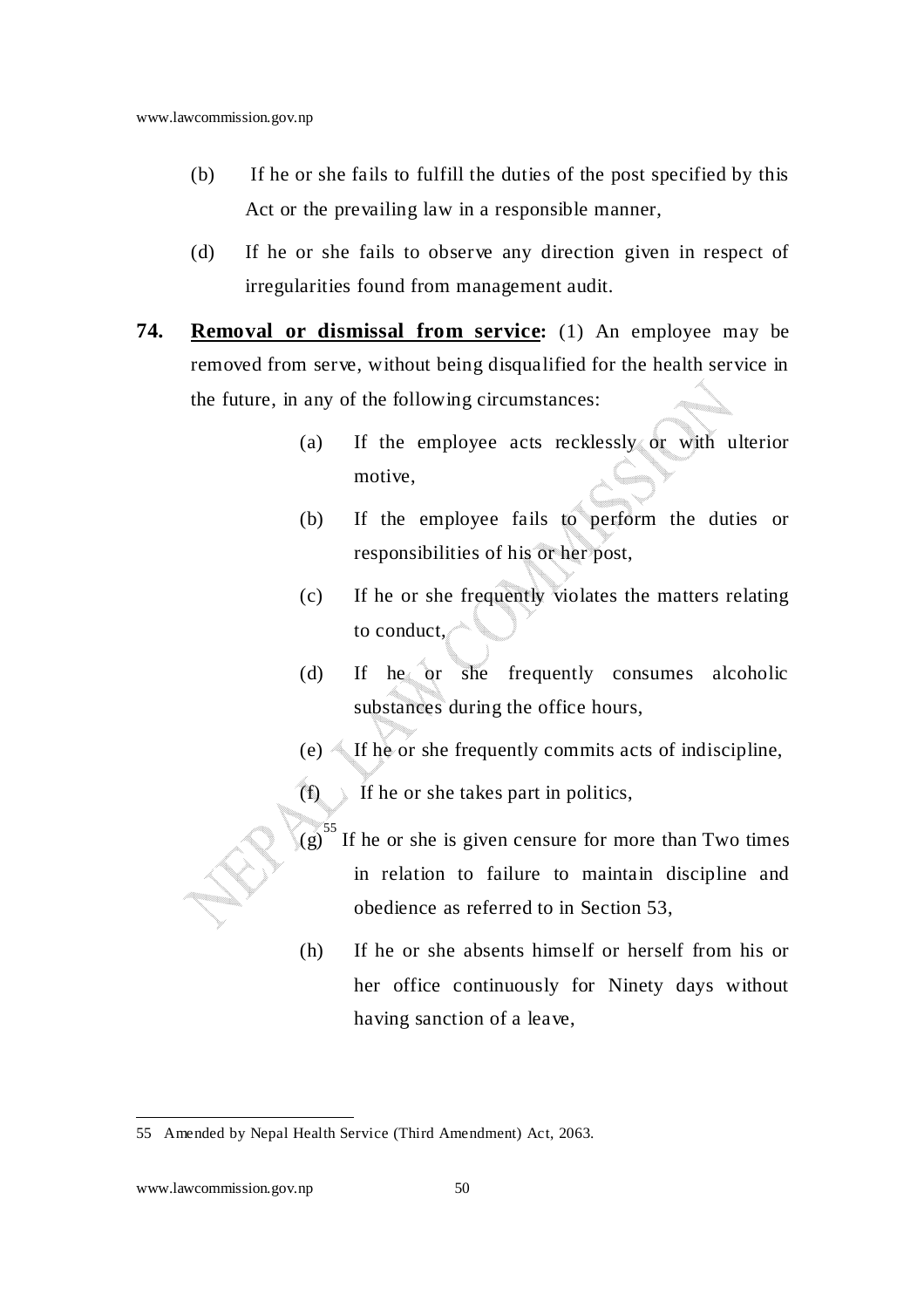- $(h1)<sup>56</sup>$  If he or she does not attend the office where he or she has been posted or deputed and carry out functions,
- (j) If he or she does no serve for the period as specified pursuant to Section 35.

(2) An employee may be dismissed from service, with being disqualified for the health service in the future, in any of the following circumstances:

- (a) If he or she is convicted by a court of a criminal offence involving moral turpitude.
- (b) If he or she commits corruption.
- **74A.**<sup>57</sup>**Special provisions relating to departmental action and punishment:** Notwithstanding anything contained elsewhere in this Act, if, pursuant to the Commission for the Investigation of Abuse of Authority Act, 2048 (1991), that Commission, and, pursuant to the prevailing law, the concerned body writes for departmental action against any employee, departmental punishment must be imposed accordingly, after fulfilling the required procedures**.**
- **75.**<sup>58</sup> **Departmental punishment awarding official:** (1) The Authority shall have the powers to issue order of punishment to the employees.

(2) Without prejudice to the generality of the powers conferred by Sub-section (1), the official to award punishment to the employees shall be as prescribed.

l 56 Inserted by Nepal Health Service (Third Amendment) Act, 2063.

<sup>57</sup> Inserted by Nepal Health Service (Third Amendment) Act, 2063.

<sup>58</sup> Amended by Nepal Health Service (Third Amendment) Act, 2063.

www.lawcommission.gov.np 51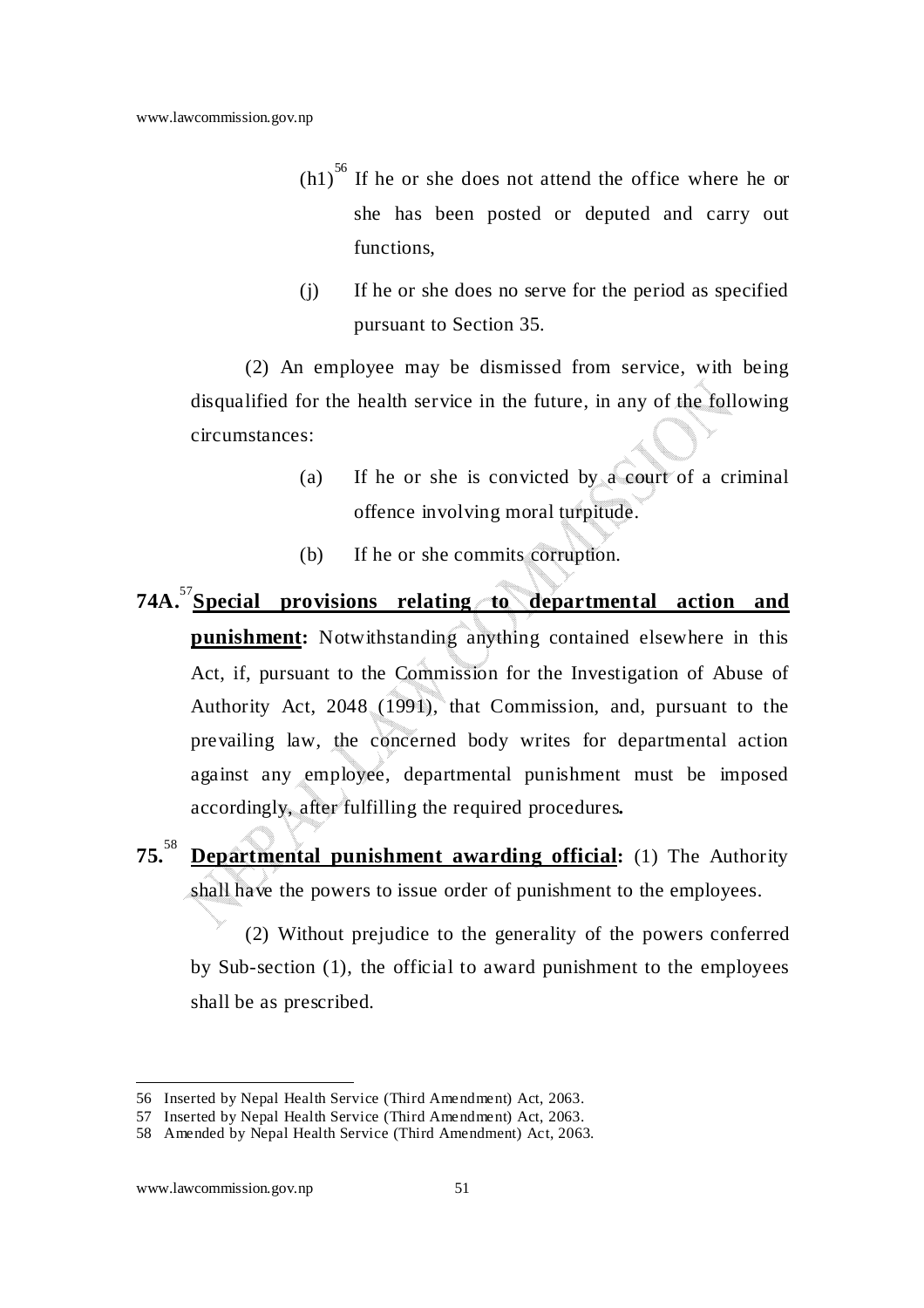**76. Appeal against order of departmental punishment:** (1) Such employee may make an appeal to the Administrative Court formed pursuant to Sub-section (1) of Section 69 of the Civil Service Act, 2049 (1993) against an order of special punishment issued by the official authorized to issue order of departmental punishment pursuant to Subclause (1) or (2) of Clause (b) of Section 72.

(2) If any employee is reinstated by virtue of the final settlement of an appeal pursuant to this Section in respect of such employee, his or her service shall not be restated if he or she does not come to attend office within Three months of the date of receipt of the notice of that decision.

(3) If the appellant so desires, he/she may appear on the appointed dates in person or by attorney and appoint a legal practitioner for pleading.

- **77.**<sup>59</sup> **Delegation of powers to award departmental punishment and hear appeal:** The Government of Nepal may, by a Notification in the Nepal Gazette, delegate the powers of any official empowered to issue order of punishment pursuant to Section 75 to any other official specified in that Notification, to be exercised for such period as specified in that Notification.
- **78. Powers to suspend:** (1) If the investigation of any charge mentioned in Section 74 is to be conducted in respect of any employee, the official empowered to issue order of punishment may suspend such an employee until the conclusion of the investigation.

Provided that, generally suspension shall not be ordered unless the following circumstance exists:

<sup>59</sup> Amended by Nepal Health Service (Third Amendment) Act, 2063.

www.lawcommission.gov.np 52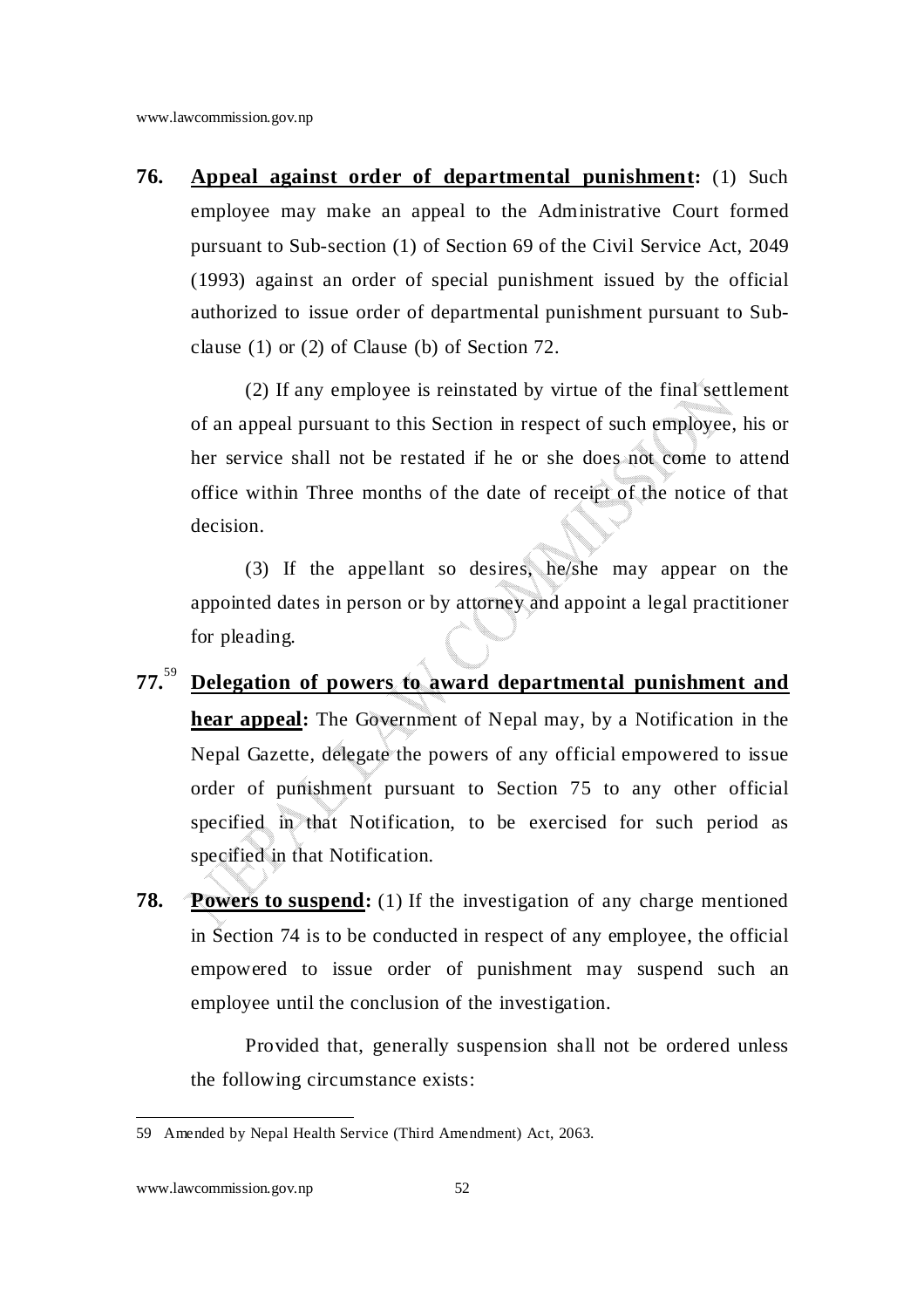- (a) Where there is a possibility that he/she can collect false evidence or conceal any evidence against him/her if he or she is not suspended and is allowed to carry out the duties of his or her post, or
- (b) Where there is a possibility of governmental loss or damage if he or she is not suspended and is allowed to carry out the duties of his/her post.

(2) The official empowered to issue order of punishment to an employee may give a notice of the charge to him/her on his/her removal or dismissal from service, and may also suspend him/her.

(3) In suspending any employee pursuant to Sub-section (1), he/she must not be suspended ordinarily for more than Two months. The action against the employee must be completed within that period. If such action cannot be completed within that period because of the occurrence of any extra-ordinary circumstance and the period of suspension has to be extended, the period of suspension may be extended for up to one month with the prior approval of the Authority.

(4) Any employee arrested and detained for a criminal charge involving moral turpitude shall be deemed to have *ipso facto* been suspended during the period of such detention.

- **79. Termination of suspension:** If any employee is reinstated in his or her post or he or she is removed or dismissed from service, his or her suspension shall stand terminated.
- **80. Providing opportunity for defense:** (1) The official empowered to issue order of departmental punishment must, prior to issuing an order of punishment to any employee, serve on him or her a notice, explaining the reason for taking such action and give an opportunity to

www.lawcommission.gov.np 53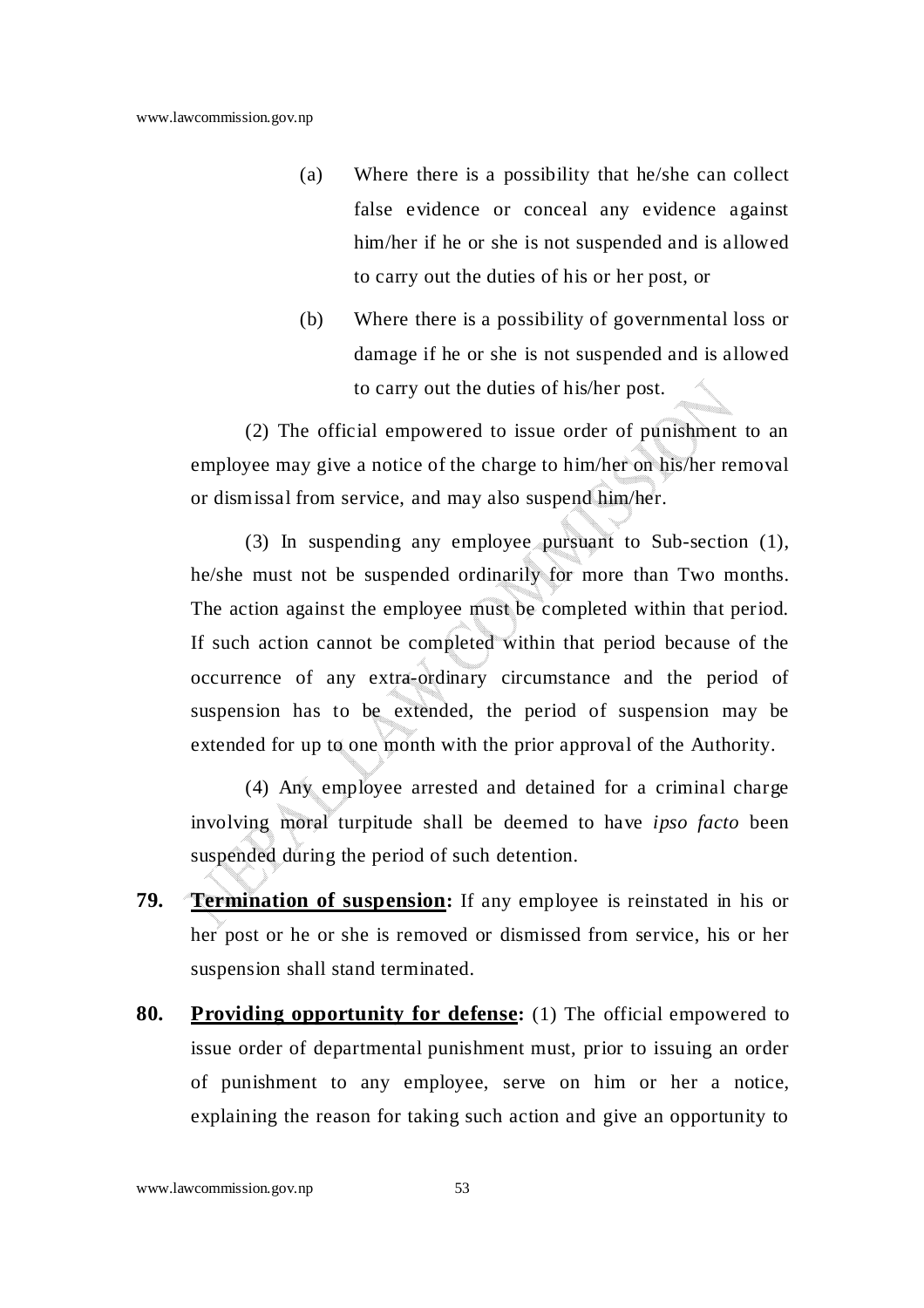defend him/herself within a reasonable time limit. In giving such opportunity, the charge against him/her must be clearly indicated and the facts and grounds on which each charge is based must be specified. In such case, the concerned employee must also submit his or her defense within the time limit.

(2) The official empowered to issue order of departmental punishment may, if he or she thinks it necessary, conduct an investigation either by him or herself or through any other officer. The officer conducting the investigation must follow the prescribed procedures.

- **81. To propose punishment prior to issuance of order of special punishment:** If the concerned employee does not submit defense under Section 80 or if the defense submitted by such employee is not satisfactory, the official empowered to issue order of departmental punishment must, prior to issuing an order of special punishment, ask such employee to furnish an explanation why the proposed punishment intended to be imposed on him/her should not be imposed on, within a reasonable time limit in this respect.
- **82. Seeking consultation of Public Service Commission:** If it appears that the defense submitted under Section 80 or the explanation furnished under Section 81 by the concerned employee in the course of action on departmental punishment is not satisfactory and punishment is to be imposed on such employee, the official empowered to issue order of departmental punishment must propose the punishment intended to be imposed on that employee and seek consultation of the Public Service Commission.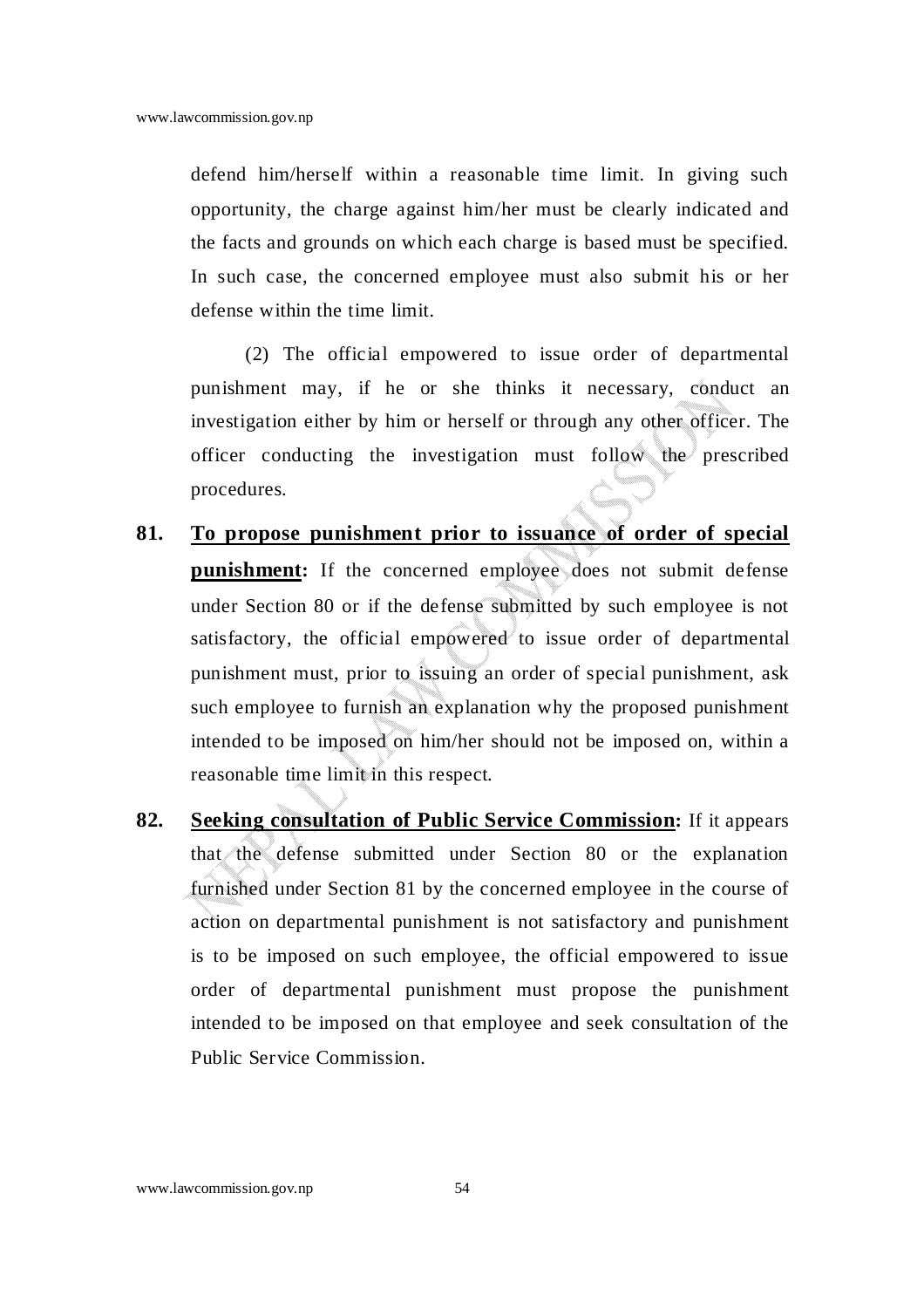**83. Procedures for seeking consultation of Public Service** 

**Commission:** (1) In writing to the Public Service Commission under Section 82 in respect of departmental punishment against any employee, all related documents showing that why such departmental punishment is intended to be awarded for what offense and explanation, if any, furnished on behalf of the concerned employee have to be submitted to the Public Service Commission.

(2) In the event of requirement of any details on the employee, in addition to the documents received pursuant to Sub-section (1), the Public Service Commission may seek the same from the concerned official; and it shall be the duty of that official to provide the details sought by the Public Service Commission.

- **84.** Not to remain in service: (1) The following employees shall cease to hold office in the following conditions:
	- (a) In the event of holding a post with fixed term, on termination of the term of that post,
	- (b) Where the employee has gone away and whose whereabouts are not known or there is adequate ground that it is not possible to establish contact with him or her,
	- (c) Where the name registration is cancelled by the health related professional council established pursuant to the prevailing law.

(2) The Authority shall give information that he employee ceases to hold office in the service in circumstances of Clauses (b) and (c) of Sub-section  $(1)$ .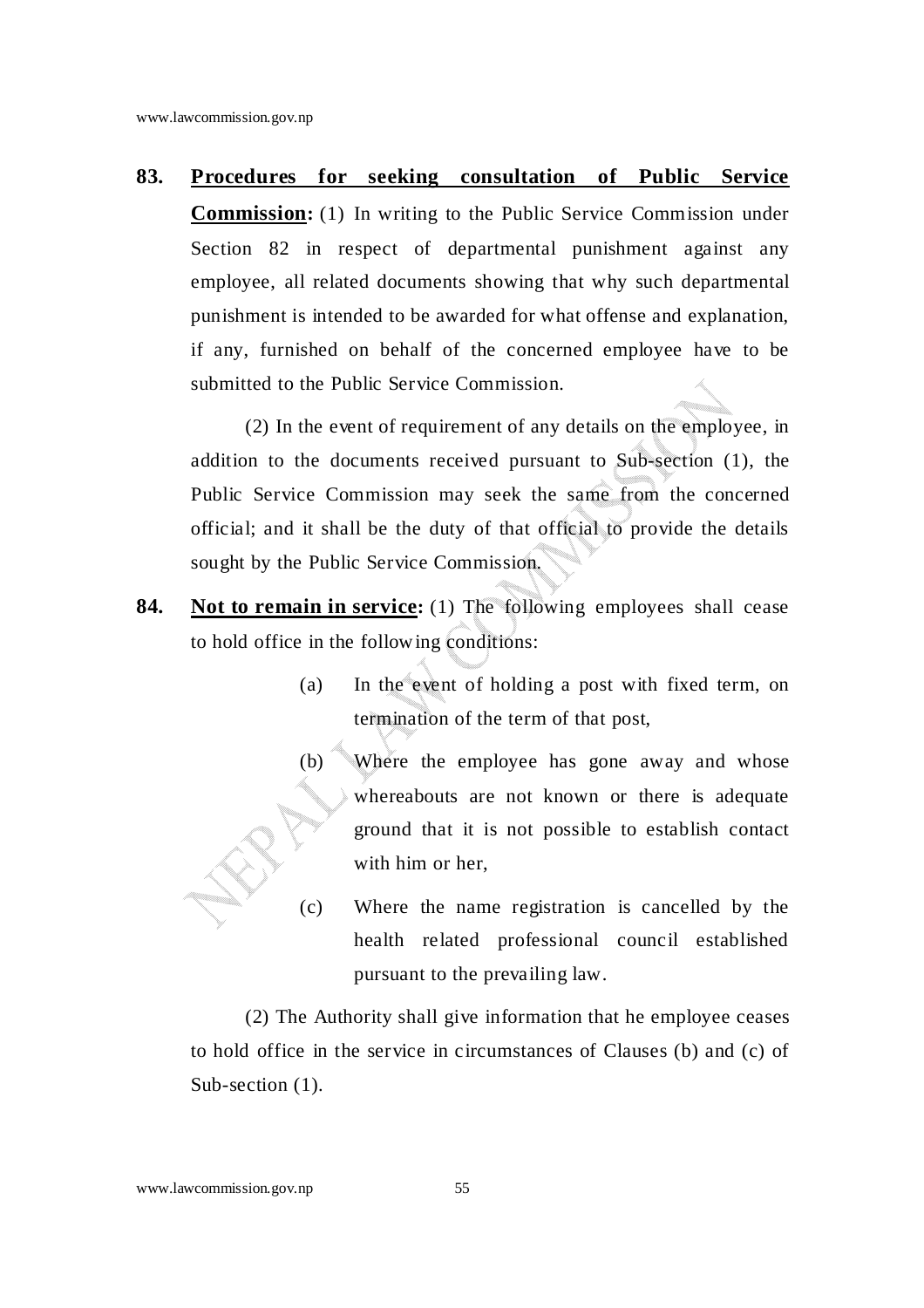**85. Decision not to be affected:** No decision shall be affected by any minor error which does not cause substantial effects on the action against any employee conducted by the competent authority pursuant to this Act or the Rules framed hereunder.

#### **Chapter-11**

#### **Miscellaneous**

- **86. Leave to which employee is entitled:** The employees shall be entitled to the following leaves, as prescribed:
	- (a) Casual and Festival Leave;
	- (b) Home Leave;
	- (c) Sick Leave;
	- (d) Maternity Leave;
	- $(d1)^{60}$  Maternity Care Leave;
	- (e) Obsequies Leave;
	- (f) Study Leave;
		- (g) Extra-ordinary Leave;
	- (h) Substitute Leave;
	- (i) Extra Service Leave.
- **86A.**<sup>61</sup>**Period of absence not to be included in service period:** (1) Any employee who does not attend his or her office without obtaining a leave shall be marked with absentee and his or her salary shall be deducted and he or she shall also be liable to departmental punishment.

<sup>60</sup> Inserted by Nepal Health Service (Third Amendment) Act, 2063.

<sup>61</sup> Inserted by Nepal Health Service (Third Amendment) Act, 2063.

www.lawcommission.gov.np 56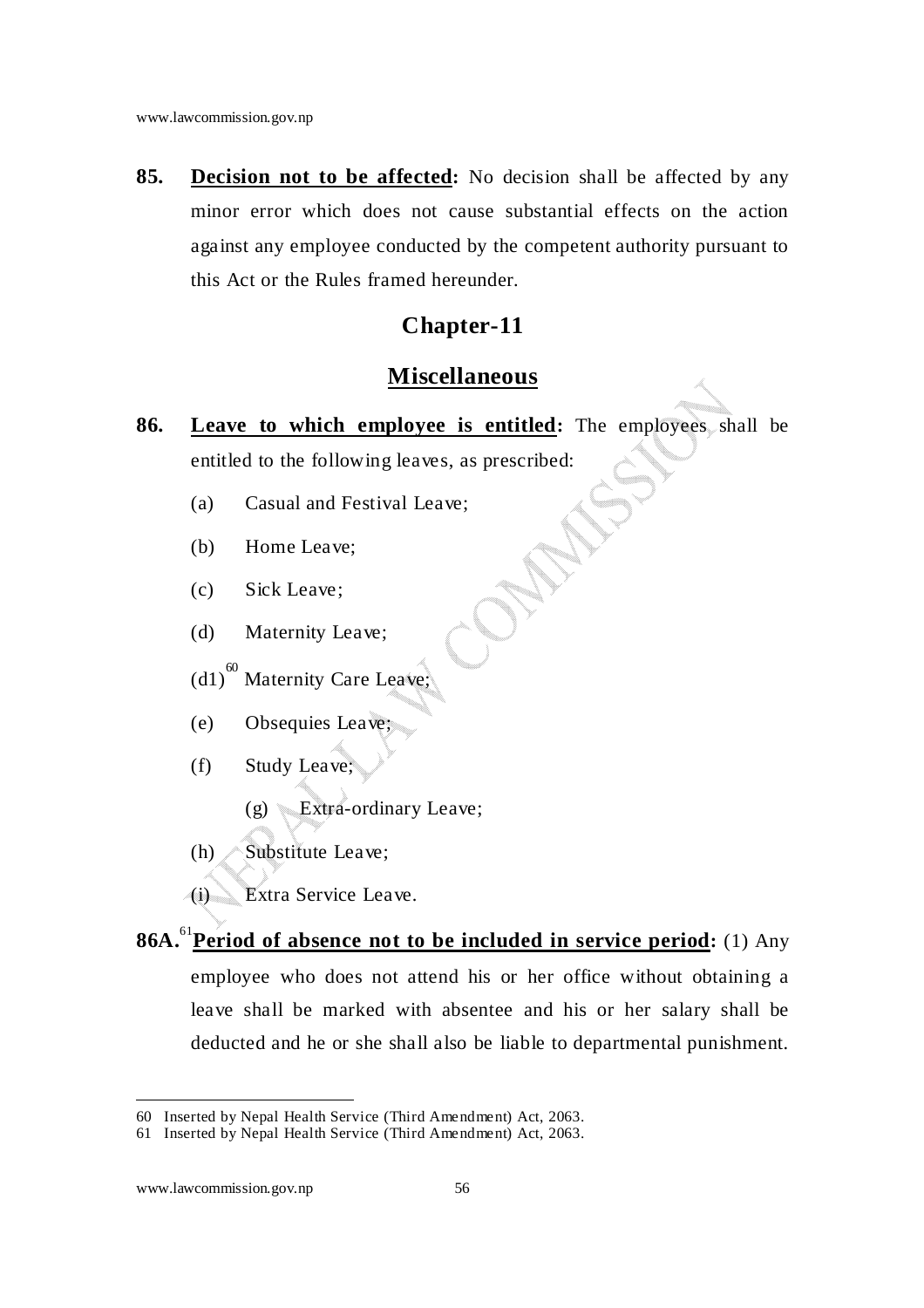The period of such absence shall not be included in his or her service period.

(2) No official shall allow an employee who remains absent for a period of more than Sixty consecutive days without having a leave sanctioned to make attendance.

 (3) If any official allows any employee to make attendance in contravention of Sub-section (2), the official shall be liable to departmental action and the salary, and allowance as well received by that employee shall be recovered from such an official as government dues.

- **86B.<sup>62</sup>Entitlement to facilities pursuant to the Civil Service Act, 2049 (1993):** Notwithstanding anything contained elsewhere in this Act, if provisions are made under the Civil Service Act, 2049 (1993) for more facilities than those set forth in this Act in relation to salary, allowances, leave, gratuity and pension to the civil employees, such provisions shall also apply to the employees of the health service.
- **87. Reward:** (1) A reward of Five salary increments shall be given to an employee who has secured most excellent marks in the work performance evaluation form pursuant to the Rules framed under this Act continuously for the minimum service period required for becoming a potential candidate for promotion to the post that is one level higher than the level in which the employee is incumbent but he or she has not been able to get place in promotion. Such amount of reward, accompanied by a letter of appreciation, shall be provided by a decision of the Head of Department.

<sup>62</sup> Inserted by Nepal Health Service (Third Amendment) Act, 2063 (……).

www.lawcommission.gov.np 57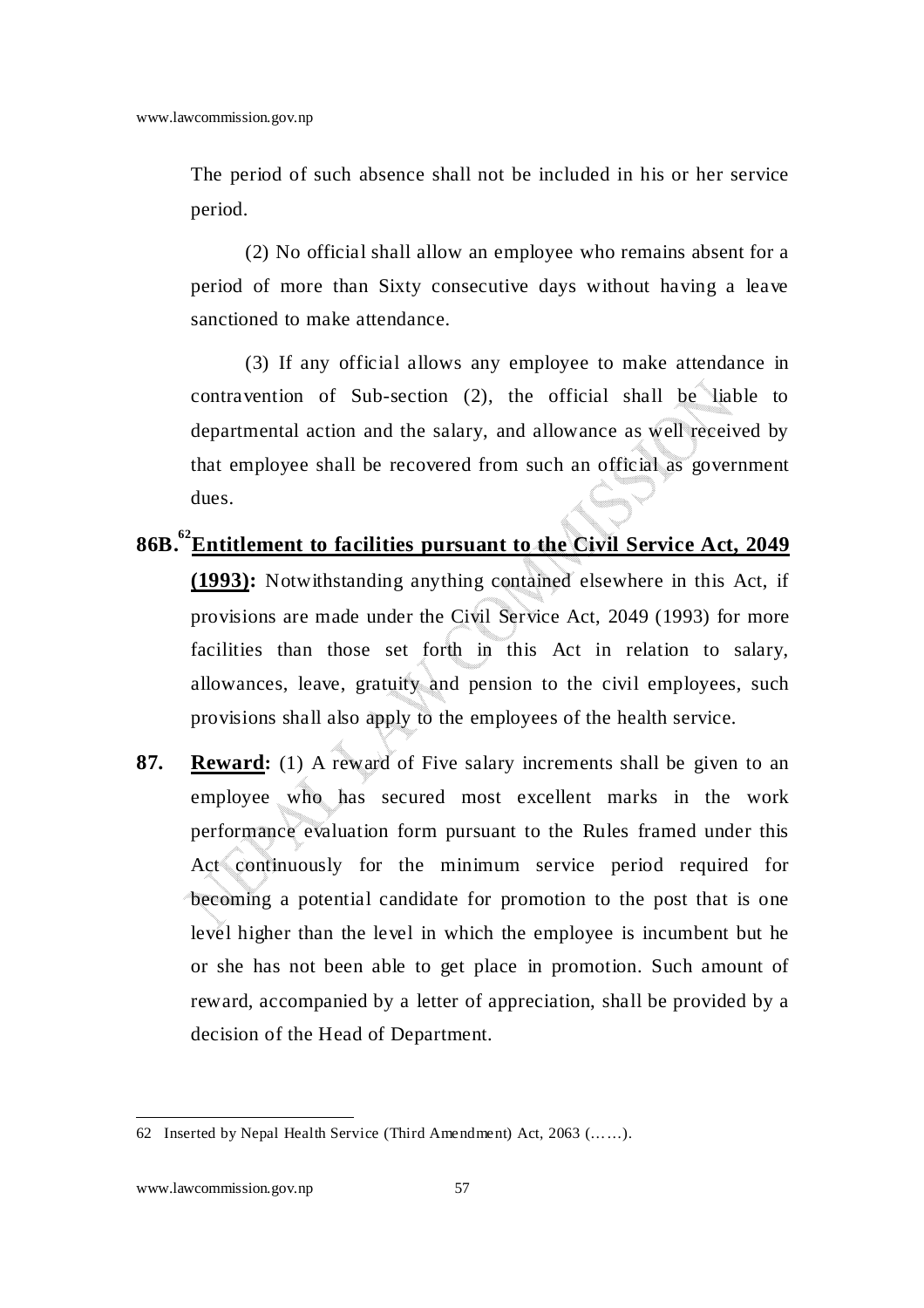(2) If the addition of salary increment given pursuant to Subsection (1) is above the last salary scale of the concerned employee, the amount of such excess salary increment shall be provided by adding the same to the monthly salary receivable by him/her.

- **88. Management audit:** Except in the matters within the domain of the Public Service Commission, the Ministry of General Administration may supervise, monitor and evaluate as to whether the employees in service in different bodies of the Ministry of Health have abided by the prevailing law and other administrative Rules and procedures and give direction, and if, in making such supervision, it appears that departmental action is to be taken against any employee, it may also recommend such action; and it shall submit an annual report thereof to the Government of Nepal.
	- **89. Change of service:** All employees holding office in the group or subgroup of the Nepal Health Service pursuant to the Civil Service Act, 2049 (1993) and the rules framed thereunder and the prescribed posts related with the health service under the miscellaneous service, <sup>63</sup> prior to the commencement of this Act shall be deemed to have been changed to and hold respective posts in the respective group and sub-group of the health service formed pursuant to this Act
	- **90. ……………….** 64
	- **91. Calculation of service period:** In calculating the service period of an employee for purposes of this Act, the entire period of the employee holding office permanently in the Nepal Health Service pursuant to the Civil Service Act, 2049 (1993) prior to the commencement of this Act shall be calculated in the health service under this Act.

<sup>63</sup> Inserted by Nepal Health Service (Third Amendment) Act, 2063.

<sup>64</sup> Deleted by Nepal Health Service (Third Amendment) Act, 2063.

www.lawcommission.gov.np 58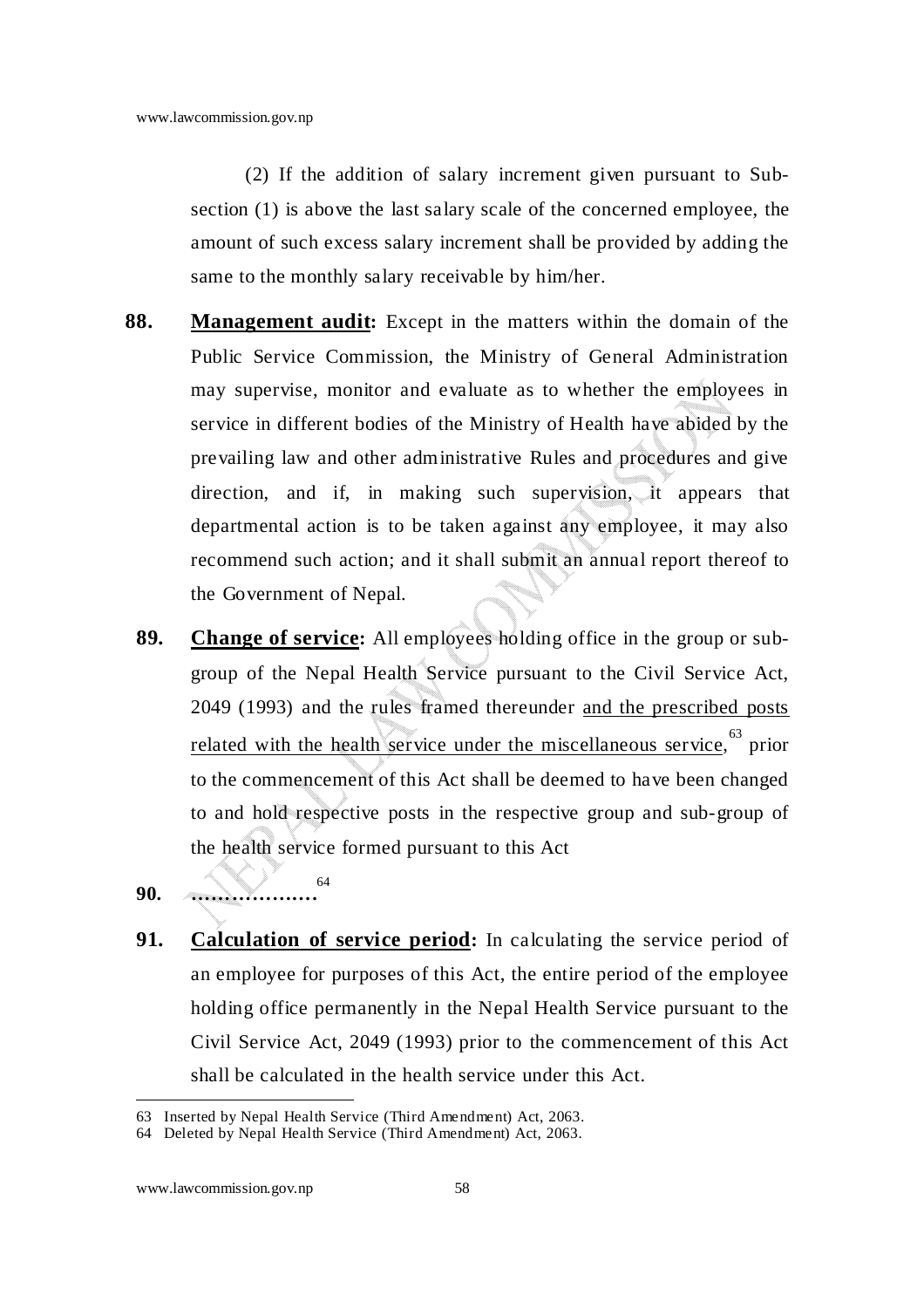#### **92. Full salary and allowance to be received on being reinstated in**

**health service:** (1) If any employee is re-instated in the health service upon annulment by the court of the order of his or her retirement, removal or dismissal from health service, such employee shall be entitled to the salary, allowances, <u>festival expenses</u> as well as increment in salary, if any, receivable, from the date of his or her retirement, removal or dismissal from health service to the date of his or her re-instatement in the health service.

(2) If any employee who was retired or removed or dismissed from civil service pursuant to the Civil Service Act, 2049 (1993) and the Civil Service Rules, 2050 (1994) prior to the commencement of this Act is reinstated in the service by a court order, such employee shall also be entitled to the salary, allowance, **festival expenses** <sup>66</sup> and increment in salary pursuant to Sub-section (1).

**93. Delegation of powers:** (1) The Government of Nepal may, by a notification in the Nepal Gazette, delegate the powers conferred to it pursuant to this Act to any official specified in that notification.

(2) The official may so delegate any powers conferred to him/her pursuant to this Act to any of his or her subordinate employee that such powers are to be exercised under his or her general direction.

**94. Handing over charge:** Any employee required to hand over the cash, goods in kind or documents required to be handed over by him/her must hand them over to the concerned employee within the prescribed time-limit, and the person required to take them over must take them over within that time-limit.

<sup>65</sup> Inserted by Nepal Health Service (Third Amendment) Act, 2063.

<sup>66</sup> Inserted by Nepal Health Service (Third Amendment) Act, 2063.

www.lawcommission.gov.np 59